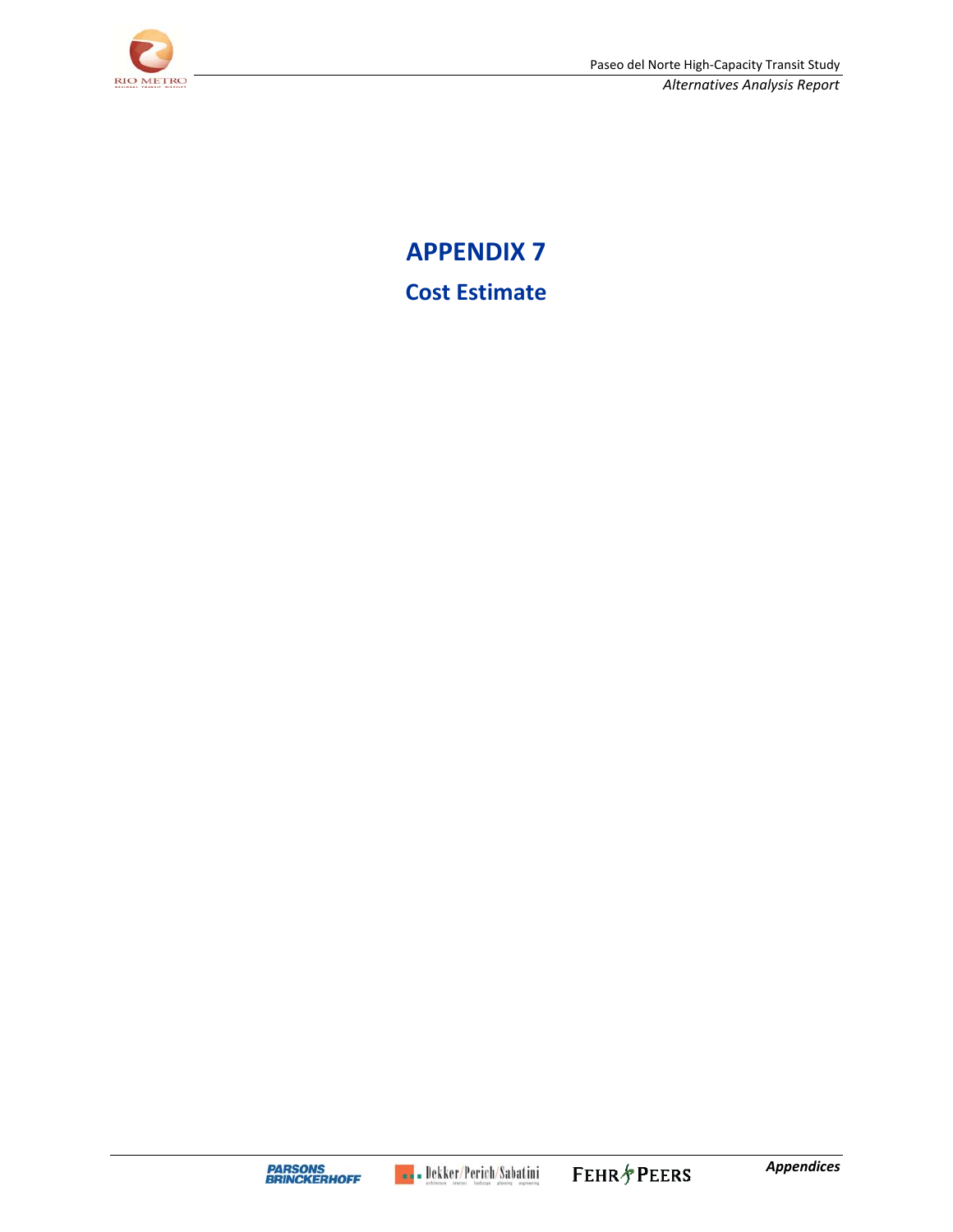## **Estimate of Probable Construction Costs Paseo del Norte High Capacity Transit Study January 23, 2014**

| <b>ROUTE</b>        | <b>ITEMS</b> | <b>ROW</b>   | <b>TOTAL COST</b> |
|---------------------|--------------|--------------|-------------------|
| <b>Yellow Route</b> | \$41,600,000 | \$14,100,000 | \$55,700,000      |
| <b>Brown Route</b>  | \$24,600,000 | \$0          | \$24,600,000      |
| <b>Blue Route</b>   | \$5,900,000  | \$800,000    | \$6,700,000       |
| <b>LPA Total</b>    | \$72,100,000 | \$14,900,000 | \$87,000,000      |

| <b>ROUTE</b>        | <b>ITEMS</b>    | <b>ROW</b>      | <b>TOTAL COST</b> |
|---------------------|-----------------|-----------------|-------------------|
|                     |                 |                 |                   |
| <b>Yellow Route</b> | \$41,621,027.89 | \$14,075,000.00 | \$55,696,027.89   |
|                     |                 |                 |                   |
| <b>Brown Route</b>  | \$24,561,433.05 | \$0.00          | \$24,561,433.05   |
|                     |                 |                 |                   |
| <b>Blue Route</b>   | \$5,938,599.49  | \$836,000.00    | \$6,774,599.49    |
|                     |                 |                 |                   |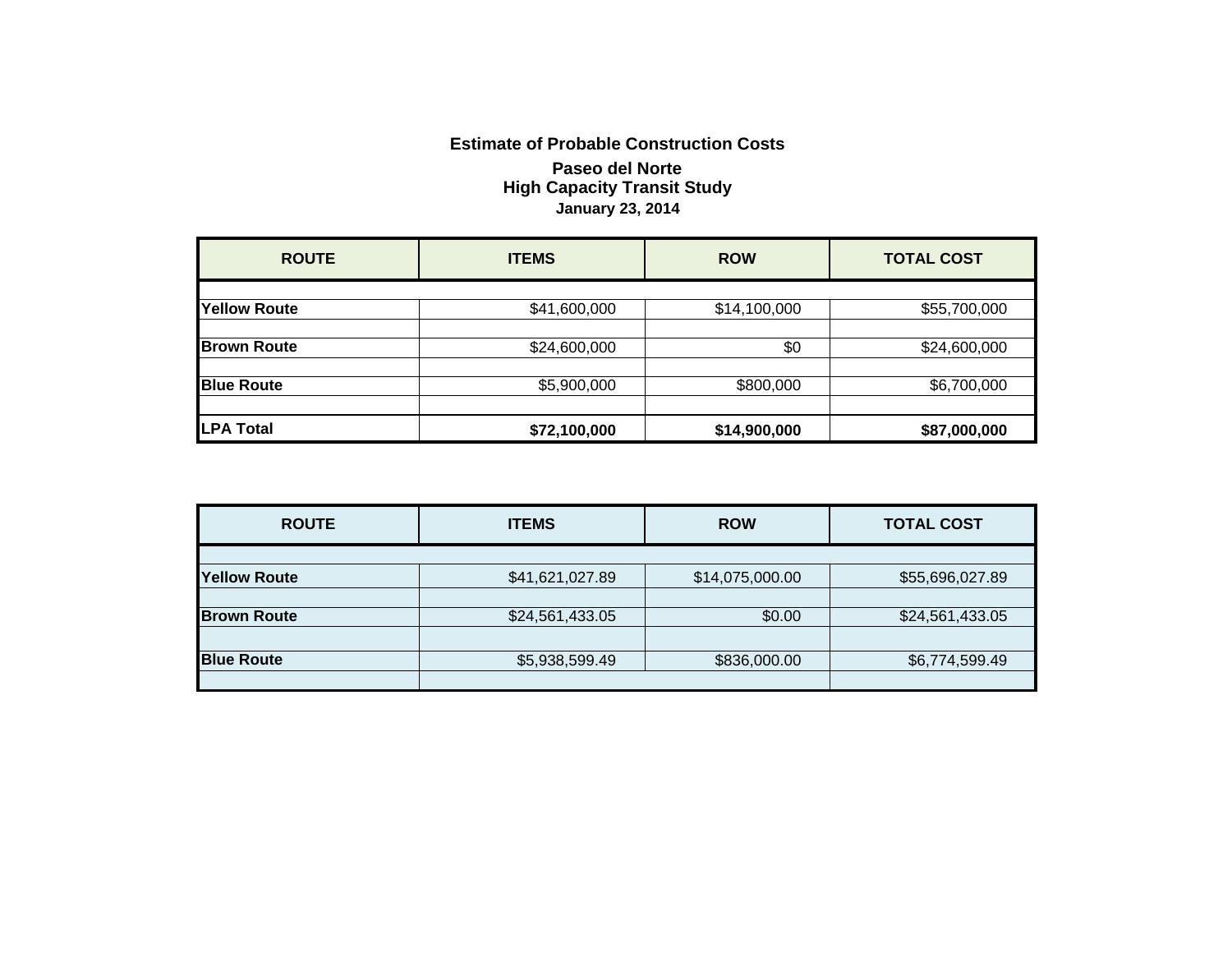## **Estimate of Probable Construction Costs Paseo del Norte High Capacity Transit Study January 23, 2014**

|                 |                                                     |                     |                    |                   | <b>CATEGORY</b> |
|-----------------|-----------------------------------------------------|---------------------|--------------------|-------------------|-----------------|
| <b>CATEGORY</b> | <b>DESCRIPTIONS</b>                                 | <b>YELLOW ROUTE</b> | <b>BROWN ROUTE</b> | <b>BLUE ROUTE</b> | <b>TOTAL</b>    |
|                 |                                                     |                     |                    |                   |                 |
| 10.02           | <b>Guideway: At Grade Semi-</b><br><b>Exclusive</b> |                     |                    |                   |                 |
|                 |                                                     | \$17,480,600        | \$15,503,600       | \$779,600         | \$33,763,800    |
|                 | At-Grade station, stop, shelter, mall,              |                     |                    |                   |                 |
| 20.01           | terminal, platform                                  | \$5,440,500         | \$1,080,000        | \$2,160,000       | \$8,680,500     |
|                 |                                                     |                     |                    |                   |                 |
|                 | Pedestrian/bike access and                          |                     |                    |                   |                 |
| 40.06           | accommodation, landscaping                          | \$324,800           | \$678,400          | \$139,200         | \$1,142,400     |
|                 | Automobile, bus, van accessways                     |                     |                    |                   |                 |
| 40.07           | including roads, parking lots                       | \$4,721,800         | \$1,916,100        | \$2,800           | \$6,640,700     |
|                 |                                                     |                     |                    |                   |                 |
|                 | <b>Temporary facilities and other</b>               |                     |                    |                   |                 |
| 40.08           | indirect costs during construction                  | \$8,380,800         | \$3,118,400        | \$959,500         | \$12,458,700    |
|                 |                                                     |                     |                    |                   |                 |
|                 | <b>Traffic Signals and crossing</b>                 |                     |                    |                   |                 |
| 50.02           | protection                                          | \$4,792,500         | \$2,025,000        | \$1,417,500       | \$8,235,000     |
|                 |                                                     |                     |                    |                   |                 |
| 50.05           | <b>Communications</b>                               | \$240,000           | \$120,000          | \$240,000         | \$600,000       |
| 50.06           | Fare collections system and                         | \$240,000           | \$120,000          | \$240,000         | \$600,000       |
|                 |                                                     |                     |                    |                   |                 |
| 60.01           | Purchase or lease of real estate                    | \$14,075,000        | \$0                | \$836,000         | \$14,900,000    |
|                 |                                                     |                     |                    |                   |                 |
| 70.00           | <b>Vehicles</b>                                     |                     |                    |                   | \$12,000,000    |
|                 |                                                     |                     |                    |                   |                 |
| 80.00           | <b>Professional Services</b>                        |                     |                    |                   | \$6,000,000     |
|                 | <b>PROJECT TOTALS</b>                               | \$55,700,000        | \$24,600,000       | \$6,800,000       | \$105,021,100   |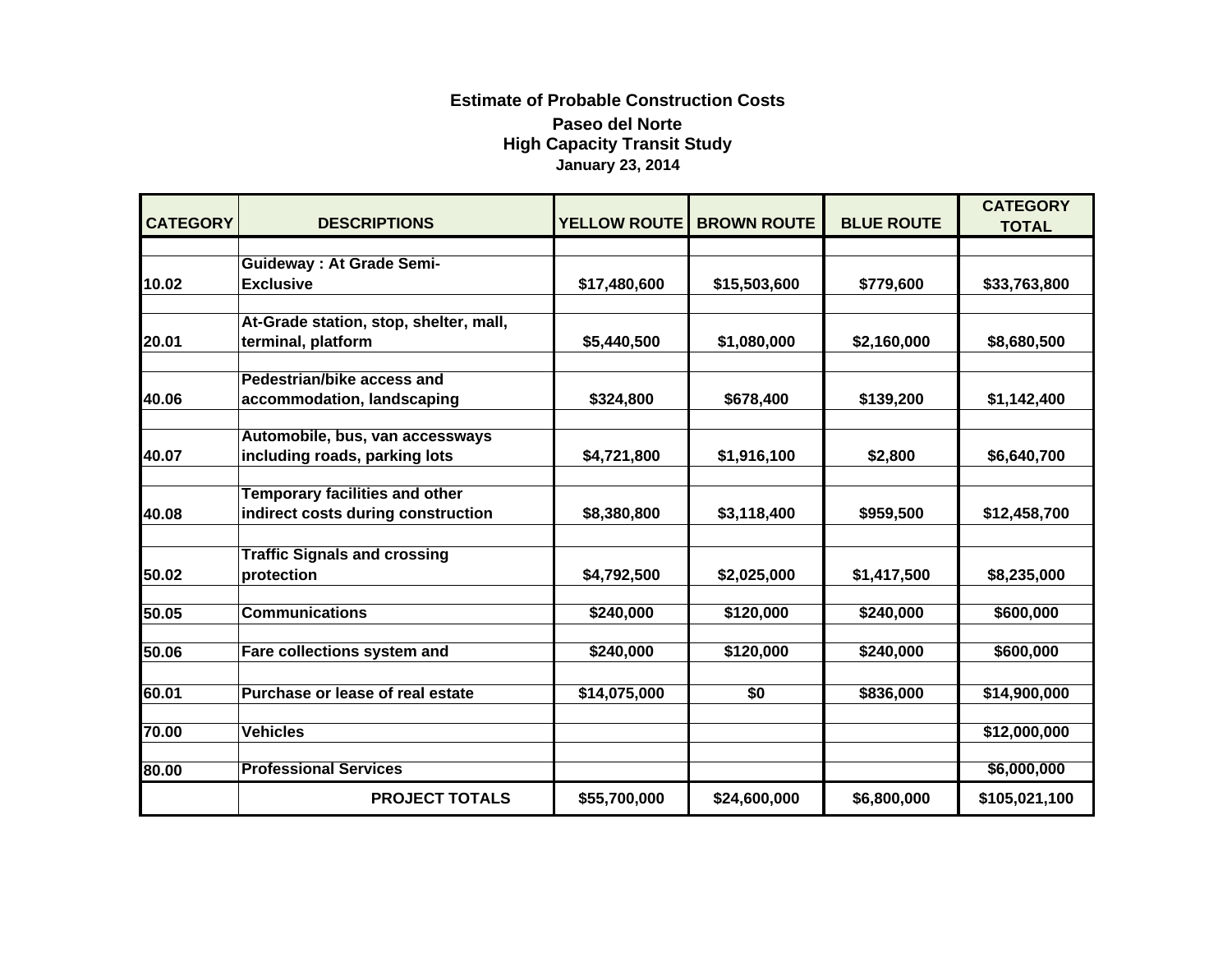|                              |                                                                               | <b>Paseo del Norte</b>                         | <b>Estimate of Probable Construction Costs</b><br><b>High Capacity Transit Study</b> |                     |                              |
|------------------------------|-------------------------------------------------------------------------------|------------------------------------------------|--------------------------------------------------------------------------------------|---------------------|------------------------------|
|                              |                                                                               | <b>Yellow Route</b><br><b>January 23, 2014</b> |                                                                                      |                     |                              |
| <b>ITEM</b><br><b>NUMBER</b> | <b>LONG</b><br><b>DESCRIPTION</b><br>Y1 - Unser Blvd. - Cabezon to Wellspring | <b>UNIT</b>                                    | <b>UNIT PRICE</b><br>(Segment Length = 4380')                                        | <b>QUANTITY</b>     | <b>TOTAL COST</b>            |
| 10.02                        | <b>Guideway: At Grade Semi-Exclusive</b>                                      |                                                |                                                                                      |                     |                              |
|                              | Concrete Pavement 8"                                                          | $\overline{SY}$                                | 75.00                                                                                | 10,710              | \$803,250.00                 |
|                              | Curb & Gutter                                                                 | LF                                             | 20.50                                                                                | 8,760               | \$179,580.00                 |
|                              | <b>Items</b>                                                                  |                                                |                                                                                      |                     | \$982,830.00                 |
|                              | 35% Contingency<br><b>Subtotal</b>                                            |                                                |                                                                                      |                     | \$343,990.50                 |
|                              |                                                                               |                                                |                                                                                      |                     | \$1,326,820.50               |
| 20.01                        | At-Grade station, stop, shelter, mall, terminal, platform                     |                                                |                                                                                      |                     |                              |
|                              | <b>Station Platform and Shelter</b>                                           | EA                                             | 200,000.00                                                                           | $\overline{2}$      | \$400,000.00                 |
|                              | Park & Ride                                                                   | Acre                                           | 75,000.00                                                                            | 6.8                 | \$510,000.00                 |
|                              | <b>Items</b><br>35% Contingency                                               |                                                |                                                                                      |                     | \$910,000.00<br>\$318,500.00 |
|                              | <b>Subtotal</b>                                                               |                                                |                                                                                      |                     | \$1,228,500.00               |
|                              |                                                                               |                                                |                                                                                      |                     |                              |
| 40.06                        | Pedestrian/bike access and accommodation, landscaping                         |                                                |                                                                                      |                     |                              |
|                              | Asphalt Trail - 12'                                                           | SY<br>$\overline{SY}$                          | 15.00                                                                                | 0                   | \$0.00                       |
|                              | Sidewalk 4"<br><b>Station Furniture</b>                                       | EA                                             | 48.00<br>2,500.00                                                                    | 0<br>$\overline{2}$ | \$0.00                       |
|                              | <b>Items</b>                                                                  |                                                |                                                                                      |                     | \$5,000.00<br>\$5,000.00     |
|                              | 35% Contingency                                                               |                                                |                                                                                      |                     | \$1,750.00                   |
|                              | <b>Subtotal</b>                                                               |                                                |                                                                                      |                     | \$6,750.00                   |
| 40.07                        | Automobile, bus, van accessways including roads, parking lots                 |                                                |                                                                                      |                     |                              |
|                              | Subgrade Prep. 12"<br>Base Course 6"                                          | SY<br>SY                                       | 2.00<br>7.00                                                                         | 10,000<br>10,000    | \$20,000.00<br>\$70,000.00   |
|                              | <b>OGFC</b>                                                                   | $\overline{SY}$                                | 3.70                                                                                 | 10,000              | \$37,000.00                  |
|                              | HMA 6"                                                                        | SY                                             | 25.00                                                                                | 10,000              | \$250,000.00                 |
|                              | Curb & Gutter, Standard                                                       | E                                              | 20.50                                                                                | 6,000               | \$123,000.00                 |
|                              | Items                                                                         |                                                |                                                                                      |                     | \$500,000.00                 |
|                              | 35% Contingency<br>Subtotal                                                   |                                                |                                                                                      |                     | \$175,000.00<br>\$675,000.00 |
| 40.08                        | Temporary facilities and other indirect costs during construction             |                                                |                                                                                      |                     |                              |
|                              | <b>Field Office</b>                                                           | EA                                             | 8,000.00                                                                             | 1                   | \$8,000.00                   |
|                              | <b>Construction Staking</b>                                                   | 1.50%                                          | 122,843.56                                                                           | 1                   | \$122,843.56                 |
|                              | <b>Construction Surveying</b>                                                 | 1.50%                                          | 122,843.56                                                                           | 1                   | \$122,843.56                 |
|                              | <b>Construction Mobilization</b>                                              | 6.00%                                          | 491,374.23                                                                           | 1                   | \$491,374.23                 |
|                              | <b>Construction Traffic Control</b><br><b>NPDES Permitting</b>                | 8.00%<br>1.00%                                 | 655,165.64<br>81,895.71                                                              | 1<br>1              | \$655,165.64<br>\$81,895.71  |
|                              | <b>Items</b>                                                                  |                                                |                                                                                      |                     | \$1,482,122.69               |
|                              | <b>Subtotal</b>                                                               |                                                |                                                                                      |                     | \$1,482,122.69               |
| 50.02                        | <b>Traffic Signals and crossing protection</b>                                |                                                |                                                                                      |                     |                              |
|                              | New Major Signal                                                              | EA                                             | 300,000.00                                                                           | 0                   | \$0.00                       |
|                              | New Minor Signal                                                              | EA                                             | 250,000.00                                                                           | 0                   | \$0.00                       |
|                              | <b>Existing Signal Modifcations</b>                                           | EA                                             | 100,000.00                                                                           | 3                   | \$300,000.00                 |
|                              | <b>Bus Priority Modification</b>                                              | EA                                             | 50,000.00                                                                            | 3                   | \$150,000.00                 |
|                              | <b>Items</b><br>35% Contingency                                               |                                                |                                                                                      |                     | \$450,000.00<br>\$157,500.00 |
|                              | <b>Subtotal</b>                                                               |                                                |                                                                                      |                     | \$607,500.00                 |
|                              |                                                                               |                                                |                                                                                      |                     |                              |
| 50.05                        | <b>Communications</b>                                                         |                                                |                                                                                      |                     |                              |
|                              | Passenger information systems; etc. (per                                      |                                                |                                                                                      |                     |                              |
|                              | platform)<br><b>Items</b>                                                     | EA                                             | 30,000.00                                                                            | $\overline{c}$      | \$60,000.00<br>\$60,000.00   |
|                              | <b>Subtotal</b>                                                               |                                                |                                                                                      |                     | \$60,000.00                  |
|                              |                                                                               |                                                |                                                                                      |                     |                              |
| 50.06                        | Fare collections system and equipment                                         |                                                |                                                                                      |                     |                              |
|                              | Fare collection system (per platform)                                         | EA                                             | 30,000.00                                                                            | 2                   | \$60,000.00                  |
|                              | <b>Items</b><br><b>Subtotal</b>                                               |                                                |                                                                                      |                     | \$60,000.00<br>\$60,000.00   |
|                              |                                                                               |                                                |                                                                                      |                     |                              |
| 60.01                        | Purchase or lease of real estate                                              |                                                |                                                                                      |                     |                              |
|                              | Land Acquisition                                                              | Acre                                           | 500,000.00                                                                           | 8.45                | \$4,225,000.00               |
|                              | <b>Items</b>                                                                  |                                                |                                                                                      |                     | \$4,225,000.00               |
|                              | Subtotal                                                                      |                                                |                                                                                      |                     | \$4,225,000.00               |
|                              | <b>Y1 Items w/Contingency</b>                                                 |                                                |                                                                                      |                     | \$5,446,693.19               |
|                              | Y1 Total                                                                      |                                                |                                                                                      |                     | \$9,671,693.19               |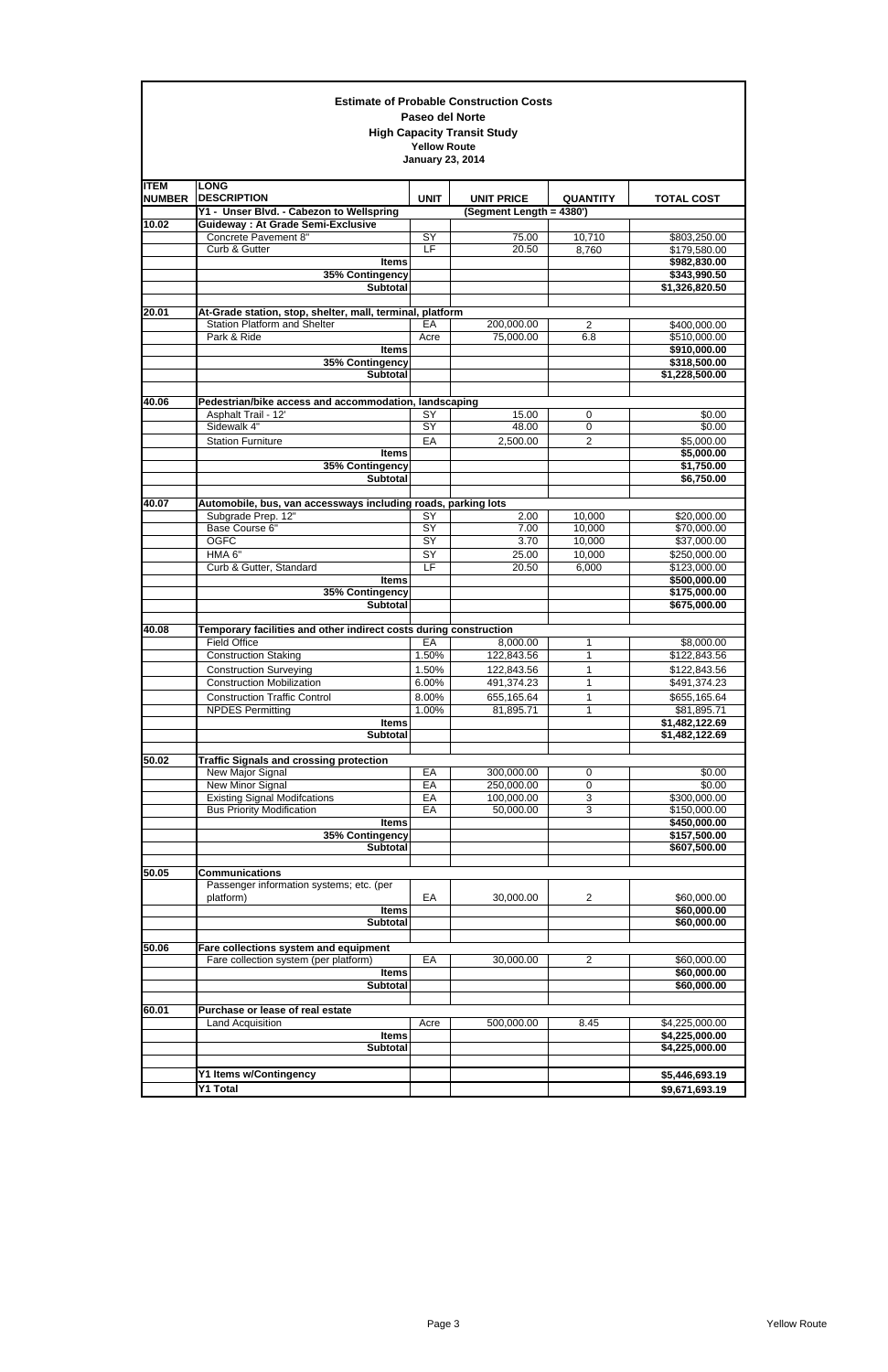| <b>ITEM</b><br><b>NUMBER</b> | <b>LONG</b><br><b>DESCRIPTION</b>                                 | <b>UNIT</b>     | <b>UNIT PRICE</b>        | <b>QUANTITY</b>          | <b>TOTAL COST</b>            |
|------------------------------|-------------------------------------------------------------------|-----------------|--------------------------|--------------------------|------------------------------|
|                              |                                                                   |                 |                          |                          |                              |
|                              | Y2 - Unser Blvd. - Wellspring to Black Arroyo                     |                 |                          | (Segment Length = 1300') |                              |
| 10.02                        | <b>Guideway: At Grade Semi-Exclusive</b>                          |                 |                          |                          |                              |
|                              | Concrete Pavement 8"<br>Curb & Gutter                             | SY<br>E         | 75.00<br>20.50           | 3,500<br>2,600           | \$262,500.00                 |
|                              | <b>Items</b>                                                      |                 |                          |                          | \$53,300.00<br>\$315,800.00  |
|                              | 35% Contingency                                                   |                 |                          |                          | \$110,530.00                 |
|                              | <b>Subtotal</b>                                                   |                 |                          |                          | \$426,330.00                 |
|                              |                                                                   |                 |                          |                          |                              |
| 20.01                        | At-Grade station, stop, shelter, mall, terminal, platform         |                 |                          |                          |                              |
|                              | <b>Station Platform and Shelter</b>                               | EA              | 300,000.00               | 1                        | \$300,000.00                 |
|                              | Park & Ride                                                       | Acre            | 75,000.00                | 5.0                      | \$375,000.00                 |
|                              | <b>Items</b>                                                      |                 |                          |                          | \$675,000.00                 |
|                              | 35% Contingency<br><b>Subtotal</b>                                |                 |                          |                          | \$236,250.00<br>\$911,250.00 |
|                              |                                                                   |                 |                          |                          |                              |
| 40.06                        | Pedestrian/bike access and accommodation, landscaping             |                 |                          |                          |                              |
|                              | Asphalt Trail - 12'                                               | SY              | 15.00                    | 0                        | \$0.00                       |
|                              | Sidewalk 4"                                                       | SY              | 48.00                    | 0                        | \$0.00                       |
|                              | <b>Station Furniture</b>                                          | EA              | 2,500.00                 | 1                        | \$2,500.00                   |
|                              | <b>Items</b>                                                      |                 |                          |                          | \$2,500.00                   |
|                              | 35% Contingency                                                   |                 |                          |                          | \$875.00                     |
|                              | <b>Subtotal</b>                                                   |                 |                          |                          | \$3,375.00                   |
| 40.07                        | Automobile, bus, van accessways including roads, parking lots     |                 |                          |                          |                              |
|                              | Subgrade Prep. 12"                                                | SY              | 2.00                     | 3,500                    | \$7,000.00                   |
|                              | Base Course 6"                                                    | SY              | 7.00                     | 3,500                    | \$24,500.00                  |
|                              | <b>OGFC</b>                                                       | $\overline{SY}$ | 3.70                     | 3,500                    | \$12,950.00                  |
|                              | HMA <sub>6"</sub>                                                 | SY              | 25.00                    | 3,500                    | \$87,500.00                  |
|                              | Curb & Gutter, Standard                                           | E               | 20.50                    | 3,000                    | \$61,500.00                  |
|                              | <b>Items</b>                                                      |                 |                          |                          | \$193,450.00                 |
|                              | 35% Contingency                                                   |                 |                          |                          | \$67,707.50                  |
|                              | <b>Subtotal</b>                                                   |                 |                          |                          | \$261,157.50                 |
|                              | Temporary facilities and other indirect costs during construction |                 |                          |                          |                              |
| 40.08                        | <b>Field Office</b>                                               | EA              | 8,000.00                 | 1                        | \$8,000.00                   |
|                              | <b>Construction Staking</b>                                       | 1.50%           | 67,494.19                | $\mathbf{1}$             | \$67,494.19                  |
|                              | <b>Construction Surveying</b>                                     | 1.50%           | 67,494.19                | 1                        | \$67,494.19                  |
|                              | <b>Construction Mobilization</b>                                  | 6.00%           | 269,976.75               | 1                        | \$269,976.75                 |
|                              | <b>Construction Traffic Control</b>                               | 8.00%           | 139,969.00               | 1                        | \$139,969.00                 |
|                              | <b>NPDES Permitting</b>                                           | 1.00%           | 44,996.13                | 1                        | \$44,996.13                  |
|                              | <b>Items</b>                                                      |                 |                          |                          | \$597,930.25                 |
|                              | <b>Subtotal</b>                                                   |                 |                          |                          | \$597,930.25                 |
|                              |                                                                   |                 |                          |                          |                              |
| 50.02                        | <b>Traffic Signals and crossing protection</b>                    |                 |                          |                          |                              |
|                              | New Major Signal                                                  | EA              | 300,000.00               | 0                        | \$0.00                       |
|                              | New Minor Signal<br><b>Existing Signal Modifcations</b>           | EA<br>EA        | 250,000.00<br>100,000.00 | 1                        | \$250,000.00                 |
|                              | <b>Bus Priority Modification</b>                                  | EA              | 50,000.00                | $\boldsymbol{0}$<br>0    | \$0.00<br>\$0.00             |
|                              | <b>Items</b>                                                      |                 |                          |                          | \$250,000.00                 |
|                              | 35% Contingency                                                   |                 |                          |                          | \$87,500.00                  |
|                              | <b>Subtotal</b>                                                   |                 |                          |                          | \$337,500.00                 |
|                              |                                                                   |                 |                          |                          |                              |
| 50.05                        | <b>Communications</b>                                             |                 |                          |                          |                              |
|                              | Passenger information systems; etc. (per                          |                 |                          |                          |                              |
|                              | platform)                                                         | EA              | 30,000.00                | 1                        | \$30,000.00<br>\$30,000.00   |
|                              | <b>Items</b><br><b>Subtotal</b>                                   |                 |                          |                          | \$30,000.00                  |
|                              |                                                                   |                 |                          |                          |                              |
| 50.06                        | Fare collections system and equipment                             |                 |                          |                          |                              |
|                              | Fare collection system (per platform)                             | EA              | 30,000.00                | 1                        | \$30,000.00                  |
|                              | <b>Subtotal</b>                                                   |                 |                          |                          | \$30,000.00                  |
|                              |                                                                   |                 |                          |                          |                              |
|                              | Land Acquisition                                                  | Acre            | 500,000.00               | 5.00                     | \$2,500,000.00               |
|                              | <b>Subtotal</b>                                                   |                 |                          |                          | \$2,500,000.00               |
|                              | Y2 Items w/Contingency                                            |                 |                          |                          | \$2,597,542.75               |
|                              | <b>Y2 Total</b>                                                   |                 |                          |                          | \$5,097,542.75               |
|                              |                                                                   |                 |                          |                          |                              |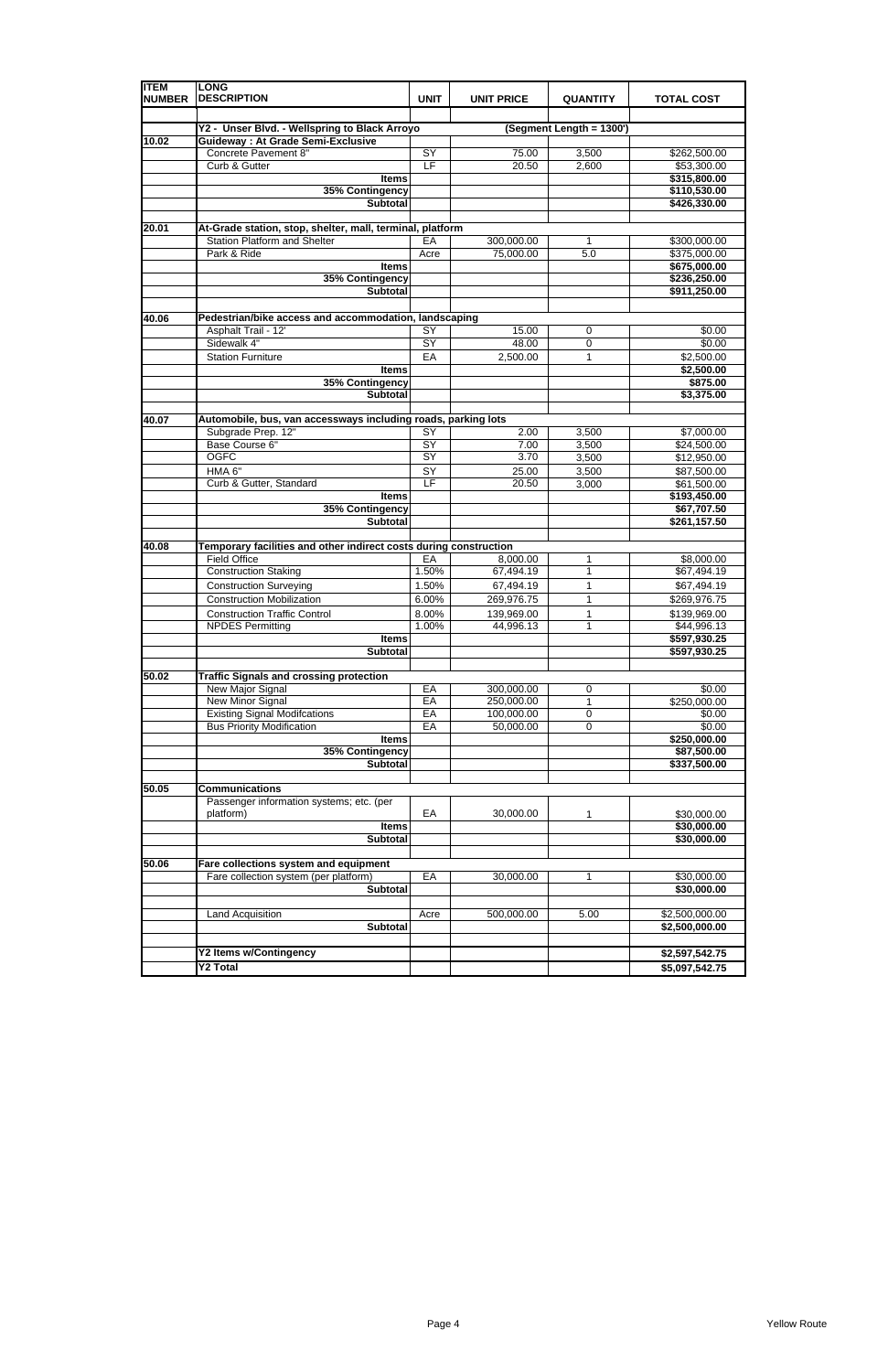| <b>ITEM</b><br><b>NUMBER</b> | <b>LONG</b><br><b>DESCRIPTION</b>                                                      | <b>UNIT</b>     | <b>UNIT PRICE</b>        | <b>QUANTITY</b>          | <b>TOTAL COST</b>            |
|------------------------------|----------------------------------------------------------------------------------------|-----------------|--------------------------|--------------------------|------------------------------|
|                              |                                                                                        |                 |                          |                          |                              |
| 10.02                        | Y3 - Unser Blvd. - Black Arroyo to McMahon<br><b>Guideway: At Grade Semi-Exclusive</b> |                 |                          | (Segment Length = 1840') |                              |
|                              | Concrete Pavement 8"                                                                   | SY              | 75.00                    | 4,900                    | \$367,500.00                 |
|                              | Curb & Gutter                                                                          | LF              | 20.50                    | 3,700                    | \$75,850.00                  |
|                              | <b>Items</b>                                                                           |                 |                          |                          | \$443,350.00                 |
|                              | 35% Contingency<br><b>Subtotal</b>                                                     |                 |                          |                          | \$155,172.50<br>\$598,522.50 |
|                              |                                                                                        |                 |                          |                          |                              |
| 20.01                        | At-Grade station, stop, shelter, mall, terminal, platform                              |                 |                          |                          |                              |
|                              | <b>Station Platform and Shelter</b>                                                    | EA              | 300,000.00               | 0                        | \$0.00                       |
|                              | Park & Ride<br><b>Items</b>                                                            | Acre            | 75,000.00                | 0.0                      | \$0.00<br>\$0.00             |
|                              | 35% Contingency<br><b>Subtotal</b>                                                     |                 |                          |                          | \$0.00<br>\$0.00             |
| 40.06                        | Pedestrian/bike access and accommodation, landscaping                                  |                 |                          |                          |                              |
|                              | Asphalt Trail - 12'                                                                    | SY              | 15.00                    | 2,455                    | \$36,825.00                  |
|                              | Sidewalk 4"                                                                            | $\overline{SY}$ | 48.00                    | 0                        | \$0.00                       |
|                              | <b>Station Furniture</b>                                                               | EA              | 2,500.00                 | 0                        | \$0.00                       |
|                              | <b>Items</b><br>35% Contingency                                                        |                 |                          |                          | \$36,825.00<br>\$12,888.75   |
|                              | <b>Subtotal</b>                                                                        |                 |                          |                          | \$49,713.75                  |
|                              |                                                                                        |                 |                          |                          |                              |
| 40.07                        | Automobile, bus, van accessways including roads, parking lots                          |                 |                          |                          |                              |
|                              | Subgrade Prep. 12"                                                                     | $\overline{SY}$ | 2.00                     | 5,500                    | \$11,000.00                  |
|                              | Base Course 6"<br><b>OGFC</b>                                                          | SY<br>SY        | 7.00<br>3.70             | 5,500<br>5,500           | \$38,500.00<br>\$20,350.00   |
|                              | HMA <sub>6"</sub>                                                                      | SY              | 25.00                    | 5,500                    | \$137,500.00                 |
|                              | Curb & Gutter, Standard                                                                | LF              | 20.50                    | 3,800                    | \$77,900.00                  |
|                              | <b>Items</b>                                                                           |                 |                          |                          | \$285,250.00                 |
|                              | 35% Contingency<br><b>Subtotal</b>                                                     |                 |                          |                          | \$99,837.50<br>\$385,087.50  |
|                              | Temporary facilities and other indirect costs during construction                      |                 |                          |                          |                              |
| 40.08                        | <b>Field Office</b>                                                                    | EA              | 8,000.00                 | 1                        | \$8,000.00                   |
|                              | <b>Construction Staking</b>                                                            | 1.50%           | 23,899.86                | 1                        | \$23,899.86                  |
|                              | <b>Construction Surveying</b>                                                          | 1.50%           | 23,899.86                | 1                        | \$23,899.86                  |
|                              | <b>Construction Mobilization</b>                                                       | 6.00%           | 95,599.43                | 1                        | \$95,599.43                  |
|                              | <b>Construction Traffic Control</b>                                                    | 8.00%           | 127,465.90               | 1                        | \$127,465.90                 |
|                              | <b>NPDES Permitting</b>                                                                | 1.00%           | 15,933.24                | 1                        | \$15,933.24                  |
|                              | <b>Items</b><br><b>Subtotal</b>                                                        |                 |                          |                          | \$294,798.28<br>\$294,798.28 |
|                              |                                                                                        |                 |                          |                          |                              |
| 50.02                        | <b>Traffic Signals and crossing protection</b>                                         |                 |                          |                          |                              |
|                              | New Major Signal<br><b>Existing Signal Modifcations</b>                                | EA<br>EA        | 300,000.00<br>100,000.00 | 0                        | \$0.00<br>\$100,000.00       |
|                              | <b>Bus Priority Modification</b>                                                       | EA              | 50,000.00                | 1<br>1                   | \$50,000.00                  |
|                              | <b>Items</b>                                                                           |                 |                          |                          | \$150,000.00                 |
|                              | 35% Contingency                                                                        |                 |                          |                          | \$52,500.00                  |
|                              | <b>Subtotal</b>                                                                        |                 |                          |                          | \$202,500.00                 |
| 50.05                        | <b>Communications</b>                                                                  |                 |                          |                          |                              |
|                              | Passenger information systems; etc. (per                                               |                 |                          |                          |                              |
|                              | platform)                                                                              | EA              | 30,000.00                | 0                        | \$0.00                       |
|                              | <b>Items</b>                                                                           |                 |                          |                          | \$0.00                       |
|                              | <b>Subtotal</b>                                                                        |                 |                          |                          | \$0.00                       |
| 50.06                        | Fare collections system and equipment                                                  |                 |                          |                          |                              |
|                              | Fare collection system (per platform)                                                  | EA              | 30,000.00                | 0                        | \$0.00                       |
|                              | <b>Items</b>                                                                           |                 |                          |                          | \$0.00                       |
|                              | <b>Subtotal</b>                                                                        |                 |                          |                          | \$0.00                       |
| 60.01                        | Purchase or lease of real estate                                                       |                 |                          |                          |                              |
|                              | Land Acquisition                                                                       | Acre            | 650,000.00               | 0.55                     | \$357,500.00                 |
|                              | <b>Items</b>                                                                           |                 |                          |                          | \$357,500.00                 |
|                              | <b>Subtotal</b>                                                                        |                 |                          |                          | \$357,500.00                 |
|                              | Y3 Items w/Contingency                                                                 |                 |                          |                          | \$1,530,622.03               |
|                              | Y3 Total                                                                               |                 |                          |                          | \$1,888,122.03               |
|                              |                                                                                        |                 |                          |                          |                              |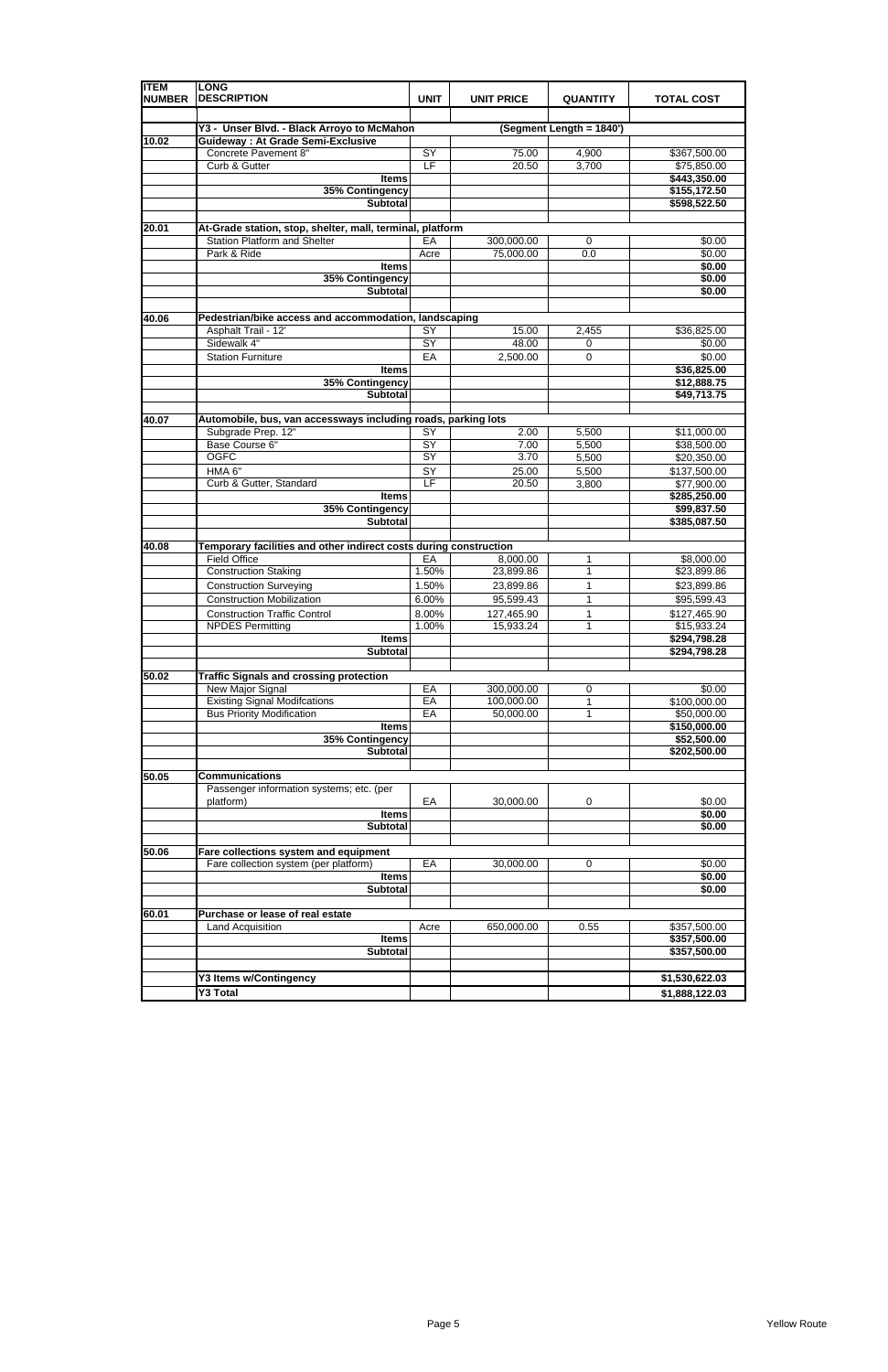| <b>ITEM</b><br><b>NUMBER</b> | <b>LONG</b><br><b>DESCRIPTION</b>                                                   | <b>UNIT</b>              | <b>UNIT PRICE</b>        | <b>QUANTITY</b>          | <b>TOTAL COST</b>            |
|------------------------------|-------------------------------------------------------------------------------------|--------------------------|--------------------------|--------------------------|------------------------------|
|                              |                                                                                     |                          |                          |                          |                              |
| 10.02                        | Y4 - Unser Blvd. - McMahon to Bandelier<br><b>Guideway: At Grade Semi-Exclusive</b> |                          |                          | (Segment Length = 1600') |                              |
|                              | Concrete Pavement 8"                                                                | SY                       | 75.00                    | 4,300                    | \$322,500.00                 |
|                              | Curb & Gutter                                                                       | $\overline{\mathsf{LF}}$ | 20.50                    | 3,200                    | \$65,600.00                  |
|                              | <b>Items</b>                                                                        |                          |                          |                          | \$388,100.00                 |
|                              | 35% Contingency                                                                     |                          |                          |                          | \$135,835.00                 |
|                              | <b>Subtotal</b>                                                                     |                          |                          |                          | \$523,935.00                 |
|                              |                                                                                     |                          |                          |                          |                              |
| 20.01                        | At-Grade station, stop, shelter, mall, terminal, platform                           |                          |                          |                          |                              |
|                              | <b>Station Platform and Shelter</b>                                                 | EA                       | 300,000.00               | 1                        | \$300,000.00                 |
|                              | Park & Ride                                                                         | Acre                     | 75,000.00                | 0.0                      | \$0.00                       |
|                              | <b>Items</b><br>35% Contingency                                                     |                          |                          |                          | \$300,000.00<br>\$105,000.00 |
|                              | <b>Subtotal</b>                                                                     |                          |                          |                          | \$405,000.00                 |
|                              |                                                                                     |                          |                          |                          |                              |
| 40.06                        | Pedestrian/bike access and accommodation, landscaping                               |                          |                          |                          |                              |
|                              | Asphalt Trail - 12'                                                                 | SY                       | 15.00                    | 2,133                    | \$31,995.00                  |
|                              | Sidewalk 4"                                                                         | $\overline{SY}$          | 48.00                    | 0                        | \$0.00                       |
|                              | <b>Station Furniture</b>                                                            | EA                       | 2,500.00                 | 1                        | \$2,500.00                   |
|                              | <b>Items</b>                                                                        |                          |                          |                          | \$34,495.00                  |
|                              | 35% Contingency                                                                     |                          |                          |                          | \$12,073.25                  |
|                              | <b>Subtotal</b>                                                                     |                          |                          |                          | \$46,568.25                  |
|                              |                                                                                     |                          |                          |                          |                              |
| 40.07                        | Automobile, bus, van accessways including roads, parking lots                       |                          |                          |                          |                              |
|                              | Subgrade Prep. 12"                                                                  | $\overline{SY}$          | 2.00                     | 7,500                    | \$15,000.00                  |
|                              | Base Course 6"                                                                      | $\overline{SY}$          | 7.00                     | 7,500                    | \$52,500.00                  |
|                              | <b>OGFC</b>                                                                         | SY                       | 3.70                     | 7,500                    | \$27,750.00                  |
|                              | HMA 6"                                                                              | SY                       | 25.00                    | 7,500                    | \$187,500.00                 |
|                              | Curb & Gutter, Standard<br><b>Items</b>                                             | LF                       | 20.50                    | 6,400                    | \$131,200.00                 |
|                              | 35% Contingency                                                                     |                          |                          |                          | \$413,950.00<br>\$144,882.50 |
|                              | <b>Subtotal</b>                                                                     |                          |                          |                          | \$558,832.50                 |
|                              |                                                                                     |                          |                          |                          |                              |
| 40.08                        | Temporary facilities and other indirect costs during construction                   |                          |                          |                          |                              |
|                              | <b>Field Office</b>                                                                 | EA                       | 8,000.00                 | 1                        | \$8,000.00                   |
|                              | <b>Construction Staking</b>                                                         | 1.50%                    | 29,840.04                | 1                        | \$29,840.04                  |
|                              | <b>Construction Surveying</b>                                                       | 1.50%                    | 29,840.04                | 1                        | \$29,840.04                  |
|                              | <b>Construction Mobilization</b>                                                    | 6.00%                    | 119,360.15               | 1                        | \$119,360.15                 |
|                              | <b>Construction Traffic Control</b>                                                 | 8.00%                    | 159,146.86               | 1                        | \$159,146.86                 |
|                              | <b>NPDES Permitting</b>                                                             | 1.00%                    | 19,893.36                | 1                        | \$19,893.36                  |
|                              | <b>Items</b>                                                                        |                          |                          |                          | \$366,080.44                 |
|                              | Subtotal                                                                            |                          |                          |                          | \$366,080.44                 |
|                              |                                                                                     |                          |                          |                          |                              |
| 50.02                        | <b>Traffic Signals and crossing protection</b>                                      |                          |                          |                          |                              |
|                              | New Major Signal<br><b>New Minor Signal</b>                                         | EA<br>EA                 | 300,000.00<br>250,000.00 | 0<br>$\mathbf 0$         | \$0.00<br>\$0.00             |
|                              | <b>Existing Signal Modifcations</b>                                                 | EA                       | 100,000.00               | 1                        | \$100,000.00                 |
|                              | <b>Bus Priority Modification</b>                                                    | EA                       | 50,000.00                | 1                        | \$50,000.00                  |
|                              | <b>Items</b>                                                                        |                          |                          |                          | \$150,000.00                 |
|                              | 35% Contingency                                                                     |                          |                          |                          | \$52,500.00                  |
|                              | <b>Subtotal</b>                                                                     |                          |                          |                          | \$202,500.00                 |
|                              |                                                                                     |                          |                          |                          |                              |
| 50.05                        | <b>Communications</b>                                                               |                          |                          |                          |                              |
|                              | Passenger information systems; etc. (per                                            |                          |                          |                          |                              |
|                              | platform)                                                                           | EA                       | 30,000.00                | 1                        | \$30,000.00                  |
|                              | <b>Items</b>                                                                        |                          |                          |                          | \$30,000.00                  |
|                              | Subtotal                                                                            |                          |                          |                          | \$30,000.00                  |
|                              |                                                                                     |                          |                          |                          |                              |
| 50.06                        | Fare collections system and equipment<br>Fare collection system (per platform)      | EA                       | 30,000.00                | 1                        | \$30,000.00                  |
|                              | <b>Items</b>                                                                        |                          |                          |                          | \$30,000.00                  |
|                              | <b>Subtotal</b>                                                                     |                          |                          |                          | \$30,000.00                  |
|                              |                                                                                     |                          |                          |                          |                              |
| 60.01                        | Purchase or lease of real estate                                                    |                          |                          |                          |                              |
|                              | Land Acquisition                                                                    | Acre                     | 350,000.00               | 0.55                     | \$192,500.00                 |
|                              | <b>Items</b>                                                                        |                          |                          |                          | \$192,500.00                 |
|                              | <b>Subtotal</b>                                                                     |                          |                          |                          | \$192,500.00                 |
|                              |                                                                                     |                          |                          |                          |                              |
|                              | <b>Y4 Items w/Contingency</b>                                                       |                          |                          |                          | \$2,162,916.19               |
|                              | Y4 Total                                                                            |                          |                          |                          | \$2,355,416.19               |

|  |  | -------------- |
|--|--|----------------|
|  |  |                |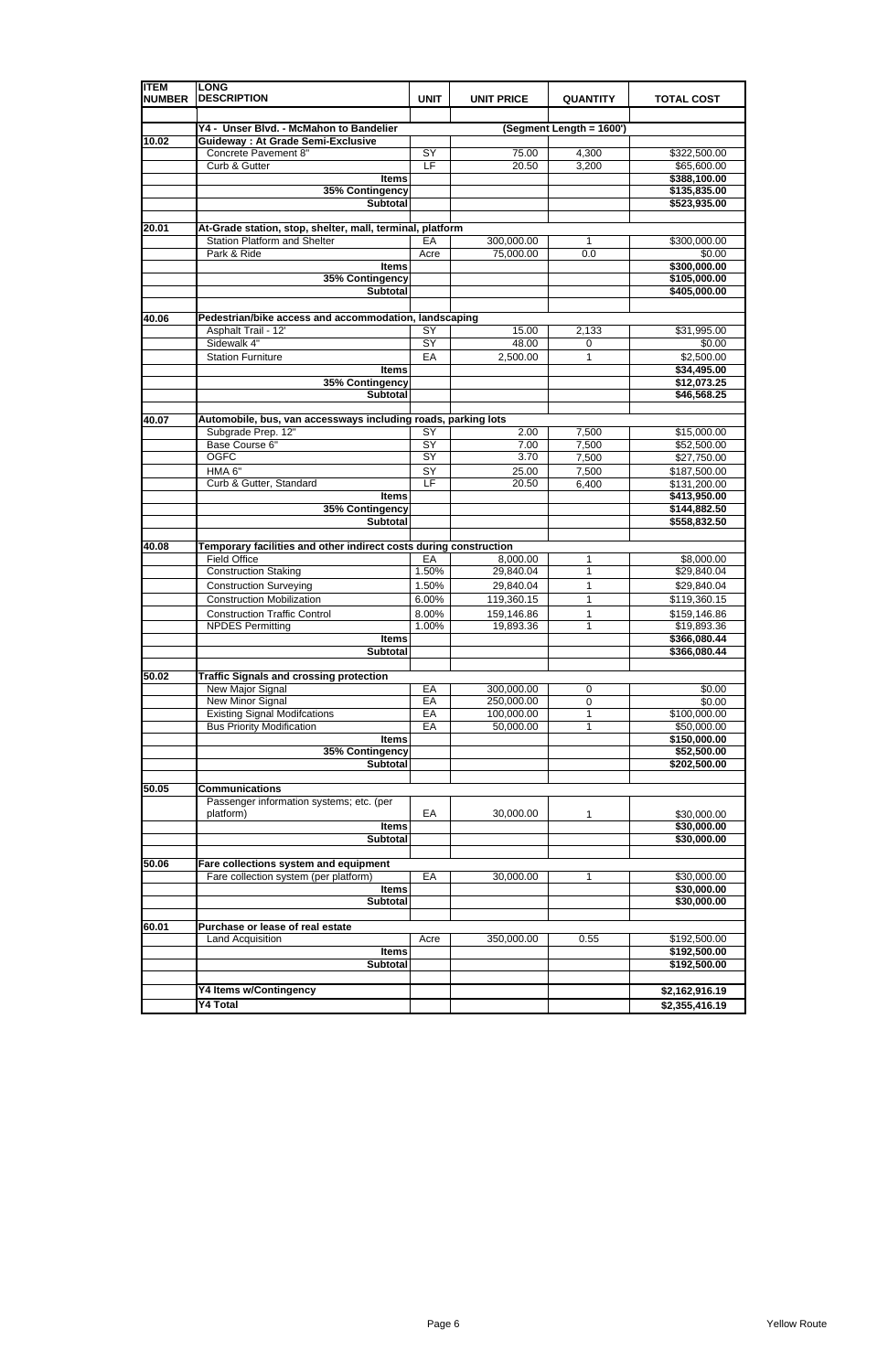| <b>ITEM</b><br><b>NUMBER</b> | <b>LONG</b><br><b>DESCRIPTION</b>                                                                | <b>UNIT</b>           | <b>UNIT PRICE</b>        | <b>QUANTITY</b> | <b>TOTAL COST</b>           |
|------------------------------|--------------------------------------------------------------------------------------------------|-----------------------|--------------------------|-----------------|-----------------------------|
|                              |                                                                                                  |                       |                          |                 |                             |
|                              | Y5 - Unser Blvd. - Bandelier to Irving                                                           |                       | (Segment Length = 2340') |                 |                             |
| 10.02                        | <b>Guideway: At Grade Semi-Exclusive</b><br>Concrete Pavement 8"                                 | SY                    | 75.00                    | 6,300           | \$472,500.00                |
|                              | Curb & Gutter                                                                                    | LF                    | 20.50                    | 4,680           | \$95,940.00                 |
|                              | <b>Items</b>                                                                                     |                       |                          |                 | \$568,440.00                |
|                              | 35% Contingency                                                                                  |                       |                          |                 | \$198,954.00                |
|                              | <b>Subtotal</b>                                                                                  |                       |                          |                 | \$767,394.00                |
|                              |                                                                                                  |                       |                          |                 |                             |
| 20.01                        | At-Grade station, stop, shelter, mall, terminal, platform<br><b>Station Platform and Shelter</b> | EA                    | 300,000.00               | 0               | \$0.00                      |
|                              | Park & Ride                                                                                      | Acre                  | 75,000.00                | 0.0             | $\frac{1}{6}0.00$           |
|                              | <b>Items</b>                                                                                     |                       |                          |                 | \$0.00                      |
|                              | 35% Contingency                                                                                  |                       |                          |                 | \$0.00                      |
|                              | <b>Subtotal</b>                                                                                  |                       |                          |                 | \$0.00                      |
|                              |                                                                                                  |                       |                          |                 |                             |
| 40.06                        | Pedestrian/bike access and accommodation, landscaping                                            |                       |                          |                 |                             |
|                              | Asphalt Trail - 12'<br>Sidewalk 4"                                                               | SY<br>$\overline{SY}$ | 15.00<br>48.00           | 3,120           | \$46,800.00<br>\$0.00       |
|                              | <b>Station Furniture</b>                                                                         | EA                    | 2,500.00                 | 0<br>0          | \$0.00                      |
|                              | <b>Items</b>                                                                                     |                       |                          |                 | \$46,800.00                 |
|                              | 35% Contingency                                                                                  |                       |                          |                 | \$16,380.00                 |
|                              | <b>Subtotal</b>                                                                                  |                       |                          |                 | \$63,180.00                 |
|                              |                                                                                                  |                       |                          |                 |                             |
| 40.07                        | Automobile, bus, van accessways including roads, parking lots                                    |                       |                          |                 |                             |
|                              | Subgrade Prep. 12"<br>Base Course 6"                                                             | $\overline{SY}$<br>SY | 2.00                     | 2,100           | \$4,200.00                  |
|                              | <b>OGFC</b>                                                                                      | SY                    | 7.00<br>3.70             | 2,100<br>2,100  | \$14,700.00<br>\$7,770.00   |
|                              | HMA 6"                                                                                           | SY                    | 25.00                    | 2,100           | \$52,500.00                 |
|                              | Curb & Gutter, Standard                                                                          | E                     | 20.50                    | 4,820           | \$98,810.00                 |
|                              | <b>Items</b>                                                                                     |                       |                          |                 | \$177,980.00                |
|                              | 35% Contingency                                                                                  |                       |                          |                 | \$62,293.00                 |
|                              | <b>Subtotal</b>                                                                                  |                       |                          |                 | \$240,273.00                |
| 40.08                        | Temporary facilities and other indirect costs during construction                                |                       |                          |                 |                             |
|                              | <b>Field Office</b>                                                                              | EA                    | 8,000.00                 | 1               | \$8,000.00                  |
|                              | <b>Construction Staking</b>                                                                      | 1.50%                 | 21,987.71                | $\mathbf{1}$    | \$21,987.71                 |
|                              | <b>Construction Surveying</b>                                                                    | 1.50%                 | 21,987.71                | 1               | \$21,987.71                 |
|                              | <b>Construction Mobilization</b>                                                                 | 6.00%                 | 87,950.82                | 1               | \$87,950.82                 |
|                              | <b>Construction Traffic Control</b>                                                              | 8.00%                 | 105,267.76               | 1               | \$105,267.76                |
|                              | <b>NPDES Permitting</b>                                                                          | 1.00%                 | 14,658.47                | 1               | \$14,658.47                 |
|                              | <b>Items</b>                                                                                     |                       |                          |                 | \$259,852.46                |
|                              | <b>Subtotal</b>                                                                                  |                       |                          |                 | \$259,852.46                |
| 50.02                        | <b>Traffic Signals and crossing protection</b>                                                   |                       |                          |                 |                             |
|                              | New Major Signal                                                                                 | EA                    | 300,000.00               | 0               | \$0.00                      |
|                              | New Minor Signal                                                                                 | EA                    | 250,000.00               | 0               | \$0.00                      |
|                              | <b>Existing Signal Modifcations</b>                                                              | EA                    | 100,000.00               | 1               | \$100,000.00                |
|                              | <b>Bus Priority Modification</b>                                                                 | EA                    | 50,000.00                | 1               | \$50,000.00                 |
|                              | <b>Items</b>                                                                                     |                       |                          |                 | \$150,000.00                |
|                              | 35% Contingency<br><b>Subtotal</b>                                                               |                       |                          |                 | \$52,500.00<br>\$202,500.00 |
|                              |                                                                                                  |                       |                          |                 |                             |
| 50.05                        | <b>Communications</b>                                                                            |                       |                          |                 |                             |
|                              | Passenger information systems; etc. (per                                                         |                       |                          |                 |                             |
|                              | platform)                                                                                        | EA                    | 30,000.00                | 0               | \$0.00                      |
|                              | <b>Items</b><br><b>Subtotal</b>                                                                  |                       |                          |                 | \$0.00<br>\$0.00            |
|                              |                                                                                                  |                       |                          |                 |                             |
| 50.06                        | Fare collections system and equipment                                                            |                       |                          |                 |                             |
|                              | Fare collection system (per platform)                                                            | EA                    | 30,000.00                | 0               | \$0.00                      |
|                              | <b>Items</b>                                                                                     |                       |                          |                 | \$0.00                      |
|                              | <b>Subtotal</b>                                                                                  |                       |                          |                 | \$0.00                      |
|                              | Land Acquisition                                                                                 | Acre                  |                          | 0.55            | \$192,500.00                |
|                              | <b>Items</b>                                                                                     |                       | 350,000.00               |                 | \$192,500.00                |
|                              | <b>Subtotal</b>                                                                                  |                       |                          |                 | \$192,500.00                |
|                              |                                                                                                  |                       |                          |                 |                             |
|                              | <b>Y5 Items w/Contingency</b>                                                                    |                       |                          |                 | \$1,533,199.46              |
|                              | <b>Y5 Total</b>                                                                                  |                       |                          |                 | \$1,725,699.46              |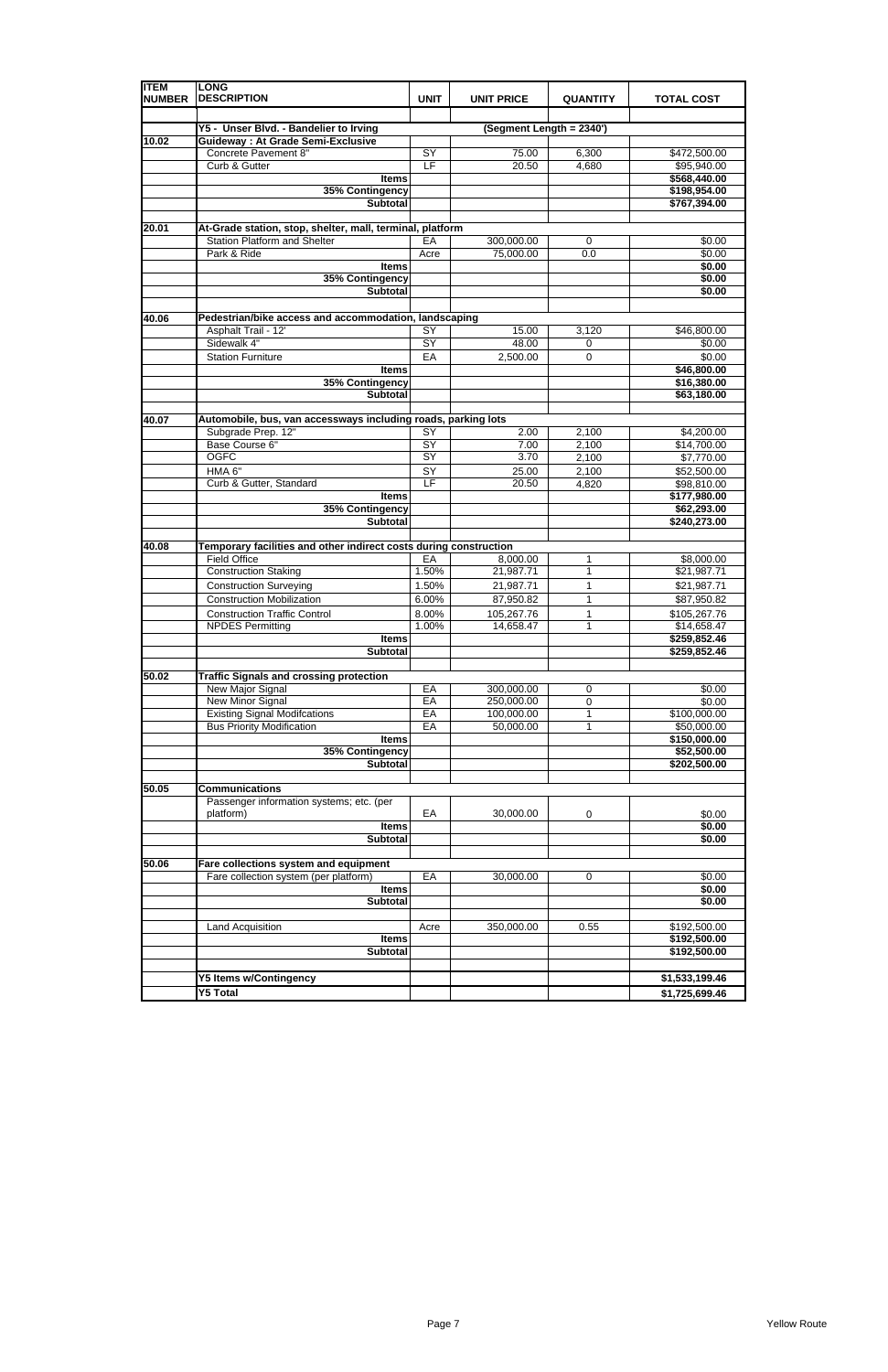| <b>ITEM</b><br><b>NUMBER</b> | <b>LONG</b><br><b>DESCRIPTION</b>                                                   | <b>UNIT</b>     | <b>UNIT PRICE</b>        | <b>QUANTITY</b>   | <b>TOTAL COST</b>            |
|------------------------------|-------------------------------------------------------------------------------------|-----------------|--------------------------|-------------------|------------------------------|
|                              |                                                                                     |                 |                          |                   |                              |
| 10.02                        | Y6 - Unser Blvd. - Irving to Paradise<br><b>Guideway: At Grade Semi-Exclusive</b>   |                 | (Segment Length = 2350') |                   |                              |
|                              | <b>Concrete Pavement 8"</b>                                                         | SY              | 75.00                    | $\mathbf 0$       | \$0.00                       |
|                              | Curb & Gutter                                                                       | LF              | 20.50                    | 0                 | \$0.00                       |
|                              | <b>Items</b>                                                                        |                 |                          |                   | \$0.00                       |
|                              | 35% Contingency<br>Subtotal                                                         |                 |                          |                   | \$0.00<br>\$0.00             |
|                              |                                                                                     |                 |                          |                   |                              |
| 20.01                        | At-Grade station, stop, shelter, mall, terminal, platform                           |                 |                          |                   |                              |
|                              | <b>Station Platform and Shelter</b><br>Park & Ride                                  | EA<br>Acre      | 300,000.00<br>75,000.00  | 0<br>0.0          | \$0.00<br>\$0.00             |
|                              | <b>Items</b>                                                                        |                 |                          |                   | \$0.00                       |
|                              | 35% Contingency<br><b>Subtotal</b>                                                  |                 |                          |                   | \$0.00<br>\$0.00             |
| 40.06                        | Pedestrian/bike access and accommodation, landscaping                               |                 |                          |                   |                              |
|                              | Asphalt Trail - 12'                                                                 | SY              | 15.00                    | 0                 | \$0.00                       |
|                              | Sidewalk 4"                                                                         | $\overline{SY}$ | 48.00                    | $\mathbf 0$       | \$0.00                       |
|                              | <b>Station Furniture</b><br><b>Items</b>                                            | EA              | 2,500.00                 | $\mathbf 0$       | \$0.00<br>\$0.00             |
|                              | 35% Contingency                                                                     |                 |                          |                   | \$0.00                       |
|                              | <b>Subtotal</b>                                                                     |                 |                          |                   | \$0.00                       |
|                              |                                                                                     |                 |                          |                   |                              |
| 40.07                        | Automobile, bus, van accessways including roads, parking lots<br>Subgrade Prep. 12" | $\overline{SY}$ | 2.00                     | 6,300             | \$12,600.00                  |
|                              | Base Course 6"                                                                      | SY              | 7.00                     | 6,300             | \$44,100.00                  |
|                              | <b>OGFC</b>                                                                         | SY              | 3.70                     | 6,300             | \$23,310.00                  |
|                              | <b>HMA 10"</b>                                                                      | SY              | 40.00                    | 6,300             | \$252,000.00                 |
|                              | Curb & Gutter, Standard<br><b>Items</b>                                             | LF              | 20.50                    | 0                 | \$0.00<br>\$332,010.00       |
|                              | 35% Contingency                                                                     |                 |                          |                   | \$116,203.50                 |
|                              | <b>Subtotal</b>                                                                     |                 |                          |                   | \$448,213.50                 |
| 40.08                        | Temporary facilities and other indirect costs during construction                   |                 |                          |                   |                              |
|                              | <b>Field Office</b>                                                                 | EA              | 8,000.00                 | 1                 | \$8,000.00                   |
|                              | <b>Construction Staking</b>                                                         | 1.50%           | 15,685.70                | $\mathbf{1}$      | \$15,685.70                  |
|                              | <b>Construction Surveying</b>                                                       | 1.50%           | 15,685.70                | 1                 | \$15,685.70                  |
|                              | <b>Construction Mobilization</b>                                                    | 6.00%           | 62,742.81                | 1                 | \$62,742.81                  |
|                              | <b>Construction Traffic Control</b><br><b>NPDES Permitting</b>                      | 8.00%<br>1.00%  | 83,657.08<br>10,457.14   | 1<br>$\mathbf{1}$ | \$83,657.08<br>\$10,457.14   |
|                              | <b>Items</b>                                                                        |                 |                          |                   | \$196,228.43                 |
|                              | <b>Subtotal</b>                                                                     |                 |                          |                   | \$196,228.43                 |
| 50.02                        | <b>Traffic Signals and crossing protection</b>                                      |                 |                          |                   |                              |
|                              | New Major Signal                                                                    | EA              | 300,000.00               | 1                 | \$300,000.00                 |
|                              | <b>Existing Signal Modifcations</b>                                                 | EA              | 100,000.00               | 0                 | \$0.00                       |
|                              | <b>Bus Priority Modification</b>                                                    | EA              | 50,000.00                | $\pmb{0}$         | \$0.00                       |
|                              | <b>Items</b><br>35% Contingency                                                     |                 |                          |                   | \$300,000.00<br>\$105,000.00 |
|                              | <b>Subtotal</b>                                                                     |                 |                          |                   | \$405,000.00                 |
| 50.05                        | <b>Communications</b>                                                               |                 |                          |                   |                              |
|                              | Passenger information systems; etc. (per                                            |                 |                          |                   |                              |
|                              | platform)                                                                           | EA              | 30,000.00                | 0                 | \$0.00                       |
|                              | <b>Items</b>                                                                        |                 |                          |                   | \$0.00                       |
|                              | <b>Subtotal</b>                                                                     |                 |                          |                   | \$0.00                       |
| 50.06                        | Fare collections system and equipment                                               |                 |                          |                   |                              |
|                              | Fare collection system (per platform)                                               | EA              | 30,000.00                | 0                 | \$0.00                       |
|                              | <b>Items</b>                                                                        |                 |                          |                   | \$0.00                       |
|                              | <b>Subtotal</b>                                                                     |                 |                          |                   | \$0.00                       |
| 60.01                        | Purchase or lease of real estate                                                    |                 |                          |                   |                              |
|                              | Land Acquisition                                                                    | Acre            | 350,000.00               | 0.55              | \$192,500.00                 |
|                              | <b>Items</b><br><b>Subtotal</b>                                                     |                 |                          |                   | \$192,500.00<br>\$192,500.00 |
|                              |                                                                                     |                 |                          |                   |                              |
|                              | <b>Y6 Items w/Contingency</b>                                                       |                 |                          |                   | \$1,049,441.93               |
|                              | <b>Y6 Total</b>                                                                     |                 |                          |                   | \$1,241,941.93               |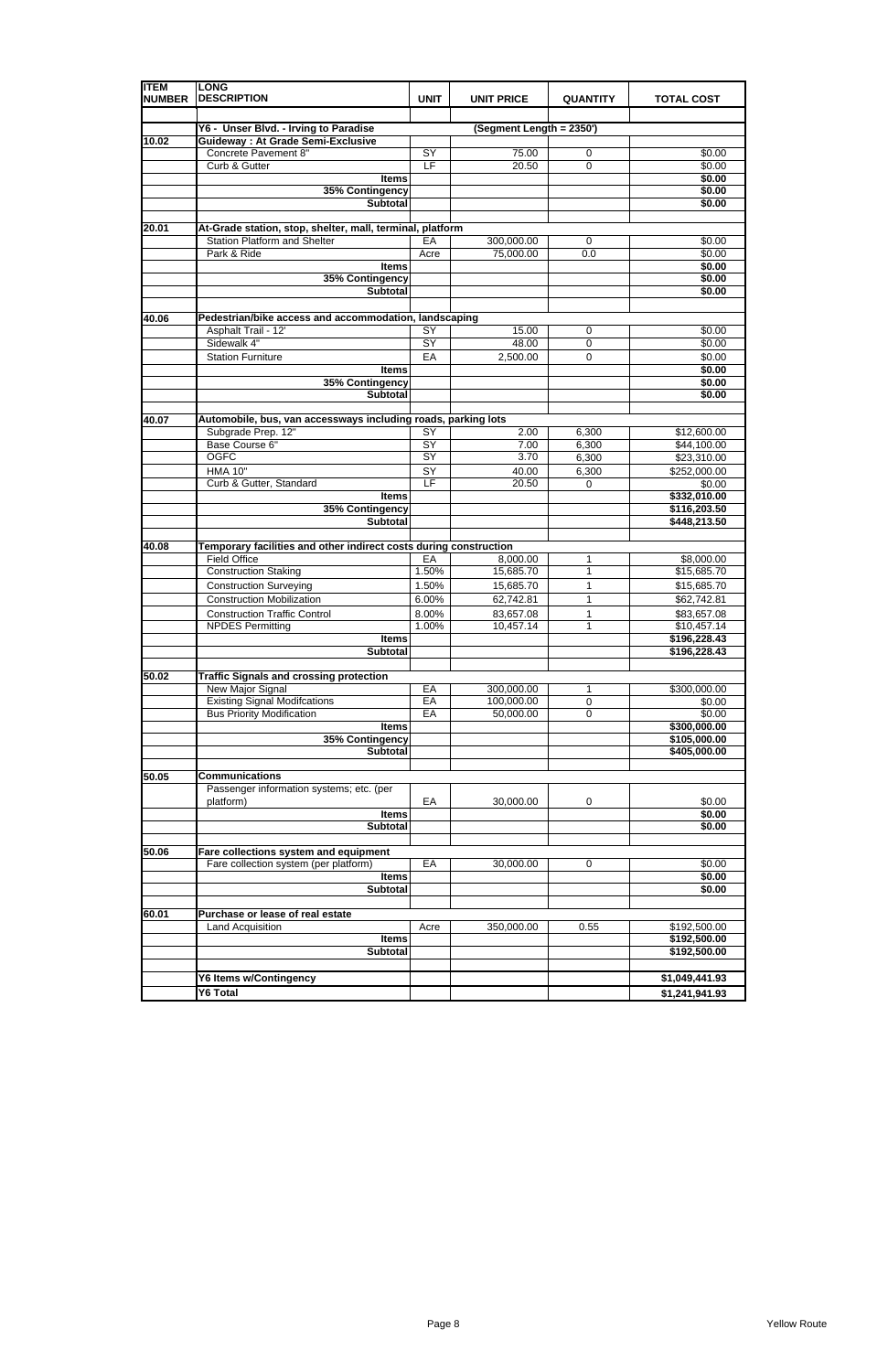| <b>ITEM</b><br><b>NUMBER</b> | <b>LONG</b><br><b>DESCRIPTION</b>                                  | <b>UNIT</b>     | <b>UNIT PRICE</b> | <b>QUANTITY</b>          | <b>TOTAL COST</b>              |
|------------------------------|--------------------------------------------------------------------|-----------------|-------------------|--------------------------|--------------------------------|
|                              |                                                                    |                 |                   |                          |                                |
|                              | Y7 - Unser Blvd. - Paradise to Volcano Cliffs Transit              |                 |                   | (Segment Length = 4920') |                                |
| 10.02                        | <b>Guideway: At Grade Semi-Exclusive</b><br>Concrete Pavement 8"   | SY              | 75.00             |                          |                                |
|                              | Curb & Gutter                                                      | E               | 20.50             | 13,500<br>9,840          | \$1,012,500.00<br>\$201,720.00 |
|                              | <b>Items</b>                                                       |                 |                   |                          | \$1,214,220.00                 |
|                              | 35% Contingency                                                    |                 |                   |                          | \$424,977.00                   |
|                              | <b>Subtotal</b>                                                    |                 |                   |                          | \$1,639,197.00                 |
|                              |                                                                    |                 |                   |                          |                                |
| 20.01                        | At-Grade station, stop, shelter, mall, terminal, platform          |                 |                   |                          |                                |
|                              | <b>Station Platform and Shelter</b>                                | EA              | 300,000.00        | 1                        | \$300,000.00                   |
|                              | Park & Ride                                                        | Acre            | 75,000.00         | 0.0                      | \$0.00                         |
|                              | <b>Items</b><br>35% Contingency                                    |                 |                   |                          | \$300,000.00<br>\$105,000.00   |
|                              | <b>Subtotal</b>                                                    |                 |                   |                          | \$405,000.00                   |
|                              |                                                                    |                 |                   |                          |                                |
| 40.06                        | Pedestrian/bike access and accommodation, landscaping              |                 |                   |                          |                                |
|                              | Asphalt Trail - 12'                                                | SY              | 15.00             | 0                        | \$0.00                         |
|                              | Sidewalk 4"                                                        | $\overline{SY}$ | 48.00             | $\mathbf 0$              | \$0.00                         |
|                              | <b>Station Furniture</b>                                           | EA              | 2,500.00          | 1                        | \$2,500.00                     |
|                              | <b>Items</b>                                                       |                 |                   |                          | \$2,500.00                     |
|                              | 35% Contingency                                                    |                 |                   |                          | \$875.00                       |
|                              | <b>Subtotal</b>                                                    |                 |                   |                          | \$3,375.00                     |
| 40.07                        | Automobile, bus, van accessways including roads, parking lots      |                 |                   |                          |                                |
|                              | Subgrade Prep. 12"                                                 | $\overline{SY}$ | 2.00              | 12,575                   | \$25,150.00                    |
|                              | Base Course 6"                                                     | $\overline{SY}$ | 7.00              | 12,575                   | \$88,025.00                    |
|                              | <b>OGFC</b>                                                        | SY              | 3.70              | 12,575                   | \$46,527.50                    |
|                              | <b>HMA 10"</b>                                                     | SY              | 40.00             | 12,575                   | \$503,000.00                   |
|                              | Curb & Gutter, Standard                                            | LF              | 20.50             | 9,840                    | \$201,720.00                   |
|                              | <b>Items</b>                                                       |                 |                   |                          | \$864,422.50                   |
|                              | 35% Contingency                                                    |                 |                   |                          | \$302,547.88                   |
|                              | <b>Subtotal</b>                                                    |                 |                   |                          | \$1,166,970.38                 |
| 40.08                        | Temporary facilities and other indirect costs during construction  |                 |                   |                          |                                |
|                              | <b>Field Office</b>                                                | EA              | 8,000.00          | 1                        | \$8,000.00                     |
|                              | <b>Construction Staking</b>                                        | 1.50%           | 55,193.14         | 1                        | \$55,193.14                    |
|                              | <b>Construction Surveying</b>                                      | 1.50%           | 55,193.14         | 1                        | \$55,193.14                    |
|                              | <b>Construction Mobilization</b>                                   | 6.00%           | 220,772.54        | 1                        | \$220,772.54                   |
|                              | <b>Construction Traffic Control</b>                                | 8.00%           | 294,363.39        | 1                        | \$294,363.39                   |
|                              | <b>NPDES Permitting</b>                                            | 1.00%           | 36,795.42         | 1                        | \$36,795.42                    |
|                              | <b>Items</b>                                                       |                 |                   |                          | \$670,317.63                   |
|                              | Subtotal                                                           |                 |                   |                          | \$670,317.63                   |
|                              |                                                                    |                 |                   |                          |                                |
| 50.02                        | <b>Traffic Signals and crossing protection</b><br>New Major Signal | EA              | 300,000.00        | 1                        | \$300,000.00                   |
|                              | <b>New Minor Signal</b>                                            | EA              | 250,000.00        | $\mathbf 0$              | \$0.00                         |
|                              | <b>Existing Signal Modifcations</b>                                | EA              | 100,000.00        | 0                        | \$0.00                         |
|                              | <b>Bus Priority Modification</b>                                   | EA              | 50,000.00         | $\mathbf 0$              | \$0.00                         |
|                              | <b>Items</b>                                                       |                 |                   |                          | \$300,000.00                   |
|                              | 35% Contingency                                                    |                 |                   |                          | \$105,000.00                   |
|                              | <b>Subtotal</b>                                                    |                 |                   |                          | \$405,000.00                   |
|                              |                                                                    |                 |                   |                          |                                |
| 50.05                        | <b>Communications</b>                                              |                 |                   |                          |                                |
|                              | Passenger information systems; etc. (per<br>platform)              | EA              | 30,000.00         | 1                        | \$30,000.00                    |
|                              | <b>Items</b>                                                       |                 |                   |                          | \$30,000.00                    |
|                              | Subtotal                                                           |                 |                   |                          | \$30,000.00                    |
|                              |                                                                    |                 |                   |                          |                                |
| 50.06                        | Fare collections system and equipment                              |                 |                   |                          |                                |
|                              | Fare collection system (per platform)                              | EA              | 30,000.00         | 1                        | \$30,000.00                    |
|                              | <b>Items</b>                                                       |                 |                   |                          | \$30,000.00                    |
|                              | <b>Subtotal</b>                                                    |                 |                   |                          | \$30,000.00                    |
| 60.01                        | Purchase or lease of real estate                                   |                 |                   |                          |                                |
|                              | Land Acquisition                                                   | Acre            | 350,000.00        | 0.00                     | \$0.00                         |
|                              | <b>Items</b>                                                       |                 |                   |                          | \$0.00                         |
|                              | <b>Subtotal</b>                                                    |                 |                   |                          | \$0.00                         |
|                              |                                                                    |                 |                   |                          |                                |
|                              | <b>Y7 Items w/Contingency</b>                                      |                 |                   |                          | \$4,349,860.00                 |
|                              | <b>Y7 Total</b>                                                    |                 |                   |                          | \$4,349,860.00                 |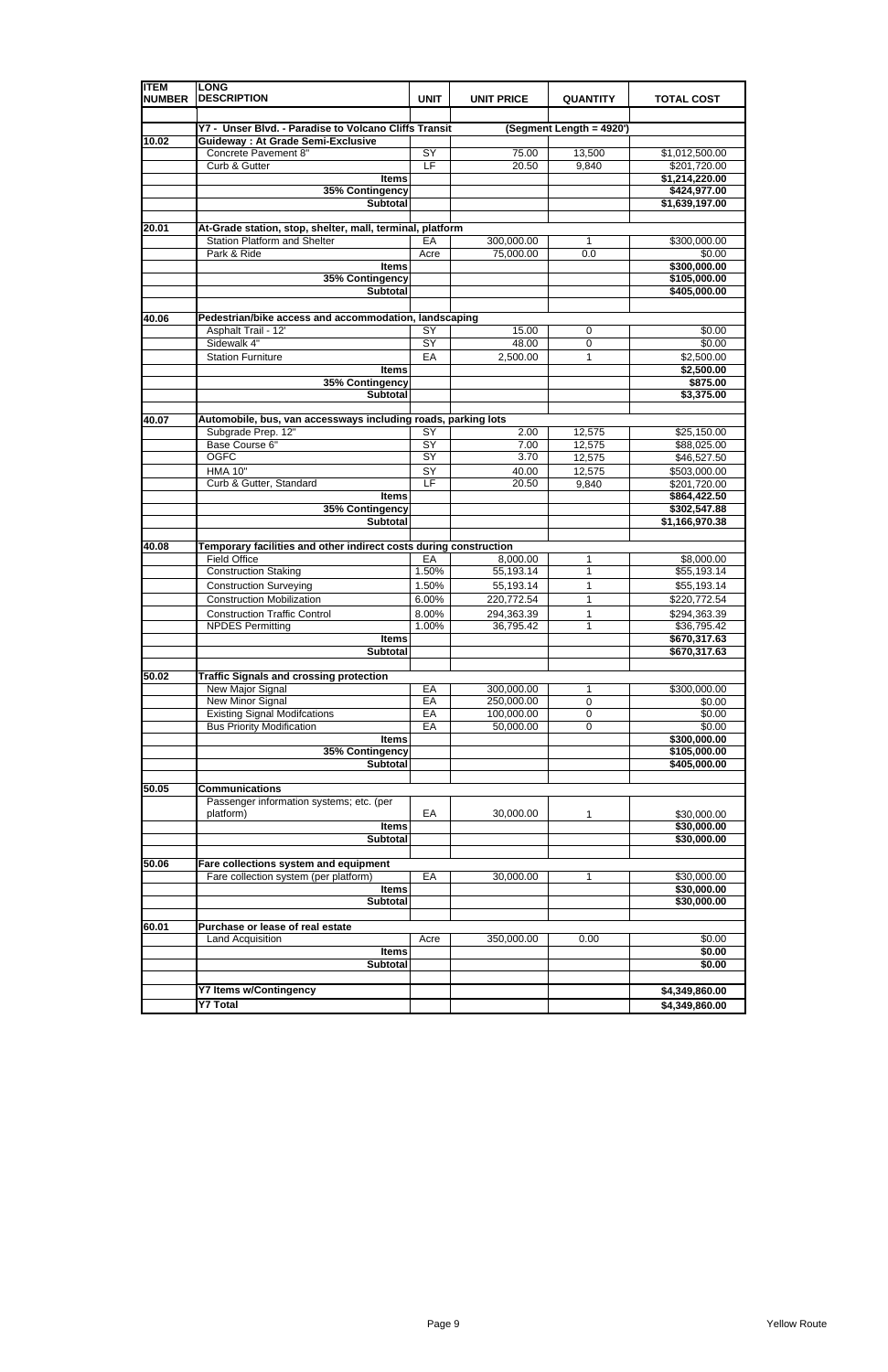| <b>ITEM</b><br><b>NUMBER</b> | <b>LONG</b><br><b>DESCRIPTION</b>                                 | <b>UNIT</b>     | <b>UNIT PRICE</b> | <b>QUANTITY</b>          | <b>TOTAL COST</b>              |
|------------------------------|-------------------------------------------------------------------|-----------------|-------------------|--------------------------|--------------------------------|
|                              |                                                                   |                 |                   |                          |                                |
|                              | Y8 - Volcano Cliffs Transit Blvd. - Unser to Paseo del Norte      |                 |                   | (Segment Length = 2670') |                                |
| 10.02                        | <b>Guideway: At Grade Semi-Exclusive</b><br>Concrete Pavement 8"  | SY              | 75.00             | 13,500                   |                                |
|                              | Curb & Gutter                                                     | E               | 20.50             | 9,840                    | \$1,012,500.00<br>\$201,720.00 |
|                              | <b>Items</b>                                                      |                 |                   |                          | \$1,214,220.00                 |
|                              | 35% Contingency                                                   |                 |                   |                          | \$424,977.00                   |
|                              | <b>Subtotal</b>                                                   |                 |                   |                          | \$1,639,197.00                 |
|                              |                                                                   |                 |                   |                          |                                |
| 20.01                        | At-Grade station, stop, shelter, mall, terminal, platform         |                 |                   |                          |                                |
|                              | <b>Station Platform and Shelter</b>                               | EA              | 300,000.00        | 1                        | \$300,000.00                   |
|                              | Park & Ride                                                       | Acre            | 75,000.00         | 5.0                      | \$375,000.00                   |
|                              | <b>Items</b>                                                      |                 |                   |                          | \$675,000.00                   |
|                              | 35% Contingency                                                   |                 |                   |                          | \$236,250.00                   |
|                              | <b>Subtotal</b>                                                   |                 |                   |                          | \$911,250.00                   |
| 40.06                        | Pedestrian/bike access and accommodation, landscaping             |                 |                   |                          |                                |
|                              | Asphalt Trail - 12'                                               | SY              | 15.00             | 0                        | \$0.00                         |
|                              | Sidewalk 4"                                                       | $\overline{SY}$ | 48.00             | $\mathbf 0$              | \$0.00                         |
|                              | <b>Station Furniture</b>                                          | EA              | 2,500.00          | 1                        | \$2,500.00                     |
|                              | <b>Items</b>                                                      |                 |                   |                          | \$2,500.00                     |
|                              | 35% Contingency                                                   |                 |                   |                          | \$875.00                       |
|                              | <b>Subtotal</b>                                                   |                 |                   |                          | \$3,375.00                     |
|                              |                                                                   |                 |                   |                          |                                |
| 40.07                        | Automobile, bus, van accessways including roads, parking lots     |                 |                   |                          |                                |
|                              | Subgrade Prep. 12"                                                | $\overline{SY}$ | 2.00              | 6,000                    | \$12,000.00                    |
|                              | Base Course 6"                                                    | $\overline{SY}$ | 7.00              | 6,000                    | \$42,000.00                    |
|                              | <b>OGFC</b>                                                       | SY              | 3.70              | 6,000                    | \$22,200.00                    |
|                              | <b>HMA 10"</b>                                                    | SY              | 40.00             | 6,000                    | \$240,000.00                   |
|                              | Curb & Gutter, Standard                                           | LF              | 20.50             | 6,000                    | \$123,000.00                   |
|                              | <b>Items</b>                                                      |                 |                   |                          | \$439,200.00                   |
|                              | 35% Contingency                                                   |                 |                   |                          | \$153,720.00                   |
|                              | <b>Subtotal</b>                                                   |                 |                   |                          | \$592,920.00                   |
| 40.08                        | Temporary facilities and other indirect costs during construction |                 |                   |                          |                                |
|                              | <b>Field Office</b>                                               | EA              | 8,000.00          | 1                        | \$8,000.00                     |
|                              | <b>Construction Staking</b>                                       | 1.50%           | 64,676.13         | 1                        | \$64,676.13                    |
|                              | <b>Construction Surveying</b>                                     | 1.50%           | 64,676.13         | 1                        | \$64,676.13                    |
|                              | <b>Construction Mobilization</b>                                  | 6.00%           | 258,704.52        | 1                        | \$258,704.52                   |
|                              | <b>Construction Traffic Control</b>                               | 8.00%           | 344,939.36        | 1                        | \$344,939.36                   |
|                              | <b>NPDES Permitting</b>                                           | 1.00%           | 43,117.42         | 1                        | \$43,117.42                    |
|                              | <b>Items</b>                                                      |                 |                   |                          | \$784,113.56                   |
|                              | Subtotal                                                          |                 |                   |                          | \$784,113.56                   |
|                              |                                                                   |                 |                   |                          |                                |
| 50.02                        | <b>Traffic Signals and crossing protection</b>                    |                 |                   |                          |                                |
|                              | New Major Signal                                                  | EA              | 300,000.00        | 1                        | \$300,000.00                   |
|                              | <b>New Minor Signal</b>                                           | EA              | 250,000.00        | $\mathbf 0$              | \$0.00                         |
|                              | <b>Existing Signal Modifcations</b>                               | EA              | 100,000.00        | 0                        | \$0.00                         |
|                              | <b>Bus Priority Modification</b>                                  | EA              | 50,000.00         | $\mathbf 0$              | \$0.00                         |
|                              | <b>Items</b>                                                      |                 |                   |                          | \$300,000.00                   |
|                              | 35% Contingency                                                   |                 |                   |                          | \$105,000.00                   |
|                              | <b>Subtotal</b>                                                   |                 |                   |                          | \$405,000.00                   |
| 50.05                        | <b>Communications</b>                                             |                 |                   |                          |                                |
|                              | Passenger information systems; etc. (per                          |                 |                   |                          |                                |
|                              | platform)                                                         | EA              | 30,000.00         | 1                        | \$30,000.00                    |
|                              | <b>Items</b>                                                      |                 |                   |                          | \$30,000.00                    |
|                              | Subtotal                                                          |                 |                   |                          | \$30,000.00                    |
|                              |                                                                   |                 |                   |                          |                                |
| 50.06                        | Fare collections system and equipment                             |                 |                   |                          |                                |
|                              | Fare collection system (per platform)                             | EA              | 30,000.00         | 1                        | \$30,000.00                    |
|                              | <b>Items</b>                                                      |                 |                   |                          | \$30,000.00                    |
|                              | <b>Subtotal</b>                                                   |                 |                   |                          | \$30,000.00                    |
|                              |                                                                   |                 |                   |                          |                                |
| 60.01                        | Purchase or lease of real estate                                  |                 |                   |                          |                                |
|                              | Land Acquisition<br><b>Items</b>                                  | Acre            | 350,000.00        | 2.00                     | \$700,000.00<br>\$700,000.00   |
|                              | <b>Subtotal</b>                                                   |                 |                   |                          | \$700,000.00                   |
|                              |                                                                   |                 |                   |                          |                                |
|                              | <b>Y8 Items w/Contingency</b>                                     |                 |                   |                          | \$4,395,855.56                 |
|                              | Y8 Total                                                          |                 |                   |                          | \$5,095,855.56                 |
|                              |                                                                   |                 |                   |                          |                                |

|  |  |  |  |  |  | ________________ |
|--|--|--|--|--|--|------------------|
|--|--|--|--|--|--|------------------|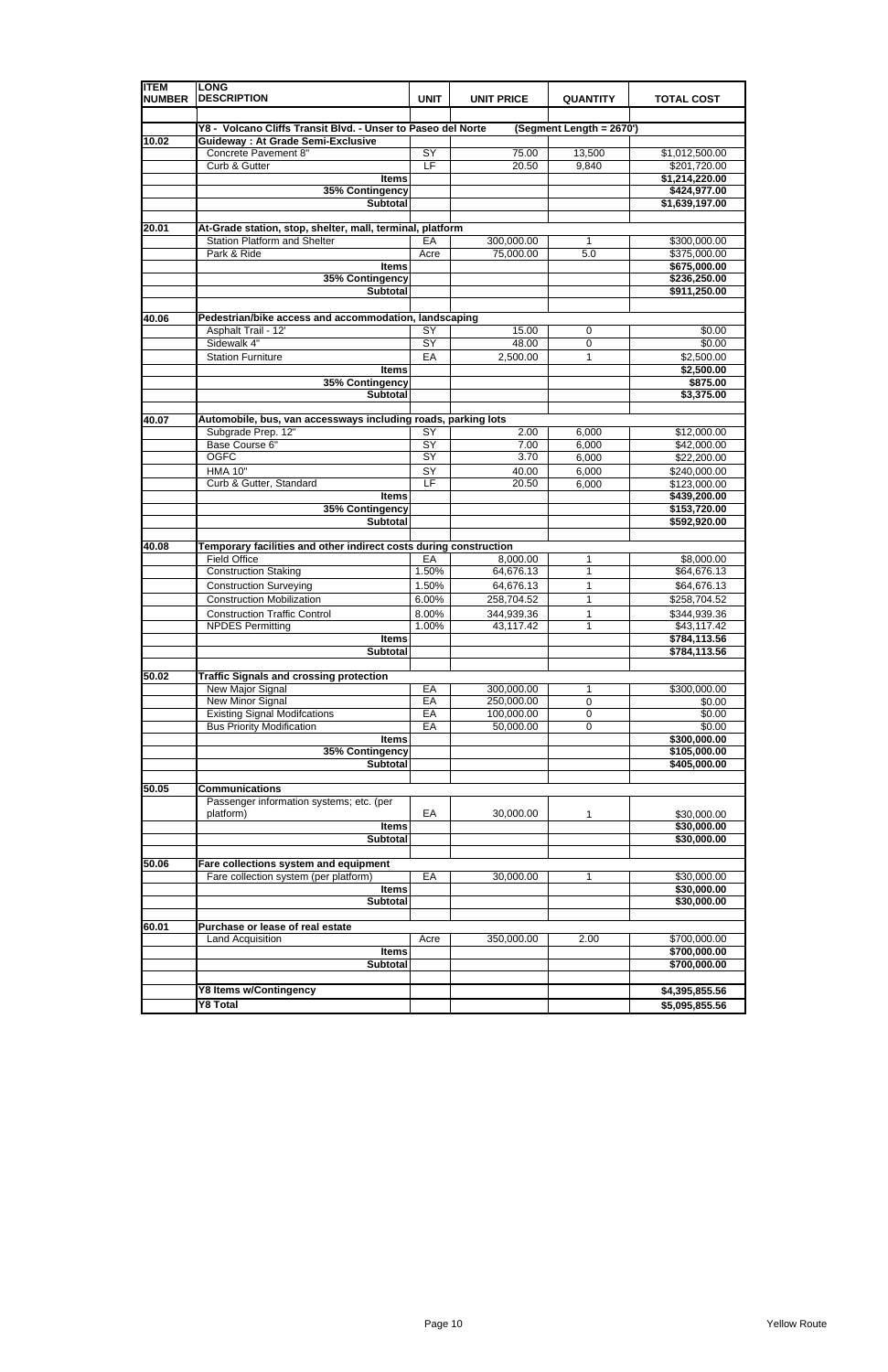| <b>ITEM</b><br><b>NUMBER</b> | <b>LONG</b><br><b>DESCRIPTION</b>                                            | <b>UNIT</b>                        | <b>UNIT PRICE</b> | <b>QUANTITY</b>            | <b>TOTAL COST</b>              |
|------------------------------|------------------------------------------------------------------------------|------------------------------------|-------------------|----------------------------|--------------------------------|
|                              | Y9 - Paseo del Norte - Volcano Cliffs to Calle Nortena                       |                                    |                   | (Segment Length = 3370')   |                                |
| 10.02                        | <b>Guideway: At Grade Semi-Exclusive</b>                                     |                                    |                   |                            |                                |
|                              | Concrete Pavement 8"                                                         | SY                                 | 75.00             | 9,000                      | \$675,000.00                   |
|                              | Curb & Gutter                                                                | E                                  | 20.50             | 6,740                      | \$138,170.00                   |
|                              | <b>Items</b>                                                                 |                                    |                   |                            | \$813,170.00                   |
|                              | 35% Contingency<br><b>Subtotal</b>                                           |                                    |                   |                            | \$284,609.50<br>\$1,097,779.50 |
|                              |                                                                              |                                    |                   |                            |                                |
| 20.01                        | At-Grade station, stop, shelter, mall, terminal, platform                    |                                    |                   |                            |                                |
|                              | <b>Station Platform and Shelter</b>                                          | EA                                 | 300,000.00        | 0                          | \$0.00                         |
|                              | Park & Ride                                                                  | Acre                               | 75,000.00         | 0.0                        | \$0.00                         |
|                              | <b>Items</b>                                                                 |                                    |                   |                            | \$0.00                         |
|                              | 35% Contingency                                                              |                                    |                   |                            | \$0.00                         |
|                              | <b>Subtotal</b>                                                              |                                    |                   |                            | \$0.00                         |
|                              |                                                                              |                                    |                   |                            |                                |
| 40.06                        | Pedestrian/bike access and accommodation, landscaping<br>Asphalt Trail - 12' | SY                                 | 15.00             | 0                          | \$0.00                         |
|                              | Sidewalk 4"                                                                  | SY                                 | 48.00             | $\mathbf 0$                | \$0.00                         |
|                              | <b>Station Furniture</b>                                                     | EA                                 | 2,500.00          | $\mathbf 0$                | \$0.00                         |
|                              | <b>Items</b>                                                                 |                                    |                   |                            | \$0.00                         |
|                              | 35% Contingency                                                              |                                    |                   |                            | \$0.00                         |
|                              | <b>Subtotal</b>                                                              |                                    |                   |                            | \$0.00                         |
|                              |                                                                              |                                    |                   |                            |                                |
| 40.07                        | Automobile, bus, van accessways including roads, parking lots                |                                    |                   |                            |                                |
|                              | Subgrade Prep. 12"<br>Base Course 6"                                         | $\overline{SY}$<br>$\overline{SY}$ | 2.00<br>7.00      | 0                          | \$0.00<br>\$0.00               |
|                              | <b>OGFC</b>                                                                  | SY                                 | 3.70              | $\mathbf 0$<br>$\mathbf 0$ | \$0.00                         |
|                              | HMA 6"                                                                       | SY                                 | 25.00             | $\mathbf 0$                | \$0.00                         |
|                              | Curb & Gutter, Standard                                                      | LF                                 | 20.50             | $\Omega$                   | \$0.00                         |
|                              | <b>Items</b>                                                                 |                                    |                   |                            | \$0.00                         |
|                              | 35% Contingency                                                              |                                    |                   |                            | \$0.00                         |
|                              | <b>Subtotal</b>                                                              |                                    |                   |                            | \$0.00                         |
| 40.08                        | Temporary facilities and other indirect costs during construction            |                                    |                   |                            |                                |
|                              | <b>Field Office</b>                                                          | EA                                 | 8,000.00          | 1                          | \$8,000.00                     |
|                              | <b>Construction Staking</b>                                                  | 1.50%                              | 22,541.69         | 1                          | \$22,541.69                    |
|                              | <b>Construction Surveying</b>                                                | 1.50%                              | 22,541.69         | 1                          | \$22,541.69                    |
|                              | <b>Construction Mobilization</b>                                             | 6.00%                              | 90,166.77         | 1                          | \$90,166.77                    |
|                              | <b>Construction Traffic Control</b>                                          | 8.00%                              | 120,222.36        | 1                          | \$120,222.36                   |
|                              | <b>NPDES Permitting</b><br><b>Items</b>                                      | 1.00%                              | 15,027.80         | 1                          | \$15,027.80<br>\$278,500.31    |
|                              | Subtotal                                                                     |                                    |                   |                            | \$278,500.31                   |
|                              |                                                                              |                                    |                   |                            |                                |
| 50.02                        | <b>Traffic Signals and crossing protection</b>                               |                                    |                   |                            |                                |
|                              | New Major Signal                                                             | EA                                 | 300,000.00        | 1                          | \$300,000.00                   |
|                              | <b>New Minor Signal</b>                                                      | EA                                 | 250,000.00        | $\mathbf 0$                | \$0.00                         |
|                              | <b>Existing Signal Modifcations</b>                                          | EA                                 | 100,000.00        | $\mathbf 0$                | \$0.00                         |
|                              | <b>Bus Priority Modification</b><br><b>Items</b>                             | EA                                 | 50,000.00         | 0                          | \$0.00<br>\$300,000.00         |
|                              | 35% Contingency                                                              |                                    |                   |                            | \$105,000.00                   |
|                              | <b>Subtotal</b>                                                              |                                    |                   |                            | \$405,000.00                   |
|                              |                                                                              |                                    |                   |                            |                                |
| 50.05                        | <b>Communications</b>                                                        |                                    |                   |                            |                                |
|                              | Passenger information systems; etc. (per                                     |                                    |                   |                            |                                |
|                              | platform)                                                                    | EA                                 | 30,000.00         | 0                          | \$0.00                         |
|                              | <b>Items</b>                                                                 |                                    |                   |                            | \$0.00                         |
|                              | <b>Subtotal</b>                                                              |                                    |                   |                            | \$0.00                         |
| 50.06                        | Fare collections system and equipment                                        |                                    |                   |                            |                                |
|                              | Fare collection system (per platform)                                        | EA                                 | 30,000.00         | 0                          | \$0.00                         |
|                              | <b>Items</b>                                                                 |                                    |                   |                            | \$0.00                         |
|                              | <b>Subtotal</b>                                                              |                                    |                   |                            | \$0.00                         |
|                              |                                                                              |                                    |                   |                            |                                |
| 60.01                        | Purchase or lease of real estate                                             |                                    |                   |                            |                                |
|                              | Land Acquisition                                                             | Acre                               | 350,000.00        | 0.00                       | \$0.00                         |
|                              | <b>Items</b><br><b>Subtotal</b>                                              |                                    |                   |                            | \$0.00<br>\$0.00               |
|                              |                                                                              |                                    |                   |                            |                                |
|                              | Y9 Items w/Contingency                                                       |                                    |                   |                            | \$1,781,279.81                 |
|                              | <b>Y9 Total</b>                                                              |                                    |                   |                            | \$1,781,279.81                 |

|  |  | ------------ |
|--|--|--------------|
|  |  |              |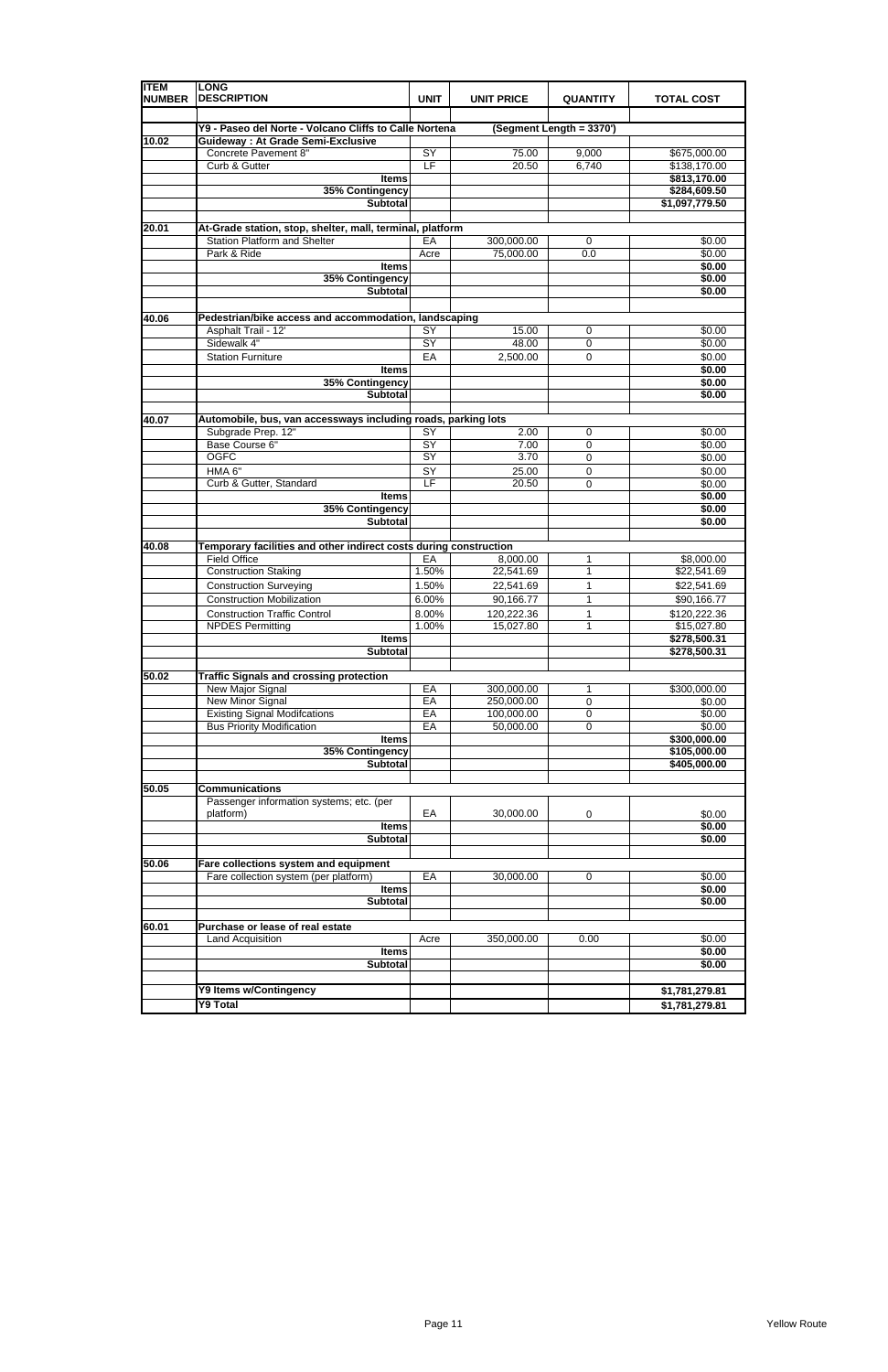| <b>ITEM</b><br><b>NUMBER</b> | <b>LONG</b><br><b>DESCRIPTION</b>                                                               | <b>UNIT</b>     | <b>UNIT PRICE</b>       | <b>QUANTITY</b>          | <b>TOTAL COST</b>            |  |  |
|------------------------------|-------------------------------------------------------------------------------------------------|-----------------|-------------------------|--------------------------|------------------------------|--|--|
|                              |                                                                                                 |                 |                         |                          |                              |  |  |
| 10.02                        | Y10 - Paseo del Norte- Calle Nortena to Golf Course<br><b>Guideway: At Grade Semi-Exclusive</b> |                 |                         | (Segment Length = 4310') |                              |  |  |
|                              | Concrete Pavement 8"                                                                            | SY              | 75.00                   | 11,500                   | \$862,500.00                 |  |  |
|                              | Curb & Gutter                                                                                   | E               | 20.50                   | 8,620                    | \$176,710.00                 |  |  |
|                              | <b>Items</b>                                                                                    |                 |                         |                          | \$1,039,210.00               |  |  |
|                              | 35% Contingency                                                                                 |                 |                         |                          | \$363,723.50                 |  |  |
|                              | <b>Subtotal</b>                                                                                 |                 |                         |                          | \$1,402,933.50               |  |  |
|                              |                                                                                                 |                 |                         |                          |                              |  |  |
| 20.01                        | At-Grade station, stop, shelter, mall, terminal, platform                                       |                 |                         |                          |                              |  |  |
|                              | <b>Station Platform and Shelter</b>                                                             | EA              | 300,000.00              | 1                        | \$300,000.00                 |  |  |
|                              | Park & Ride                                                                                     | Acre            | 75,000.00               | 0.0                      | \$0.00                       |  |  |
|                              | <b>Items</b>                                                                                    |                 |                         |                          | \$300,000.00                 |  |  |
|                              | 35% Contingency<br><b>Subtotal</b>                                                              |                 |                         |                          | \$105,000.00<br>\$405,000.00 |  |  |
|                              |                                                                                                 |                 |                         |                          |                              |  |  |
| 40.06                        | Pedestrian/bike access and accommodation, landscaping                                           |                 |                         |                          |                              |  |  |
|                              | Asphalt Trail - 12'                                                                             | SY              | 15.00                   | 0                        | \$0.00                       |  |  |
|                              | Sidewalk 4"                                                                                     | $\overline{SY}$ | 48.00                   | 500                      | \$24,000.00                  |  |  |
|                              | <b>Station Furniture</b>                                                                        | EA              | 2,500.00                | $\mathbf{1}$             | \$2,500.00                   |  |  |
|                              | <b>Items</b>                                                                                    |                 |                         |                          | \$26,500.00                  |  |  |
|                              | 35% Contingency                                                                                 |                 |                         |                          | \$9,275.00                   |  |  |
|                              | <b>Subtotal</b>                                                                                 |                 |                         |                          | \$35,775.00                  |  |  |
|                              |                                                                                                 |                 |                         |                          |                              |  |  |
| 40.07                        | Automobile, bus, van accessways including roads, parking lots                                   |                 |                         |                          |                              |  |  |
|                              | <b>Landscaping Relocation</b>                                                                   | EA              | 50,000.00               | $\mathbf{1}$             | \$50,000.00                  |  |  |
|                              | Base Course 6"                                                                                  | $\overline{SY}$ | 7.00                    | $\mathbf 0$              | \$0.00                       |  |  |
|                              | <b>OGFC</b>                                                                                     | SY              | 3.70                    | $\mathbf 0$              | \$0.00                       |  |  |
|                              | HMA 6"                                                                                          | SY              | 25.00                   | 0                        | \$0.00                       |  |  |
|                              | Curb & Gutter, Standard                                                                         | LF              | 20.50                   | $\mathbf 0$              | \$0.00                       |  |  |
|                              | <b>Items</b>                                                                                    |                 |                         |                          | \$50,000.00                  |  |  |
|                              | 35% Contingency<br><b>Subtotal</b>                                                              |                 |                         |                          | \$17,500.00<br>\$67,500.00   |  |  |
|                              |                                                                                                 |                 |                         |                          |                              |  |  |
| 40.08                        | Temporary facilities and other indirect costs during construction                               |                 |                         |                          |                              |  |  |
|                              | <b>Field Office</b>                                                                             | EA              | 8,000.00                | 1                        | \$8,000.00                   |  |  |
|                              | <b>Construction Staking</b>                                                                     | 1.50%           | 35,080.63               | 1                        | \$35,080.63                  |  |  |
|                              | <b>Construction Surveying</b>                                                                   | 1.50%           | 35,080.63               | 1                        | \$35,080.63                  |  |  |
|                              | <b>Construction Mobilization</b>                                                                | 6.00%           | 140,322.51              | 1                        | \$140,322.51                 |  |  |
|                              | <b>Construction Traffic Control</b>                                                             | 8.00%           | 187,096.68              | 1                        | \$187,096.68                 |  |  |
|                              | <b>NPDES Permitting</b>                                                                         | 1.00%           | 23,387.09               | 1                        | \$23,387.09                  |  |  |
|                              | <b>Items</b>                                                                                    |                 |                         |                          | \$428,967.53                 |  |  |
|                              | Subtotal                                                                                        |                 |                         |                          | \$428,967.53                 |  |  |
|                              |                                                                                                 |                 |                         |                          |                              |  |  |
| 50.02                        | <b>Traffic Signals and crossing protection</b>                                                  |                 |                         |                          |                              |  |  |
|                              | New Major Signal                                                                                | EA              | 300,000.00              | 0                        | \$0.00                       |  |  |
|                              | <b>New Minor Signal</b>                                                                         | EA              | 250,000.00              | $\mathsf 0$              | \$0.00                       |  |  |
|                              | <b>Existing Signal Modifcations</b><br><b>Bus Priority Modification</b>                         | EA<br>EA        | 100,000.00<br>50,000.00 | 1<br>1                   | \$100,000.00<br>\$50,000.00  |  |  |
|                              | <b>Items</b>                                                                                    |                 |                         |                          | \$150,000.00                 |  |  |
|                              | 35% Contingency                                                                                 |                 |                         |                          | \$52,500.00                  |  |  |
|                              | <b>Subtotal</b>                                                                                 |                 |                         |                          | \$202,500.00                 |  |  |
|                              |                                                                                                 |                 |                         |                          |                              |  |  |
| 50.05                        | <b>Communications</b>                                                                           |                 |                         |                          |                              |  |  |
|                              | Passenger information systems; etc. (per                                                        |                 |                         |                          |                              |  |  |
|                              | platform)                                                                                       | EA              | 30,000.00               | 1                        | \$30,000.00                  |  |  |
|                              | <b>Items</b>                                                                                    |                 |                         |                          | \$30,000.00                  |  |  |
|                              | Subtotal                                                                                        |                 |                         |                          | \$30,000.00                  |  |  |
|                              |                                                                                                 |                 |                         |                          |                              |  |  |
| 50.06                        | Fare collections system and equipment                                                           |                 |                         |                          |                              |  |  |
|                              | Fare collection system (per platform)<br><b>Items</b>                                           | EA              | 30,000.00               | 1                        | \$30,000.00<br>\$30,000.00   |  |  |
|                              | <b>Subtotal</b>                                                                                 |                 |                         |                          | \$30,000.00                  |  |  |
|                              |                                                                                                 |                 |                         |                          |                              |  |  |
| 60.01                        | Purchase or lease of real estate                                                                |                 |                         |                          |                              |  |  |
|                              | Land Acquisition                                                                                | Acre            | 300,000.00              | 0.55                     | \$165,000.00                 |  |  |
|                              | <b>Items</b>                                                                                    |                 |                         |                          | \$165,000.00                 |  |  |
|                              | <b>Subtotal</b>                                                                                 |                 |                         |                          | \$165,000.00                 |  |  |
|                              |                                                                                                 |                 |                         |                          |                              |  |  |
|                              | Y10 Items w/Contingency                                                                         |                 |                         |                          | \$2,602,676.03               |  |  |
|                              | <b>Y10 Total</b>                                                                                |                 |                         |                          | \$2,767,676.03               |  |  |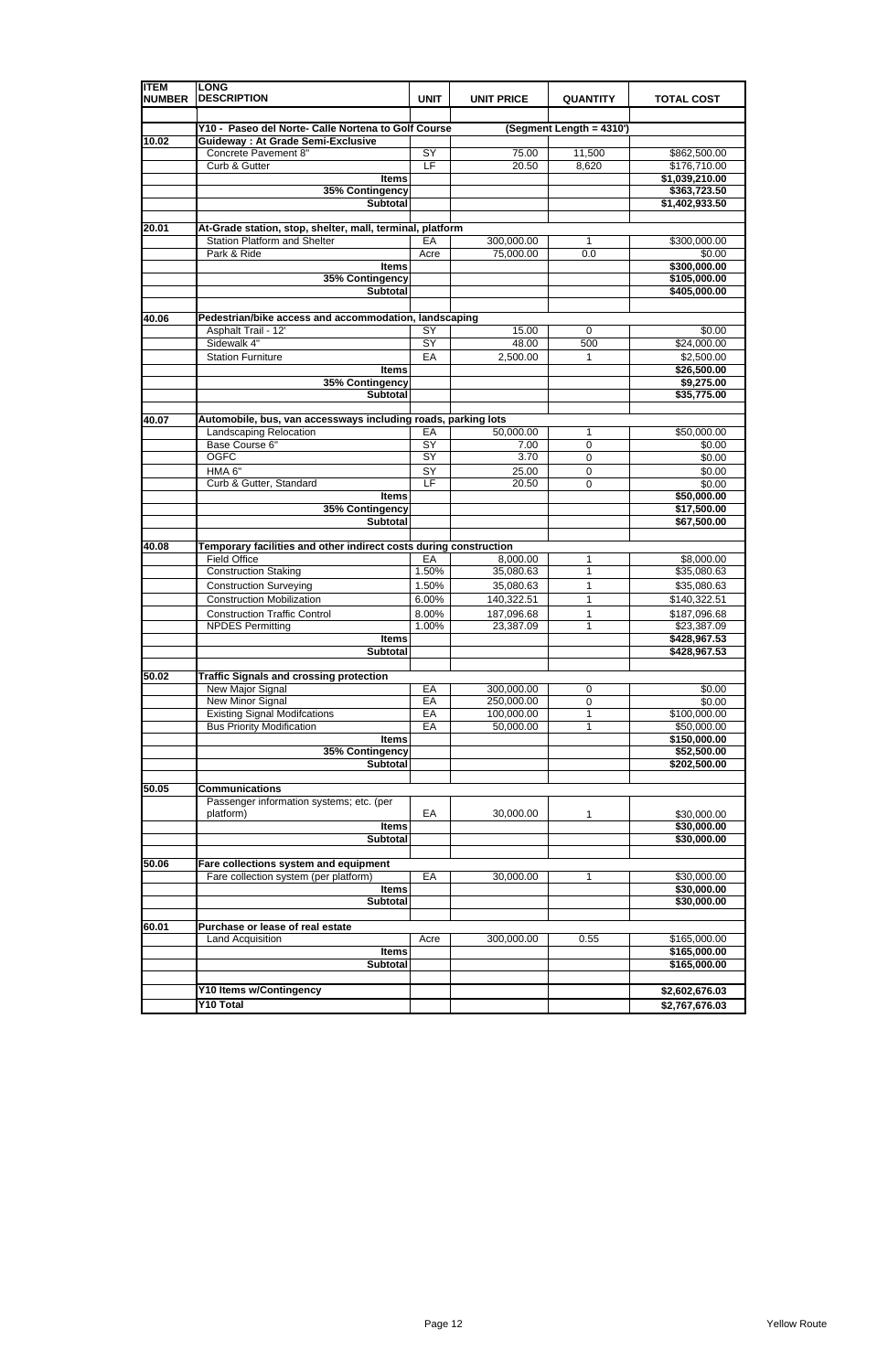| <b>ITEM</b><br><b>NUMBER</b> | <b>LONG</b><br><b>DESCRIPTION</b>                                 | <b>UNIT</b>     | <b>UNIT PRICE</b> | <b>QUANTITY</b>          | <b>TOTAL COST</b>                |  |
|------------------------------|-------------------------------------------------------------------|-----------------|-------------------|--------------------------|----------------------------------|--|
|                              |                                                                   |                 |                   |                          |                                  |  |
|                              | Y11 - Paseo del Norte - Golf Course to Eagle Ranch                |                 |                   | (Segment Length = 4000') |                                  |  |
| 10.02                        | <b>Guideway: At Grade Semi-Exclusive</b><br>Concrete Pavement 8"  | SY              | 75.00             | 10,700                   | \$802,500.00                     |  |
|                              | Curb & Gutter                                                     | E               | 20.50             | 8,000                    | \$164,000.00                     |  |
|                              | <b>Items</b>                                                      |                 |                   |                          | \$966,500.00                     |  |
|                              | 35% Contingency                                                   |                 |                   |                          | \$338,275.00                     |  |
|                              | <b>Subtotal</b>                                                   |                 |                   |                          | \$1,304,775.00                   |  |
| 20.01                        | At-Grade station, stop, shelter, mall, terminal, platform         |                 |                   |                          |                                  |  |
|                              | <b>Station Platform and Shelter</b>                               | EA              | 300,000.00        | 1                        | \$300,000.00                     |  |
|                              | Park & Ride                                                       | Acre            | 75,000.00         | 7.6                      | \$570,000.00                     |  |
|                              | <b>Items</b>                                                      |                 |                   |                          | \$870,000.00                     |  |
|                              | 35% Contingency                                                   |                 |                   |                          | \$304,500.00                     |  |
|                              | <b>Subtotal</b>                                                   |                 |                   |                          | \$1,174,500.00                   |  |
|                              |                                                                   |                 |                   |                          |                                  |  |
| 40.06                        | Pedestrian/bike access and accommodation, landscaping             |                 |                   |                          |                                  |  |
|                              | Asphalt Trail - 12'                                               | SY              | 15.00             | 2,700                    | \$40,500.00                      |  |
|                              | Sidewalk 4"                                                       | $\overline{SY}$ | 48.00             | 0                        | \$0.00                           |  |
|                              | <b>Station Furniture</b>                                          | EA              | 2,500.00          | 1                        | \$2,500.00                       |  |
|                              | <b>Items</b>                                                      |                 |                   |                          | \$43,000.00                      |  |
|                              | 35% Contingency                                                   |                 |                   |                          | \$15,050.00                      |  |
|                              | <b>Subtotal</b>                                                   |                 |                   |                          | \$58,050.00                      |  |
| 40.07                        | Automobile, bus, van accessways including roads, parking lots     |                 |                   |                          |                                  |  |
|                              | Subgrade Prep. 12"                                                | $\overline{SY}$ | 2.00              | 3,500                    | \$7,000.00                       |  |
|                              | Base Course 6"                                                    | $\overline{SY}$ | 7.00              | 3,500                    | \$24,500.00                      |  |
|                              | <b>OGFC</b>                                                       | SY              | 3.70              | 3,500                    | \$12,950.00                      |  |
|                              | HMA 6"                                                            | SY              | 25.00             | 3,500                    | \$87,500.00                      |  |
|                              | Curb & Gutter, Standard                                           | LF              | 20.50             | 2,500                    | \$51,250.00                      |  |
|                              | <b>Items</b>                                                      |                 |                   |                          | \$183,200.00                     |  |
|                              | 35% Contingency                                                   |                 |                   |                          | \$64,120.00                      |  |
|                              | <b>Subtotal</b>                                                   |                 |                   |                          | \$247,320.00                     |  |
| 40.08                        | Temporary facilities and other indirect costs during construction |                 |                   |                          |                                  |  |
|                              | <b>Field Office</b>                                               | EA              | 8,000.00          | 1                        | \$8,000.00                       |  |
|                              | <b>Construction Staking</b>                                       | 1.50%           | 127, 157. 18      | 1                        | \$127,157.18                     |  |
|                              | <b>Construction Surveying</b>                                     | 1.50%           | 127, 157. 18      | 1                        | \$127,157.18                     |  |
|                              | <b>Construction Mobilization</b>                                  | 6.00%           | 508,628.70        | 1                        | \$508,628.70                     |  |
|                              | <b>Construction Traffic Control</b>                               | 8.00%           | 678,171.60        | 1                        | \$678,171.60                     |  |
|                              | <b>NPDES Permitting</b>                                           | 1.00%           | 84,771.45         | 1                        | \$84,771.45                      |  |
|                              | <b>Items</b>                                                      |                 |                   |                          | \$1,533,886.10<br>\$1,533,886.10 |  |
|                              | Subtotal                                                          |                 |                   |                          |                                  |  |
| 50.02                        | <b>Traffic Signals and crossing protection</b>                    |                 |                   |                          |                                  |  |
|                              | New Major Signal                                                  | EA              | 300,000.00        | 0                        | \$0.00                           |  |
|                              | <b>New Minor Signal</b>                                           | EA              | 250,000.00        | 1                        | \$250,000.00                     |  |
|                              | <b>Existing Signal Modifcations</b>                               | EA              | 100,000.00        | $\overline{c}$           | \$200,000.00                     |  |
|                              | <b>Bus Priority Modification</b>                                  | EA              | 50,000.00         | $\overline{c}$           | \$100,000.00                     |  |
|                              | <b>Items</b>                                                      |                 |                   |                          | \$550,000.00                     |  |
|                              | 35% Contingency                                                   |                 |                   |                          | \$192,500.00                     |  |
|                              | <b>Subtotal</b>                                                   |                 |                   |                          | \$742,500.00                     |  |
| 50.05                        | <b>Communications</b>                                             |                 |                   |                          |                                  |  |
|                              | Passenger information systems; etc. (per                          |                 |                   |                          |                                  |  |
|                              | platform)                                                         | EA              | 30,000.00         | 1                        | \$30,000.00                      |  |
|                              | <b>Items</b>                                                      |                 |                   |                          | \$30,000.00                      |  |
|                              | Subtotal                                                          |                 |                   |                          | \$30,000.00                      |  |
|                              |                                                                   |                 |                   |                          |                                  |  |
| 50.06                        | Fare collections system and equipment                             |                 |                   |                          |                                  |  |
|                              | Fare collection system (per platform)                             | EA              | 30,000.00         | 1                        | \$30,000.00                      |  |
|                              | <b>Items</b><br><b>Subtotal</b>                                   |                 |                   |                          | \$30,000.00<br>\$30,000.00       |  |
|                              |                                                                   |                 |                   |                          |                                  |  |
| 60.01                        | Purchase or lease of real estate                                  |                 |                   |                          |                                  |  |
|                              | Land Acquisition                                                  | Acre            | 600,000.00        | 8.15                     | \$4,890,000.00                   |  |
|                              | <b>Items</b>                                                      |                 |                   |                          | \$4,890,000.00                   |  |
|                              | <b>Subtotal</b>                                                   |                 |                   |                          | \$4,890,000.00                   |  |
|                              |                                                                   |                 |                   |                          |                                  |  |
|                              | Y11 Items w/Contingency                                           |                 |                   |                          | \$5,121,031.10                   |  |
|                              | <b>Y11 Total</b>                                                  |                 |                   |                          | \$10,011,031.10                  |  |

|  |  | ________________ |
|--|--|------------------|
|  |  |                  |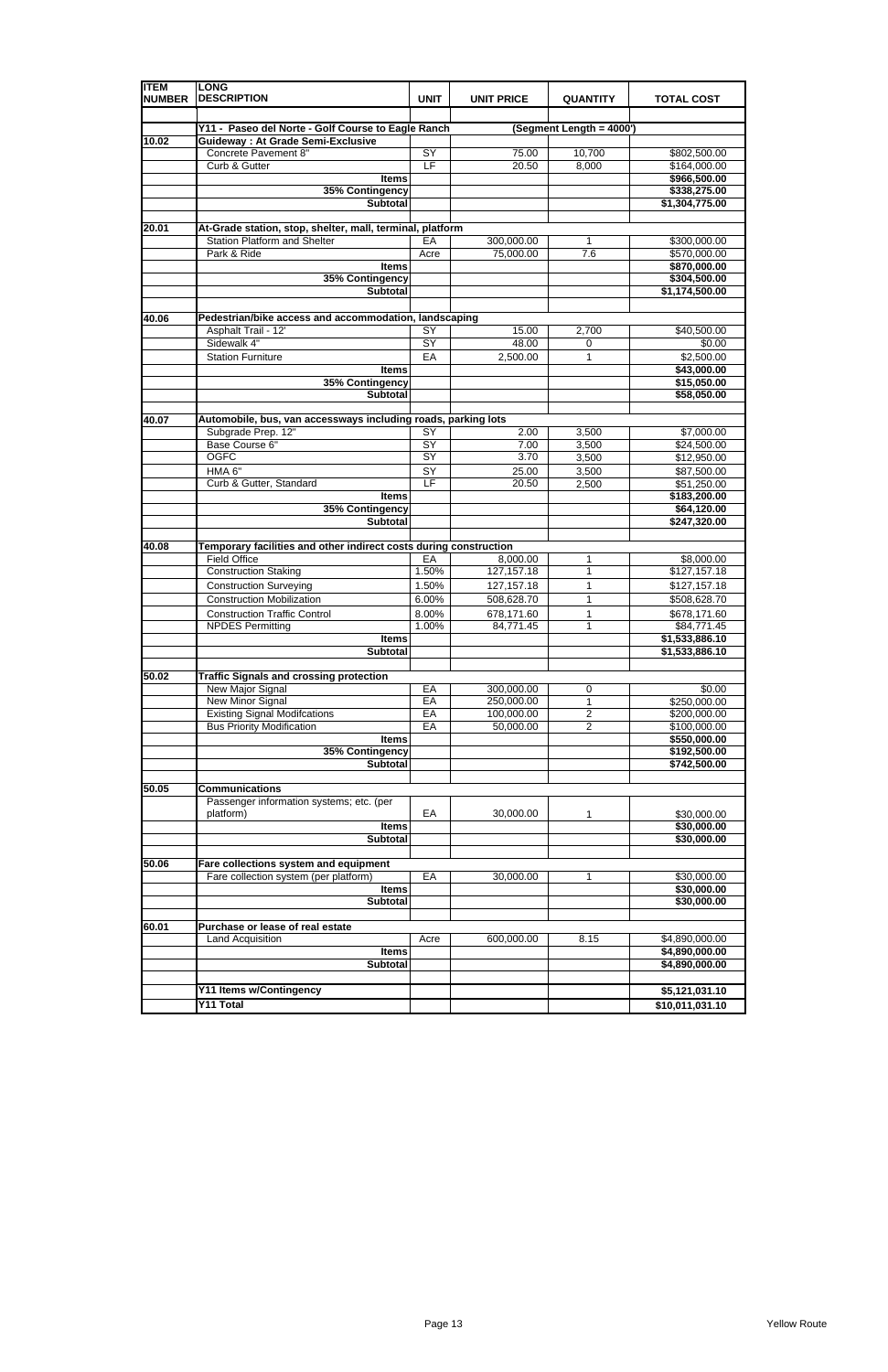| <b>ITEM</b><br><b>NUMBER</b> | <b>LONG</b><br><b>DESCRIPTION</b>                                       | <b>UNIT</b>     | <b>UNIT PRICE</b>       | <b>QUANTITY</b>          | <b>TOTAL COST</b>                |
|------------------------------|-------------------------------------------------------------------------|-----------------|-------------------------|--------------------------|----------------------------------|
|                              | Y12 - Paseo del Norte - Eagle Ranch to Coors Blvd.                      |                 |                         | (Segment Length = 2750') |                                  |
| 10.02                        | <b>Guideway: At Grade Semi-Exclusive</b>                                |                 |                         |                          |                                  |
|                              | <b>Concrete Pavement 8"</b>                                             | SY              | 75.00                   | 4,000                    | \$300,000.00                     |
|                              | Curb & Gutter                                                           | LF              | 20.50                   | 5,500                    | \$112,750.00                     |
|                              | <b>Bridge Over Coors</b>                                                | <b>SF</b>       | 150.00                  | 30,600                   | \$4,590,000.00                   |
|                              | <b>Items</b><br>35% Contingency                                         |                 |                         |                          | \$5,002,750.00<br>\$1,750,962.50 |
|                              | <b>Subtotal</b>                                                         |                 |                         |                          | \$6,753,712.50                   |
|                              |                                                                         |                 |                         |                          |                                  |
| 20.01                        | At-Grade station, stop, shelter, mall, terminal, platform               |                 |                         |                          |                                  |
|                              | <b>Station Platform and Shelter</b>                                     | EA              | 200,000.00              | 0                        | \$0.00                           |
|                              | Park & Ride                                                             | Acre            | 75,000.00               | 0.0                      | \$0.00                           |
|                              | <b>Items</b><br>35% Contingency                                         |                 |                         |                          | \$0.00<br>\$0.00                 |
|                              | <b>Subtotal</b>                                                         |                 |                         |                          | \$0.00                           |
|                              |                                                                         |                 |                         |                          |                                  |
| 40.06                        | Pedestrian/bike access and accommodation, landscaping                   |                 |                         |                          |                                  |
|                              | Asphalt Trail - 12'                                                     | <b>SY</b>       | 15.00                   | 2,700                    | \$40,500.00                      |
|                              | Sidewalk 4"                                                             | $\overline{SY}$ | 48.00                   | 0                        | \$0.00                           |
|                              | <b>Station Furniture</b>                                                | EA              | 2,500.00                | $\mathbf 0$              | \$0.00                           |
|                              | <b>Items</b>                                                            |                 |                         |                          | \$40,500.00                      |
|                              | 35% Contingency                                                         |                 |                         |                          | \$14,175.00                      |
|                              | <b>Subtotal</b>                                                         |                 |                         |                          | \$54,675.00                      |
| 40.07                        | Automobile, bus, van accessways including roads, parking lots           |                 |                         |                          |                                  |
|                              | Subgrade Prep. 12"                                                      | SY              | 2.00                    | 1,000                    | \$2,000.00                       |
|                              | Base Course 6"                                                          | SY              | 7.00                    | 1,000                    | \$7,000.00                       |
|                              | <b>OGFC</b>                                                             | $\overline{SY}$ | 3.70                    | 1,000                    | \$3,700.00                       |
|                              | HMA 6"                                                                  | SY              | 25.00                   | 1,000                    | \$25,000.00                      |
|                              | Curb & Gutter, Standard                                                 | E               | 20.50                   | 1,000                    | \$20,500.00                      |
|                              | <b>Items</b>                                                            |                 |                         |                          | \$58,200.00                      |
|                              | 35% Contingency<br><b>Subtotal</b>                                      |                 |                         |                          | \$20,370.00<br>\$78,570.00       |
|                              |                                                                         |                 |                         |                          |                                  |
| 40.08                        | Temporary facilities and other indirect costs during construction       |                 |                         |                          |                                  |
|                              | <b>Field Office</b>                                                     | EA              | 8,000.00                | 1                        | \$8,000.00                       |
|                              | <b>Construction Staking</b>                                             | 1.50%           | 123,329.36              | 1                        | \$123,329.36                     |
|                              | <b>Construction Surveying</b>                                           | 1.50%           | 123,329.36              | 1                        | \$123,329.36                     |
|                              | <b>Construction Mobilization</b>                                        | 6.00%           | 493,317.45              | 1                        | \$493,317.45                     |
|                              | <b>Construction Traffic Control</b>                                     | 8.00%           | 657,756.60              | 1                        | \$657,756.60                     |
|                              | <b>NPDES Permitting</b>                                                 | 1.00%           | 82,219.58               | 1                        | \$82,219.58                      |
|                              | <b>Items</b><br><b>Subtotal</b>                                         |                 |                         |                          | \$1,487,952.35<br>\$1,487,952.35 |
|                              |                                                                         |                 |                         |                          |                                  |
| 50.02                        | <b>Traffic Signals and crossing protection</b>                          |                 |                         |                          |                                  |
|                              | New Major Signal                                                        | EA              | 300,000.00              | 0                        | \$0.00                           |
|                              | <b>New Minor Signal</b>                                                 | EA              | 250,000.00              | $\overline{c}$           | \$500,000.00                     |
|                              | <b>Existing Signal Modifcations</b><br><b>Bus Priority Modification</b> | EA<br>EA        | 100,000.00<br>50,000.00 | 0<br>0                   | \$0.00<br>\$0.00                 |
|                              | <b>Items</b>                                                            |                 |                         |                          | \$500,000.00                     |
|                              | 35% Contingency                                                         |                 |                         |                          | \$175,000.00                     |
|                              | <b>Subtotal</b>                                                         |                 |                         |                          | \$675,000.00                     |
|                              |                                                                         |                 |                         |                          |                                  |
| 50.05                        | <b>Communications</b>                                                   |                 |                         |                          |                                  |
|                              | Passenger information systems; etc. (per                                |                 |                         |                          |                                  |
|                              | platform)<br><b>Items</b>                                               | EA              | 30,000.00               | 0                        | \$0.00<br>\$0.00                 |
|                              | <b>Subtotal</b>                                                         |                 |                         |                          | \$0.00                           |
|                              |                                                                         |                 |                         |                          |                                  |
| 50.06                        | Fare collections system and equipment                                   |                 |                         |                          |                                  |
|                              | Fare collection system (per platform)                                   | EA              | 30,000.00               | 0                        | \$0.00                           |
|                              | <b>Items</b>                                                            |                 |                         |                          | \$0.00                           |
|                              | <b>Subtotal</b>                                                         |                 |                         |                          | \$0.00                           |
| 60.01                        | Purchase or lease of real estate                                        |                 |                         |                          |                                  |
|                              | Land Acquisition                                                        | Acre            | 600,000.00              | 1.10                     | \$660,000.00                     |
|                              | <b>Items</b>                                                            |                 |                         |                          | \$660,000.00                     |
|                              | <b>Subtotal</b>                                                         |                 |                         |                          | \$660,000.00                     |
|                              |                                                                         |                 |                         |                          |                                  |
|                              | Y12 Items w/Contingency                                                 |                 |                         |                          | \$9,049,909.85                   |
|                              | <b>Y12 Total</b>                                                        |                 |                         |                          | \$9,709,909.85                   |
|                              |                                                                         |                 |                         |                          |                                  |
|                              | <b>Yellow Route Total Items</b>                                         |                 |                         |                          | \$41,621,027.89                  |
|                              | Yellow Route Total Items w/ ROW                                         |                 |                         |                          | \$55,696,027.89                  |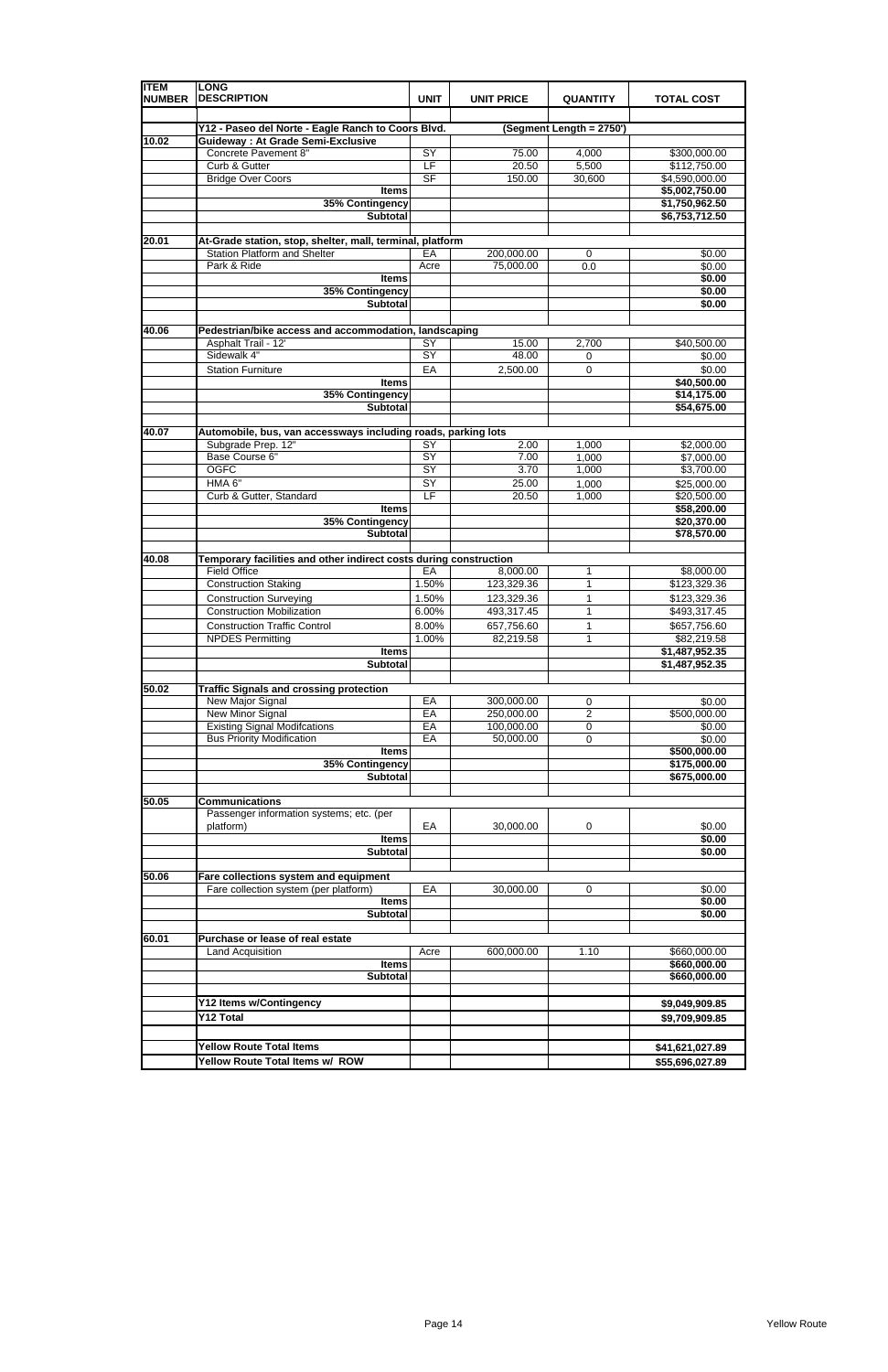|                              |                                                                                                                                       | Paseo del Norte                               | <b>Estimate of Probable Construction Costs</b> |                     |                                  |
|------------------------------|---------------------------------------------------------------------------------------------------------------------------------------|-----------------------------------------------|------------------------------------------------|---------------------|----------------------------------|
|                              |                                                                                                                                       | <b>Brown Route</b><br><b>January 23, 2014</b> | <b>High Capacity Transit Study</b>             |                     |                                  |
| <b>ITEM</b><br><b>NUMBER</b> | <b>LONG</b><br><b>DESCRIPTION</b>                                                                                                     | <b>UNIT</b>                                   | <b>UNIT PRICE</b>                              | <b>QUANTITY</b>     | <b>TOTAL COST</b>                |
| 10.02                        | B1 - Paseo del Norte - Coors to 4th St. (Excluding River Bridge) (Segment Length =11560")<br><b>Guideway: At Grade Semi-Exclusive</b> |                                               |                                                |                     |                                  |
|                              | Concrete Pavement 8"                                                                                                                  | SY                                            | 75.00                                          | 29,210              | \$2,190,750.00                   |
|                              | <b>CWB</b>                                                                                                                            | LF                                            | 64.00                                          | 20,220              | \$1,294,080.00                   |
|                              | <b>Changes to Chamisal Lateral Crossing</b>                                                                                           | S <sub>F</sub>                                | 80.00                                          | 600                 | \$48,000.00                      |
|                              | <b>Items</b>                                                                                                                          |                                               |                                                |                     | \$3,532,830.00                   |
|                              | 35% Contingency<br><b>Subtotal</b>                                                                                                    |                                               |                                                |                     | \$1,236,490.50<br>\$4,769,320.50 |
| 20.01                        | At-Grade station, stop, shelter, mall, terminal, platform                                                                             |                                               |                                                |                     |                                  |
|                              | <b>Station Platform and Shelter</b>                                                                                                   | EA                                            | 200,000.00                                     | $\mathbf 0$         | \$0.00                           |
|                              | Park & Ride                                                                                                                           | Acre                                          | 75,000.00                                      | 0.0                 | \$0.00                           |
|                              | <b>Items</b>                                                                                                                          |                                               |                                                |                     | \$0.00                           |
|                              | 35% Contingency<br><b>Subtotal</b>                                                                                                    |                                               |                                                |                     | \$0.00<br>\$0.00                 |
| 40.06                        | Pedestrian/bike access and accommodation, landscaping                                                                                 |                                               |                                                |                     |                                  |
|                              | Asphalt Trail - 12'<br>Sidewalk 4"                                                                                                    | SY<br>SY                                      | 15.00<br>48.00                                 | 0<br>0              | \$0.00<br>\$0.00                 |
|                              | <b>Station Furniture</b>                                                                                                              | EA                                            | 2,500.00                                       | 0                   | \$0.00                           |
|                              | <b>Items</b>                                                                                                                          |                                               |                                                |                     | \$0.00                           |
|                              | 35% Contingency                                                                                                                       |                                               |                                                |                     | \$0.00                           |
|                              | <b>Subtotal</b>                                                                                                                       |                                               |                                                |                     | \$0.00                           |
| 40.07                        | Automobile, bus, van accessways including roads, parking lots                                                                         |                                               |                                                |                     |                                  |
|                              | Subgrade Prep. 12"                                                                                                                    | SY                                            | 2.00                                           | 1,000               | \$2,000.00                       |
|                              | Base Course 6"                                                                                                                        | $\overline{SY}$                               | 7.00                                           | 1,000               | \$7,000.00                       |
|                              | <b>OGFC</b>                                                                                                                           | SY                                            | 3.70                                           | 1,000               | \$3,700.00                       |
|                              | HMA 6"                                                                                                                                | SY                                            | 25.00                                          | 1,000               | \$25,000.00                      |
|                              | Curb & Gutter, Standard<br><b>Items</b>                                                                                               | $\overline{LF}$                               | 20.50                                          | 400                 | \$8,200.00<br>\$45,900.00        |
|                              | 35% Contingency                                                                                                                       |                                               |                                                |                     | \$16,065.00                      |
|                              | <b>Subtotal</b>                                                                                                                       |                                               |                                                |                     | \$61,965.00                      |
| 40.08                        | Temporary facilities and other indirect costs during construction                                                                     |                                               |                                                |                     |                                  |
|                              | <b>Field Office</b>                                                                                                                   | EA                                            | 8,000.00                                       | 1                   | \$8,000.00                       |
|                              | <b>Construction Staking</b>                                                                                                           | 1.50%                                         | 82,594.28                                      | 1                   | \$82,594.28                      |
|                              | <b>Construction Surveying</b>                                                                                                         | 1.50%                                         | 82,594.28                                      | 1                   | \$82,594.28                      |
|                              | <b>Construction Mobilization</b>                                                                                                      | 6.00%                                         | 330, 377.13                                    | 1                   | \$330,377.13                     |
|                              | <b>Construction Traffic Control</b>                                                                                                   | 2.00%                                         | 110,125.71                                     | $\mathbf{1}$        | \$110,125.71                     |
|                              | <b>NPDES Permitting</b>                                                                                                               | 1.00%                                         | 55,062.86                                      | $\mathbf{1}$        | \$55,062.86                      |
|                              | <b>Items</b><br><b>Subtotal</b>                                                                                                       |                                               |                                                |                     | \$668,754.26<br>\$668,754.26     |
|                              |                                                                                                                                       |                                               |                                                |                     |                                  |
| 50.02                        | <b>Traffic Signals and crossing protection</b><br>New Major Signal                                                                    | EA                                            | 300,000.00                                     |                     | \$0.00                           |
|                              | New Minor Signal                                                                                                                      | EA                                            | 250,000.00                                     | 0<br>$\overline{c}$ | \$500,000.00                     |
|                              | <b>Existing Signal Modifcations</b>                                                                                                   | EA                                            | 100,000.00                                     | $\mathbf 0$         | \$0.00                           |
|                              | <b>Bus Priority Modification</b>                                                                                                      | EA                                            | 50,000.00                                      | 0                   | \$0.00                           |
|                              | <b>Items</b>                                                                                                                          |                                               |                                                |                     | \$500,000.00                     |
|                              | 35% Contingency                                                                                                                       |                                               |                                                |                     | \$175,000.00                     |
|                              | <b>Subtotal</b>                                                                                                                       |                                               |                                                |                     | \$675,000.00                     |
| 50.05                        | <b>Communications</b>                                                                                                                 |                                               |                                                |                     |                                  |
|                              | Passenger information systems; etc. (per                                                                                              |                                               |                                                |                     |                                  |
|                              | platform)                                                                                                                             | EA                                            | 30,000.00                                      | 0                   | \$0.00<br>\$0.00                 |
|                              | <b>Items</b><br><b>Subtotal</b>                                                                                                       |                                               |                                                |                     | \$0.00                           |
| 50.06                        | Fare collections system and equipment                                                                                                 |                                               |                                                |                     |                                  |
|                              | Fare collection system (per platform)                                                                                                 | EA                                            | 30,000.00                                      | $\mathbf 0$         | \$0.00                           |
|                              | <b>Items</b>                                                                                                                          |                                               |                                                |                     | \$0.00                           |
|                              | <b>Subtotal</b>                                                                                                                       |                                               |                                                |                     | \$0.00                           |
|                              | Land Acquisition                                                                                                                      | Acre                                          | 500,000.00                                     | 0.00                | \$0.00                           |
|                              | <b>Items</b>                                                                                                                          |                                               |                                                |                     | \$0.00                           |
|                              | <b>Subtotal</b>                                                                                                                       |                                               |                                                |                     | \$0.00                           |
|                              | <b>B1 Items w/Contingency</b>                                                                                                         |                                               |                                                |                     | \$6,175,039.76                   |
|                              | <b>B1 Total w/ROW</b>                                                                                                                 |                                               |                                                |                     | \$6,175,039.76                   |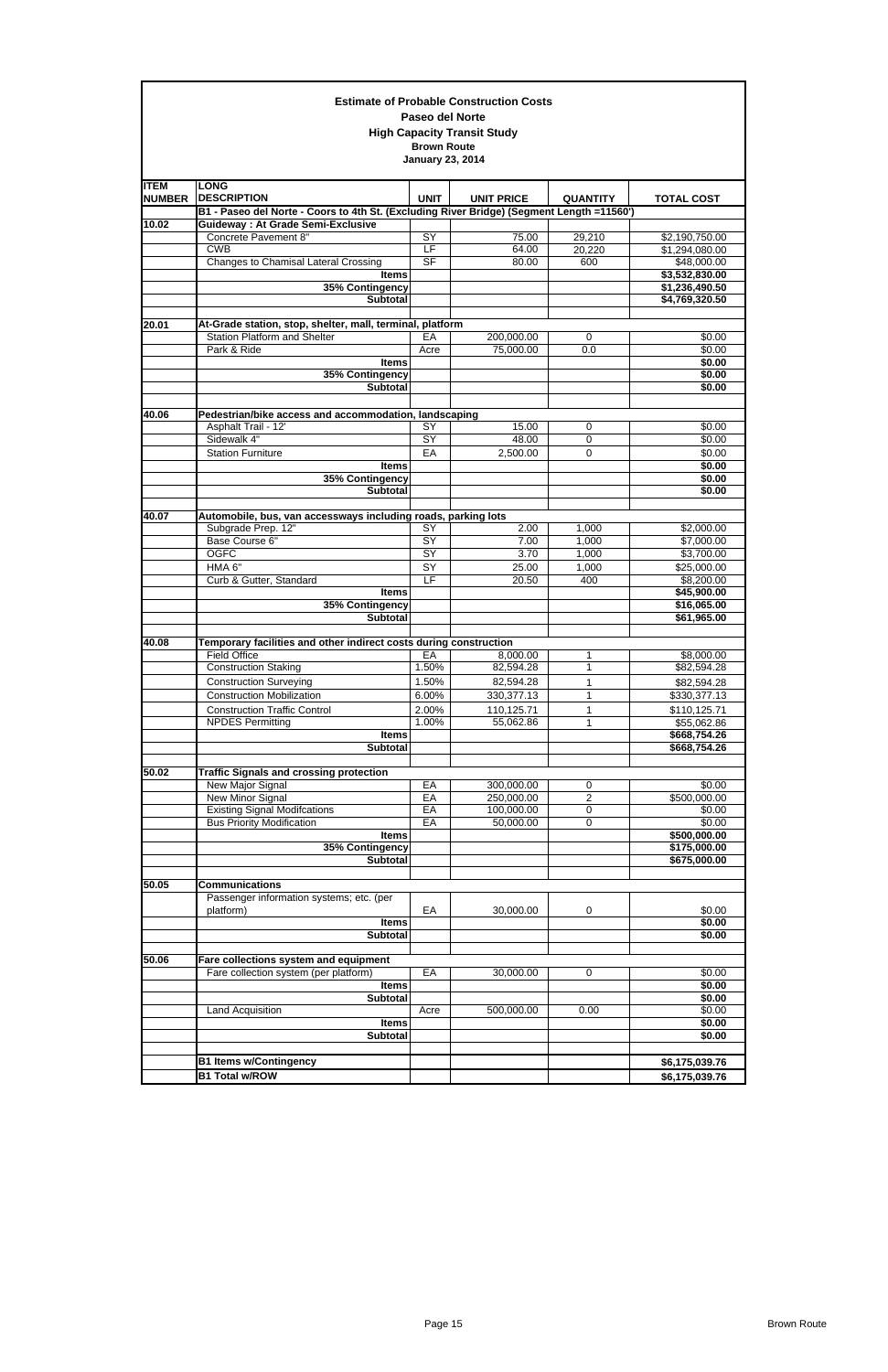| <b>ITEM</b><br><b>NUMBER</b> | <b>LONG</b><br><b>DESCRIPTION</b>                                                                     | <b>UNIT</b>     | <b>UNIT PRICE</b> | <b>QUANTITY</b> | <b>TOTAL COST</b> |
|------------------------------|-------------------------------------------------------------------------------------------------------|-----------------|-------------------|-----------------|-------------------|
|                              | B2 - Paseo del Norte - Bridge over Rio Grande River (Separate Bridge Option) (Segment Length = 1450') |                 |                   |                 |                   |
| 10.02                        | <b>Guideway: At Grade Semi-Exclusive</b>                                                              |                 |                   |                 |                   |
|                              | Concrete Pavement 8"                                                                                  | SY              | 75.00             | 0               | \$0.00            |
|                              | <b>Bridge over Rio Grande</b>                                                                         | SF              | 120.00            | 46,400.00       | \$5,568,000.00    |
|                              | <b>Items</b>                                                                                          |                 |                   |                 | \$5,568,000.00    |
|                              | 35% Contingency                                                                                       |                 |                   |                 | \$1,948,800.00    |
|                              | <b>Subtotal</b>                                                                                       |                 |                   |                 | \$7,516,800.00    |
| 20.01                        | At-Grade station, stop, shelter, mall, terminal, platform                                             |                 |                   |                 |                   |
|                              | <b>Station Platform and Shelter</b>                                                                   | EA              | 300,000.00        | 0               | \$0.00            |
|                              | Park & Ride                                                                                           | Acre            | 75,000.00         | 0.0             | \$0.00            |
|                              | <b>Items</b>                                                                                          |                 |                   |                 | \$0.00            |
|                              | 35% Contingency                                                                                       |                 |                   |                 | \$0.00            |
|                              | <b>Subtotal</b>                                                                                       |                 |                   |                 | \$0.00            |
|                              |                                                                                                       |                 |                   |                 |                   |
| 40.06                        | Pedestrian/bike access and accommodation, landscaping                                                 |                 |                   |                 |                   |
|                              | Asphalt Trail - 12'                                                                                   | SY              | 15.00             | 0               | \$0.00            |
|                              | Sidewalk 4"                                                                                           | $\overline{SY}$ | 48.00             | 0               | \$0.00            |
|                              | <b>Station Furniture</b>                                                                              | EA              | 2,500.00          | 0               | \$0.00            |
|                              | <b>Items</b>                                                                                          |                 |                   |                 | \$0.00            |
|                              | 35% Contingency<br><b>Subtotal</b>                                                                    |                 |                   |                 | \$0.00            |
|                              |                                                                                                       |                 |                   |                 | \$0.00            |
| 40.07                        | Automobile, bus, van accessways including roads, parking lots                                         |                 |                   |                 |                   |
|                              | Subgrade Prep. 12"                                                                                    | $\overline{SY}$ | 2.00              | 0               | \$0.00            |
|                              | Base Course 6"                                                                                        | $\overline{SY}$ | 7.00              | 0               | \$0.00            |
|                              | <b>OGFC</b>                                                                                           | SY              | 3.70              | 0               | \$0.00            |
|                              | HMA 6"                                                                                                | SY              | 25.00             | 0               | \$0.00            |
|                              | Curb & Gutter, Standard                                                                               | LF              | 20.50             | 0               | \$0.00            |
|                              | <b>Items</b>                                                                                          |                 |                   |                 | \$0.00            |
|                              | 35% Contingency                                                                                       |                 |                   |                 | \$0.00            |
|                              | <b>Subtotal</b>                                                                                       |                 |                   |                 | \$0.00            |
| 40.08                        | Temporary facilities and other indirect costs during construction                                     |                 |                   |                 |                   |
|                              | <b>Field Office</b>                                                                                   | EA              | 8,000.00          | 1               | \$8,000.00        |
|                              | <b>Construction Staking</b>                                                                           | 1.50%           | 112,752.00        | 1               | \$112,752.00      |
|                              | <b>Construction Surveying</b>                                                                         | 1.50%           | 112,752.00        | 1               | \$112,752.00      |
|                              | <b>Construction Mobilization</b>                                                                      | 6.00%           | 451,008.00        | 1               | \$451,008.00      |
|                              | <b>Construction Traffic Control</b>                                                                   | 2.00%           | 150,336.00        | 1               | \$150,336.00      |
|                              | <b>NPDES Permitting</b>                                                                               | 1.00%           | 75,168.00         | 1               | \$75,168.00       |
|                              | <b>Items</b>                                                                                          |                 |                   |                 | \$910,016.00      |
|                              | <b>Subtotal</b>                                                                                       |                 |                   |                 | \$910,016.00      |
| 50.02                        | <b>Traffic Signals and crossing protection</b>                                                        |                 |                   |                 |                   |
|                              | New Major Signal                                                                                      | EA              | 300,000.00        | 0               | \$0.00            |
|                              | New Minor Signal                                                                                      | EA              | 250,000.00        | 0               | \$0.00            |
|                              | <b>Existing Signal Modifcations</b>                                                                   | EA              | 100,000.00        | 0               | \$0.00            |
|                              | <b>Bus Priority Modification</b>                                                                      | EA              | 50,000.00         | 0               | \$0.00            |
|                              | <b>Items</b>                                                                                          |                 |                   |                 | \$0.00            |
|                              | 35% Contingency                                                                                       |                 |                   |                 | \$0.00            |
|                              | <b>Subtotal</b>                                                                                       |                 |                   |                 | \$0.00            |
|                              |                                                                                                       |                 |                   |                 |                   |
| 50.05                        | <b>Communications</b><br>Passenger information systems; etc. (per                                     |                 |                   |                 |                   |
|                              | platform)                                                                                             | EA              | 30,000.00         | 0               | \$0.00            |
|                              | <b>Items</b>                                                                                          |                 |                   |                 | \$0.00            |
|                              | <b>Subtotal</b>                                                                                       |                 |                   |                 | \$0.00            |
|                              |                                                                                                       |                 |                   |                 |                   |
| 50.06                        | Fare collections system and equipment                                                                 |                 |                   |                 |                   |
|                              | Fare collection system (per platform)                                                                 | EA              | 30,000.00         | 0               | \$0.00            |
|                              | <b>Items</b>                                                                                          |                 |                   |                 | \$0.00            |
|                              | <b>Subtotal</b>                                                                                       |                 |                   |                 | \$0.00            |
|                              |                                                                                                       |                 |                   |                 |                   |
| 60.01                        | Purchase or lease of real estate                                                                      |                 |                   |                 |                   |
|                              | Land Acquisition                                                                                      | Acre            | 500,000.00        | 0.00            | \$0.00            |
|                              | <b>Items</b>                                                                                          |                 |                   |                 | \$0.00            |
|                              | <b>Subtotal</b>                                                                                       |                 |                   |                 | \$0.00            |
|                              | <b>B2 Items w/Contingency</b>                                                                         |                 |                   |                 | \$8,426,816.00    |
|                              | <b>B2 Total w/ROW</b>                                                                                 |                 |                   |                 | \$8,426,816.00    |
|                              |                                                                                                       |                 |                   |                 |                   |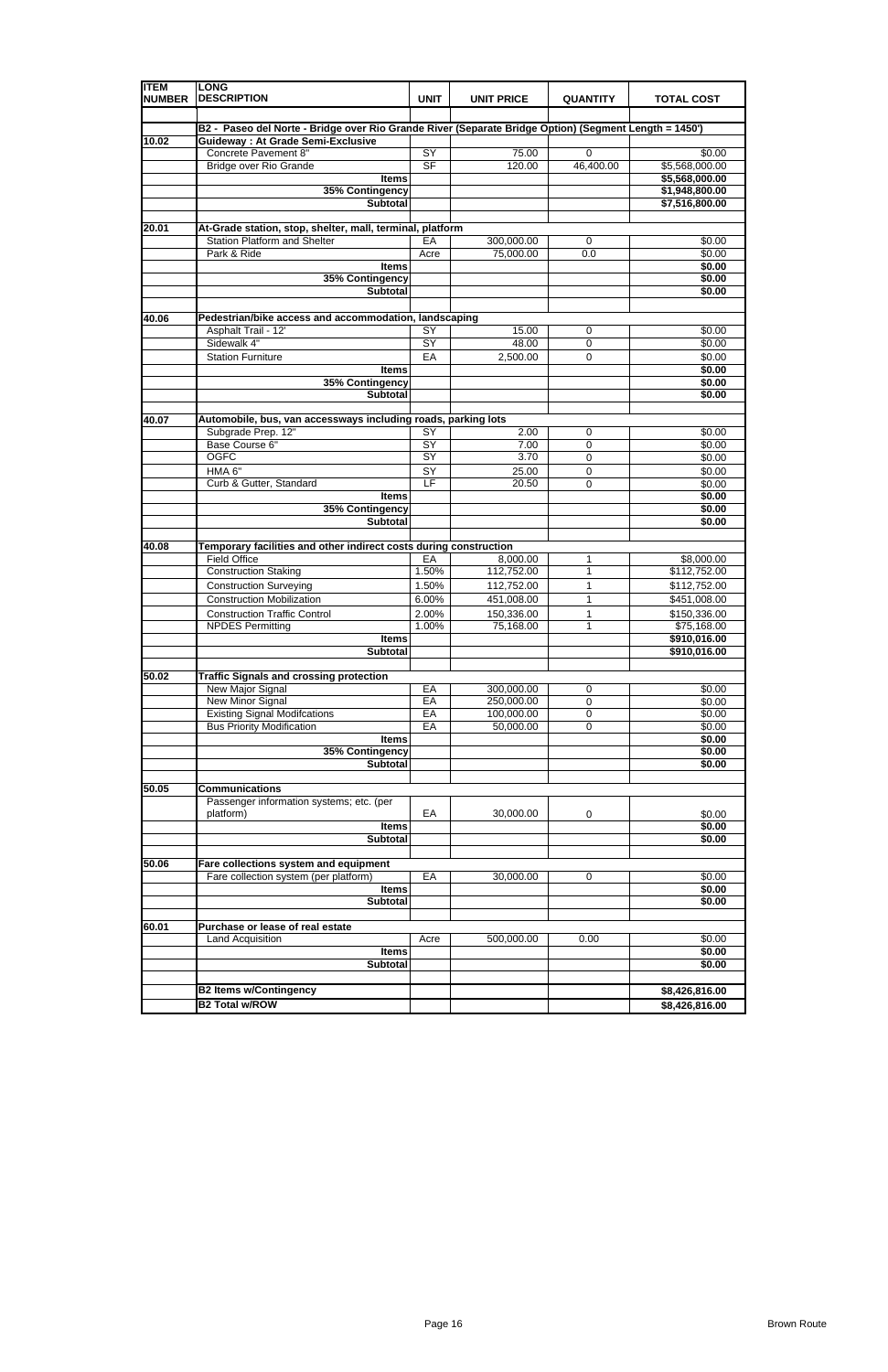| <b>ITEM</b><br><b>NUMBER</b> | <b>LONG</b><br><b>DESCRIPTION</b>                                                                | <b>UNIT</b>     | <b>UNIT PRICE</b> | <b>QUANTITY</b>         | <b>TOTAL COST</b> |
|------------------------------|--------------------------------------------------------------------------------------------------|-----------------|-------------------|-------------------------|-------------------|
|                              | B3 - 4th St. - Paseo del Norte to El Pueblo                                                      |                 |                   | (Segment Length = 580') |                   |
| 10.02                        | <b>Guideway: At Grade Semi-Exclusive</b>                                                         |                 |                   |                         |                   |
|                              | Concrete Pavement 8"                                                                             | SY              | 75.00             | 0                       | \$0.00            |
|                              | Curb & Gutter                                                                                    | E               | 20.50             | $\mathbf 0$             | \$0.00            |
|                              | <b>Items</b>                                                                                     |                 |                   |                         | \$0.00            |
|                              | 35% Contingency                                                                                  |                 |                   |                         | \$0.00            |
|                              | <b>Subtotal</b>                                                                                  |                 |                   |                         | \$0.00            |
|                              |                                                                                                  |                 |                   |                         |                   |
| 20.01                        | At-Grade station, stop, shelter, mall, terminal, platform<br><b>Station Platform and Shelter</b> | EA              | 300,000.00        | 0                       | \$0.00            |
|                              | Park & Ride                                                                                      | Acre            | 75,000.00         | 0.0                     | \$0.00            |
|                              | <b>Items</b>                                                                                     |                 |                   |                         | \$0.00            |
|                              | 35% Contingency                                                                                  |                 |                   |                         | \$0.00            |
|                              | <b>Subtotal</b>                                                                                  |                 |                   |                         | \$0.00            |
|                              |                                                                                                  |                 |                   |                         |                   |
| 40.06                        | Pedestrian/bike access and accommodation, landscaping                                            |                 |                   |                         |                   |
|                              | Asphalt Trail - 12'                                                                              | SY              | 15.00             | 0                       | \$0.00            |
|                              | Sidewalk 4"                                                                                      | SY              | 48.00             | $\mathbf 0$             | \$0.00            |
|                              | <b>Station Furniture</b>                                                                         | EA              | 2,500.00          | $\mathbf 0$             | \$0.00            |
|                              | <b>Items</b>                                                                                     |                 |                   |                         | \$0.00            |
|                              | 35% Contingency                                                                                  |                 |                   |                         | \$0.00            |
|                              | <b>Subtotal</b>                                                                                  |                 |                   |                         | \$0.00            |
| 40.07                        | Automobile, bus, van accessways including roads, parking lots                                    |                 |                   |                         |                   |
|                              | Subgrade Prep. 12"                                                                               | $\overline{SY}$ | 2.00              | 1,000                   | \$2,000.00        |
|                              | Base Course 6"                                                                                   | $\overline{SY}$ | 7.00              | 1,000                   | \$7,000.00        |
|                              | <b>OGFC</b>                                                                                      | SY              | 3.70              | 1,000                   | \$3,700.00        |
|                              | HMA 6"                                                                                           | SY              | 25.00             | 1,000                   | \$25,000.00       |
|                              | Curb & Gutter, Standard                                                                          | LF              | 20.50             | 400                     | \$8,200.00        |
|                              | <b>Items</b>                                                                                     |                 |                   |                         | \$45,900.00       |
|                              | 35% Contingency                                                                                  |                 |                   |                         | \$16,065.00       |
|                              | <b>Subtotal</b>                                                                                  |                 |                   |                         | \$61,965.00       |
| 40.08                        | Temporary facilities and other indirect costs during construction                                |                 |                   |                         |                   |
|                              | <b>Field Office</b>                                                                              | EA              | 8,000.00          | 1                       | \$8,000.00        |
|                              | <b>Construction Staking</b>                                                                      | 1.50%           | 5,991.98          | $\mathbf{1}$            | \$5,991.98        |
|                              | <b>Construction Surveying</b>                                                                    | 1.50%           | 5,991.98          | 1                       | \$5,991.98        |
|                              | <b>Construction Mobilization</b>                                                                 | 6.00%           | 23,967.90         | 1                       | \$23,967.90       |
|                              | <b>Construction Traffic Control</b>                                                              | 8.00%           | 31,957.20         | 1                       | \$31,957.20       |
|                              | <b>NPDES Permitting</b>                                                                          | 1.00%           | 3,994.65          | 1                       | \$3,994.65        |
|                              | <b>Items</b>                                                                                     |                 |                   |                         | \$79,903.70       |
|                              | Subtotal                                                                                         |                 |                   |                         | \$79,903.70       |
| 50.02                        | <b>Traffic Signals and crossing protection</b>                                                   |                 |                   |                         |                   |
|                              | New Major Signal                                                                                 | EA              | 300,000.00        | 0                       | \$0.00            |
|                              | <b>New Minor Signal</b>                                                                          | EA              | 250,000.00        | 1                       | \$250,000.00      |
|                              | <b>Existing Signal Modifcations</b>                                                              | EA              | 100,000.00        | $\mathbf 0$             | \$0.00            |
|                              | <b>Bus Priority Modification</b>                                                                 | EA              | 50,000.00         | $\mathbf 0$             | \$0.00            |
|                              | <b>Items</b>                                                                                     |                 |                   |                         | \$250,000.00      |
|                              | 35% Contingency                                                                                  |                 |                   |                         | \$87,500.00       |
|                              | <b>Subtotal</b>                                                                                  |                 |                   |                         | \$337,500.00      |
| 50.05                        | <b>Communications</b>                                                                            |                 |                   |                         |                   |
|                              | Passenger information systems; etc. (per                                                         |                 |                   |                         |                   |
|                              | platform)                                                                                        | EA              | 30,000.00         | 0                       | \$0.00            |
|                              | <b>Items</b>                                                                                     |                 |                   |                         | \$0.00            |
|                              | <b>Subtotal</b>                                                                                  |                 |                   |                         | \$0.00            |
|                              |                                                                                                  |                 |                   |                         |                   |
| 50.06                        | Fare collections system and equipment                                                            |                 |                   |                         |                   |
|                              | Fare collection system (per platform)                                                            | EA              | 30,000.00         | 0                       | \$0.00            |
|                              | <b>Items</b>                                                                                     |                 |                   |                         | \$0.00            |
|                              | <b>Subtotal</b>                                                                                  |                 |                   |                         | \$0.00            |
|                              |                                                                                                  |                 |                   |                         |                   |
| 60.01                        | Purchase or lease of real estate<br>Land Acquisition                                             | Acre            | 650,000.00        | 0                       | \$0.00            |
|                              | <b>Items</b>                                                                                     |                 |                   |                         | \$0.00            |
|                              | <b>Subtotal</b>                                                                                  |                 |                   |                         | \$0.00            |
|                              |                                                                                                  |                 |                   |                         |                   |
|                              | <b>B3 Items w/Contingency</b>                                                                    |                 |                   |                         | \$479,368.70      |
|                              | <b>B3 Total w/ROW</b>                                                                            |                 |                   |                         | \$479,368.70      |

|--|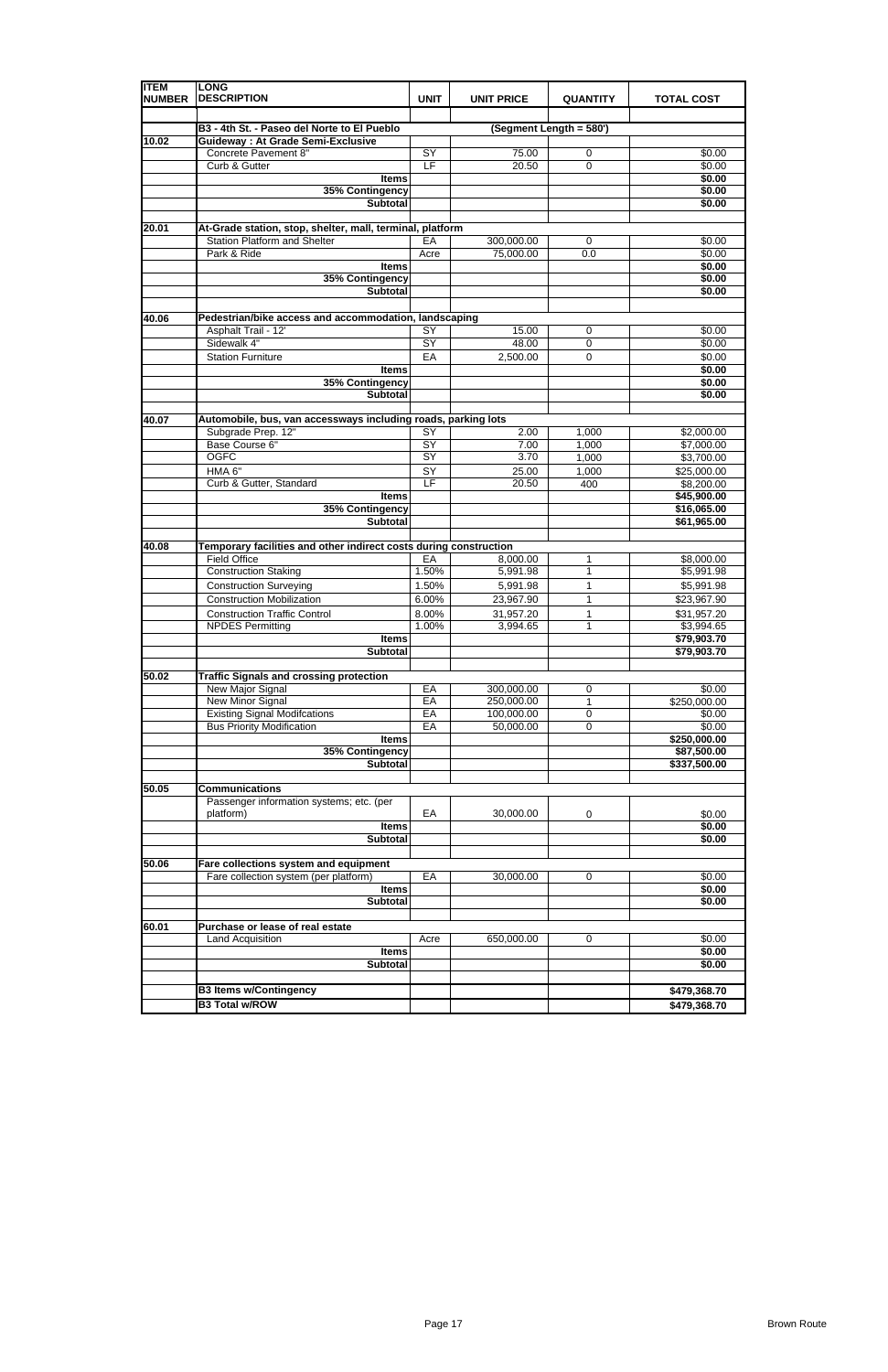| <b>ITEM</b><br><b>NUMBER</b> | <b>LONG</b><br><b>DESCRIPTION</b>                                                   | <b>UNIT</b>              | <b>UNIT PRICE</b>        | <b>QUANTITY</b> | <b>TOTAL COST</b>              |
|------------------------------|-------------------------------------------------------------------------------------|--------------------------|--------------------------|-----------------|--------------------------------|
|                              | B4 - El Pueblo Rd. - 4th St. to Las Lomitas                                         |                          | (Segment Length = 6900') |                 |                                |
| 10.02                        | <b>Guideway: At Grade Semi-Exclusive</b>                                            |                          |                          |                 |                                |
|                              | Concrete Pavement 8"                                                                | SY                       | 75.00                    | 18,400          | \$1,380,000.00                 |
|                              | Curb & Gutter                                                                       | $\overline{\mathsf{LF}}$ | 20.50                    | 0               | \$0.00                         |
|                              | <b>Items</b>                                                                        |                          |                          |                 | \$1,380,000.00                 |
|                              | 35% Contingency                                                                     |                          |                          |                 | \$483,000.00                   |
|                              | <b>Subtotal</b>                                                                     |                          |                          |                 | \$1,863,000.00                 |
| 20.01                        | At-Grade station, stop, shelter, mall, terminal, platform                           |                          |                          |                 |                                |
|                              | <b>Station Platform and Shelter</b>                                                 | EA                       | 200,000.00               | 4               | \$800,000.00                   |
|                              | Park & Ride                                                                         | Acre                     | 75,000.00                | 0.0             | \$0.00                         |
|                              | <b>Items</b>                                                                        |                          |                          |                 | \$800,000.00                   |
|                              | 35% Contingency                                                                     |                          |                          |                 | \$280,000.00                   |
|                              | <b>Subtotal</b>                                                                     |                          |                          |                 | \$1,080,000.00                 |
| 40.06                        | Pedestrian/bike access and accommodation, landscaping                               |                          |                          |                 |                                |
|                              | Asphalt Trail - 12'                                                                 | SY                       | 15.00                    | 300             | \$4,500.00                     |
|                              | Sidewalk 4"                                                                         | SY                       | 48.00                    | 9,400           | $\overline{$451,200.00}$       |
|                              | <b>Station Furniture</b>                                                            | EA                       | 2,500.00                 | 4               | \$10,000.00                    |
|                              | <b>Items</b>                                                                        |                          |                          |                 | \$465,700.00                   |
|                              | 35% Contingency                                                                     |                          |                          |                 | \$162,995.00                   |
|                              | <b>Subtotal</b>                                                                     |                          |                          |                 | \$628,695.00                   |
|                              |                                                                                     |                          |                          |                 |                                |
| 40.07                        | Automobile, bus, van accessways including roads, parking lots<br>Subgrade Prep. 12" | $\overline{SY}$          | 2.00                     | 27,600          | \$55,200.00                    |
|                              | Base Course 6"                                                                      | SY                       | 7.00                     | 27,600          | \$193,200.00                   |
|                              | <b>OGFC</b>                                                                         | SY                       | 3.70                     | 27,600          | \$102,120.00                   |
|                              | HMA 6"                                                                              | SY                       | 25.00                    | 27,600          | \$690,000.00                   |
|                              | Curb & Gutter, Standard                                                             | LF                       | 20.50                    | 14,000          | \$287,000.00                   |
|                              | <b>Items</b>                                                                        |                          |                          |                 | \$1,327,520.00                 |
|                              | 35% Contingency                                                                     |                          |                          |                 | \$464,632.00                   |
|                              | <b>Subtotal</b>                                                                     |                          |                          |                 | \$1,792,152.00                 |
| 40.08                        | Temporary facilities and other indirect costs during construction                   |                          |                          |                 |                                |
|                              | <b>Field Office</b>                                                                 | EA                       | 8,000.00                 | 1               | \$8,000.00                     |
|                              | <b>Construction Staking</b>                                                         | 1.50%                    | 99,245.21                | $\mathbf{1}$    | \$99,245.21                    |
|                              | <b>Construction Surveying</b>                                                       | 1.50%                    | 99,245.21                | 1               | \$99,245.21                    |
|                              | <b>Construction Mobilization</b>                                                    | 6.00%                    | 396,980.82               | 1               | \$396,980.82                   |
|                              | <b>Construction Traffic Control</b>                                                 | 8.00%                    | 529,307.76               | 1               | \$529,307.76                   |
|                              | <b>NPDES Permitting</b>                                                             | 1.00%                    | 66,163.47                | 1               | \$66,163.47                    |
|                              | <b>Items</b>                                                                        |                          |                          |                 | \$1,198,942.46                 |
|                              | Subtotal                                                                            |                          |                          |                 | \$1,198,942.46                 |
| 50.02                        | <b>Traffic Signals and crossing protection</b>                                      |                          |                          |                 |                                |
|                              | New Major Signal                                                                    | EA                       | 300,000.00               | 0               | \$0.00                         |
|                              | New Minor Signal                                                                    | EA                       | 250,000.00               | 3               | \$750,000.00                   |
|                              | <b>Existing Signal Modifcations</b>                                                 | EA                       | 150,000.00               | $\mathsf 0$     | \$0.00                         |
|                              | <b>Bus Priority Modification</b>                                                    | EA                       | 50,000.00                | 0               | \$0.00                         |
|                              | <b>Items</b>                                                                        |                          |                          |                 | \$750,000.00                   |
|                              | 35% Contingency<br><b>Subtotal</b>                                                  |                          |                          |                 | \$262,500.00<br>\$1,012,500.00 |
|                              |                                                                                     |                          |                          |                 |                                |
| 50.05                        | <b>Communications</b>                                                               |                          |                          |                 |                                |
|                              | Passenger information systems; etc. (per                                            |                          |                          |                 |                                |
|                              | platform)                                                                           | EA                       | 30,000.00                | 4               | \$120,000.00                   |
|                              | <b>Items</b>                                                                        |                          |                          |                 | \$120,000.00                   |
|                              | Subtotal                                                                            |                          |                          |                 | \$120,000.00                   |
| 50.06                        | Fare collections system and equipment                                               |                          |                          |                 |                                |
|                              | Fare collection system (per platform)                                               | EA                       | 30,000.00                | 4               | \$120,000.00                   |
|                              | <b>Items</b>                                                                        |                          |                          |                 | \$120,000.00                   |
|                              | <b>Subtotal</b>                                                                     |                          |                          |                 | \$120,000.00                   |
|                              |                                                                                     |                          |                          |                 |                                |
| 60.01                        | Purchase or lease of real estate                                                    |                          |                          |                 |                                |
|                              | Land Acquisition                                                                    | Acre                     | 350,000.00               | 0.00            | \$0.00                         |
|                              | <b>Items</b><br><b>Subtotal</b>                                                     |                          |                          |                 | \$0.00<br>\$0.00               |
|                              |                                                                                     |                          |                          |                 |                                |
|                              | <b>B4 Items w/Contingency</b>                                                       |                          |                          |                 | \$7,815,289.46                 |
|                              | <b>B4 Total w/ROW</b>                                                               |                          |                          |                 | \$7,815,289.46                 |

|  |  | -------------- |
|--|--|----------------|
|  |  |                |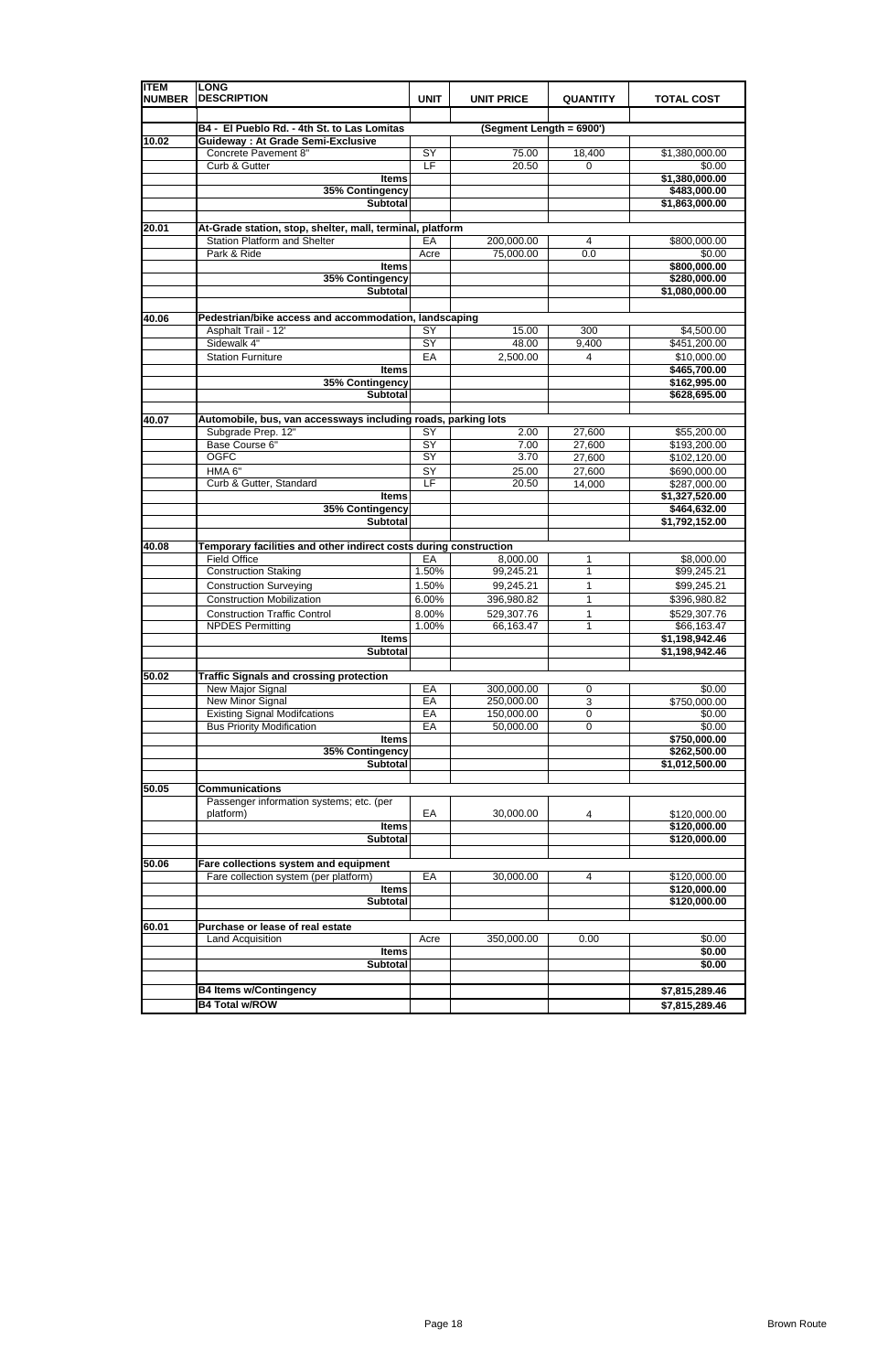| <b>ITEM</b>   | <b>LONG</b>                                                       |                 |                   |                          |                   |
|---------------|-------------------------------------------------------------------|-----------------|-------------------|--------------------------|-------------------|
| <b>NUMBER</b> | <b>DESCRIPTION</b>                                                | <b>UNIT</b>     | <b>UNIT PRICE</b> | <b>QUANTITY</b>          | <b>TOTAL COST</b> |
|               |                                                                   |                 |                   |                          |                   |
|               | B5 - El Pueblo Rd. - Las Lomitas to Jefferson - Mixed Flow        |                 |                   | (Segment Length = 7115') |                   |
| 10.02         | <b>Guideway: At Grade Semi-Exclusive</b>                          |                 |                   |                          |                   |
|               | Subgrade Prep. 12"                                                | SY              | 2.00              | 19,000                   | \$38,000.00       |
|               | Base Course 6"                                                    | $\overline{SY}$ | 7.00              | 19,000                   | \$133,000.00      |
|               | <b>OGFC</b>                                                       | SY              | 3.70              | 19,000                   | \$70,300.00       |
|               | HMA 6"                                                            | SY              | 25.00             | 19,000                   | \$475,000.00      |
|               | Curb & Gutter, Standard                                           | LF              | 20.50             | 14,000                   |                   |
|               |                                                                   |                 |                   |                          | \$287,000.00      |
|               | <b>Items</b>                                                      |                 |                   |                          | \$1,003,300.00    |
|               | 35% Contingency                                                   |                 |                   |                          | \$351,155.00      |
|               | <b>Subtotal</b>                                                   |                 |                   |                          | \$1,354,455.00    |
|               |                                                                   |                 |                   |                          |                   |
| 20.01         | At-Grade station, stop, shelter, mall, terminal, platform         |                 |                   |                          |                   |
|               | <b>Station Platform and Shelter</b>                               | EA              | 300,000.00        | 0                        | \$0.00            |
|               | Park & Ride                                                       | Acre            | 75,000.00         | 0.0                      | \$0.00            |
|               | <b>Items</b>                                                      |                 |                   |                          | \$0.00            |
|               | 35% Contingency                                                   |                 |                   |                          | \$0.00            |
|               | <b>Subtotal</b>                                                   |                 |                   |                          | \$0.00            |
|               |                                                                   |                 |                   |                          |                   |
| 40.06         | Pedestrian/bike access and accommodation, landscaping             |                 |                   |                          |                   |
|               | Asphalt Trail - 12'                                               | SY              | 15.00             | 3,120                    | \$36,825.00       |
|               | Sidewalk 4"                                                       | $\overline{SY}$ | 48.00             | 0                        | \$0.00            |
|               | <b>Station Furniture</b>                                          | EA              | 2,500.00          | $\mathbf 0$              | \$0.00            |
|               | <b>Items</b>                                                      |                 |                   |                          | \$36,825.00       |
|               |                                                                   |                 |                   |                          | \$12,888.75       |
|               | 35% Contingency                                                   |                 |                   |                          |                   |
|               | <b>Subtotal</b>                                                   |                 |                   |                          | \$49,713.75       |
|               |                                                                   |                 |                   |                          |                   |
| 40.07         | Automobile, bus, van accessways including roads, parking lots     |                 |                   |                          |                   |
|               | Subgrade Prep. 12"                                                | SY              | 2.00              | 0                        | \$0.00            |
|               | Base Course 6"                                                    | SY              | 7.00              | 0                        | \$0.00            |
|               | <b>OGFC</b>                                                       | $\overline{SY}$ | 3.70              | 0                        | \$0.00            |
|               | HMA 6"                                                            | SY              | 25.00             | 0                        | \$0.00            |
|               | Curb & Gutter, Standard                                           | LF              | 20.50             | 0                        | \$0.00            |
|               | <b>Items</b>                                                      |                 |                   |                          | \$0.00            |
|               | 35% Contingency                                                   |                 |                   |                          | \$0.00            |
|               | <b>Subtotal</b>                                                   |                 |                   |                          | \$0.00            |
|               |                                                                   |                 |                   |                          |                   |
| 40.08         | Temporary facilities and other indirect costs during construction |                 |                   |                          |                   |
|               |                                                                   |                 |                   |                          |                   |
|               | <b>Field Office</b>                                               | EA              | 8,000.00          | 1                        | \$8,000.00        |
|               | Construction Staking                                              | 1.50%           | 21,062.53         | 1                        | \$21,062.53       |
|               | <b>Construction Surveying</b>                                     | 1.50%           | 21,062.53         | 1                        | \$21,062.53       |
|               | <b>Construction Mobilization</b>                                  | 6.00%           | 84,250.13         | 1                        | \$84,250.13       |
|               | <b>Construction Traffic Control</b>                               | 8.00%           | 112,333.50        | 1                        | \$112,333.50      |
|               | <b>NPDES Permitting</b>                                           | 1.00%           | 14,041.69         | 1                        | \$14,041.69       |
|               | <b>Items</b>                                                      |                 |                   |                          | \$260,750.38      |
|               | <b>Subtotal</b>                                                   |                 |                   |                          | \$260,750.38      |
|               |                                                                   |                 |                   |                          |                   |
| 50.02         | <b>Traffic Signals and crossing protection</b>                    |                 |                   |                          |                   |
|               | New Major Signal                                                  | EA              | 300,000.00        |                          | \$0.00            |
|               |                                                                   | EA              |                   | 0                        |                   |
|               | <b>New Minor Signal</b>                                           |                 | 250,000.00        | 0                        | \$0.00            |
|               | <b>Existing Signal Modifcations</b>                               | EA              | 100,000.00        | 0                        | \$0.00            |
|               | <b>Bus Priority Modification</b>                                  | EA              | 50,000.00         | 0                        | \$0.00            |
|               | <b>Items</b>                                                      |                 |                   |                          | \$0.00            |
|               | 35% Contingency                                                   |                 |                   |                          | \$0.00            |
|               | <b>Subtotal</b>                                                   |                 |                   |                          | \$0.00            |
|               |                                                                   |                 |                   |                          |                   |
| 50.05         | <b>Communications</b>                                             |                 |                   |                          |                   |
|               | Passenger information systems; etc. (per                          |                 |                   |                          |                   |
|               | platform)                                                         | EA              | 30,000.00         | 0                        | \$0.00            |
|               | <b>Items</b>                                                      |                 |                   |                          | \$0.00            |
|               | <b>Subtotal</b>                                                   |                 |                   |                          | \$0.00            |
|               |                                                                   |                 |                   |                          |                   |
| 50.06         | Fare collections system and equipment                             |                 |                   |                          |                   |
|               | Fare collection system (per platform)                             | EA              | 30,000.00         | 0                        | \$0.00            |
|               | <b>Items</b>                                                      |                 |                   |                          | \$0.00            |
|               | <b>Subtotal</b>                                                   |                 |                   |                          | \$0.00            |
|               |                                                                   |                 |                   |                          |                   |
| 60.01         | Purchase or lease of real estate                                  |                 |                   |                          |                   |
|               | <b>Land Acquisition</b>                                           | Acre            | 350,000.00        | 0.00                     | \$0.00            |
|               |                                                                   |                 |                   |                          |                   |
|               | <b>Items</b>                                                      |                 |                   |                          | \$0.00            |
|               | <b>Subtotal</b>                                                   |                 |                   |                          | \$0.00            |
|               |                                                                   |                 |                   |                          |                   |
|               | <b>B5 Items w/Contingency</b>                                     |                 |                   |                          | \$1,664,919.13    |
|               | <b>B5 Total w/ROW</b>                                             |                 |                   |                          | \$1,664,919.13    |
|               |                                                                   |                 |                   |                          |                   |
|               |                                                                   |                 |                   |                          |                   |
|               |                                                                   |                 |                   |                          |                   |
|               | <b>Brown Route Total Items</b>                                    |                 |                   |                          | \$24,561,433.05   |
|               | <b>Brown Route Total Items w/ROW</b>                              |                 |                   |                          | \$24,561,433.05   |
|               |                                                                   |                 |                   |                          |                   |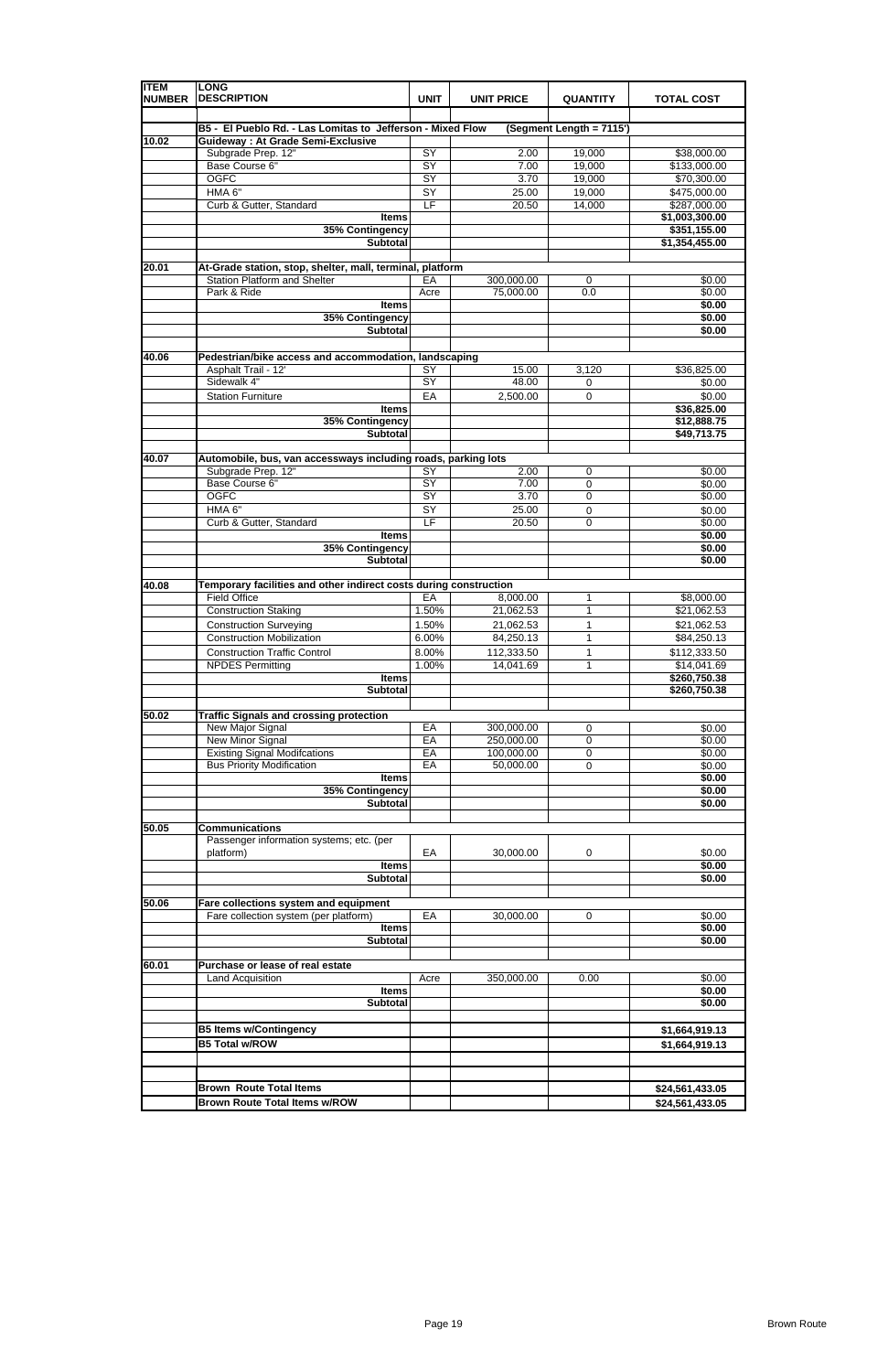|                              |                                                                                                  | <b>Paseo del Norte</b>                       | <b>Estimate of Probable Construction Costs</b><br><b>High Capacity Transit Study</b> |                                          |                              |
|------------------------------|--------------------------------------------------------------------------------------------------|----------------------------------------------|--------------------------------------------------------------------------------------|------------------------------------------|------------------------------|
|                              |                                                                                                  | <b>Blue Route</b><br><b>January 23, 2014</b> |                                                                                      |                                          |                              |
| <b>ITEM</b><br><b>NUMBER</b> | <b>LONG</b><br><b>DESCRIPTION</b><br>SECTION B1 - Jefferson St. - Lang/Tiburon to Masthead       | <b>UNIT</b>                                  | <b>UNIT PRICE</b>                                                                    | <b>QUANTITY</b><br>(Build Length = 869') | <b>TOTAL COST</b>            |
| 10.02                        | <b>Guideway: At Grade Semi-Exclusive</b>                                                         |                                              |                                                                                      |                                          |                              |
|                              | Concrete Pavement 8"                                                                             | $\overline{SY}$                              | 75.00                                                                                | 2,130                                    | \$159,750.00                 |
|                              | Curb & Gutter                                                                                    | LF                                           | 20.50                                                                                | 1,250                                    | \$25,625.00                  |
|                              | <b>Items</b>                                                                                     |                                              |                                                                                      |                                          | \$185,375.00                 |
|                              | 35% Contingency<br><b>Subtotal</b>                                                               |                                              |                                                                                      |                                          | \$64,881.25<br>\$250,256.25  |
| 20.01                        | At-Grade station, stop, shelter, mall, terminal, platform<br><b>Station Platform and Shelter</b> | EA                                           | 200,000.00                                                                           | $\overline{2}$                           | \$400,000.00                 |
|                              | Park & Ride                                                                                      | Acre                                         | 75,000.00                                                                            | 0.0                                      | \$0.00                       |
|                              | <b>Items</b>                                                                                     |                                              |                                                                                      |                                          | \$400,000.00                 |
|                              | 35% Contingency<br><b>Subtotal</b>                                                               |                                              |                                                                                      |                                          | \$140,000.00<br>\$540,000.00 |
| 40.06                        | Pedestrian/bike access and accommodation, landscaping                                            |                                              |                                                                                      |                                          |                              |
|                              | Asphalt Trail - 12'                                                                              | SY                                           | 15.00                                                                                | $\mathbf 0$                              | \$0.00                       |
|                              | Sidewalk 4"                                                                                      | SY                                           | 48.00                                                                                | 600                                      | \$28,800.00                  |
|                              | <b>Station Furniture</b><br><b>Items</b>                                                         | EA                                           | 2,500.00                                                                             | $\overline{2}$                           | \$5,000.00<br>\$33,800.00    |
|                              | 35% Contingency                                                                                  |                                              |                                                                                      |                                          | \$11,830.00                  |
|                              | <b>Subtotal</b>                                                                                  |                                              |                                                                                      |                                          | \$45,630.00                  |
| 40.07                        | Automobile, bus, van accessways including roads, parking lots<br>Subgrade Prep. 12"              | SY                                           | 2.00                                                                                 | 0                                        | \$0.00                       |
|                              | Base Course 6"                                                                                   | SY                                           | 7.00                                                                                 | 0                                        | $\sqrt{$0.00}$               |
|                              | <b>OGFC</b>                                                                                      | $\overline{SY}$                              | 3.70                                                                                 | 0                                        | \$0.00                       |
|                              | HMA <sub>6"</sub>                                                                                | SY                                           | 25.00                                                                                | 0                                        | \$0.00                       |
|                              | Curb & Gutter, Standard<br>Items                                                                 | E                                            | 20.50                                                                                | $\Omega$                                 | \$0.00<br>\$0.00             |
|                              | 35% Contingency<br><b>Subtotal</b>                                                               |                                              |                                                                                      |                                          | \$0.00<br>\$0.00             |
| 40.08                        | Temporary facilities and other indirect costs during construction                                |                                              |                                                                                      |                                          |                              |
|                              | <b>Field Office</b>                                                                              | EA                                           | 8,000.00                                                                             | 1                                        | \$8,000.00                   |
|                              | <b>Construction Staking</b>                                                                      | 1.50%                                        | 22,370.79                                                                            | 1                                        | \$22,370.79                  |
|                              | <b>Construction Surveying</b><br><b>Construction Mobilization</b>                                | 1.50%<br>6.00%                               | 22,370.79<br>89,483.18                                                               | 1<br>1                                   | \$22,370.79<br>\$89,483.18   |
|                              | <b>Construction Traffic Control</b>                                                              | 4.00%                                        | 59,655.45                                                                            | 1                                        | \$59,655.45                  |
|                              | <b>NPDES Permitting</b>                                                                          | 1.00%                                        | 14,913.86                                                                            | 1                                        | \$14,913.86                  |
|                              | <b>Items</b>                                                                                     |                                              |                                                                                      |                                          | \$216,794.08                 |
|                              | <b>Subtotal</b>                                                                                  |                                              |                                                                                      |                                          | \$216,794.08                 |
| 50.02                        | <b>Traffic Signals and crossing protection</b>                                                   |                                              |                                                                                      |                                          |                              |
|                              | New Major Signal                                                                                 | EA<br>EA                                     | 300,000.00                                                                           | 0                                        | \$0.00                       |
|                              | New Minor Signal<br><b>Existing Signal Modifcations</b>                                          | EA                                           | 250,000.00<br>100,000.00                                                             | 1<br>0                                   | \$250,000.00<br>\$0.00       |
|                              | <b>Bus Priority Modification</b>                                                                 | EA                                           | 50,000.00                                                                            | 0                                        | \$0.00                       |
|                              | <b>Items</b>                                                                                     |                                              |                                                                                      |                                          | \$250,000.00                 |
|                              | 35% Contingency<br><b>Subtotal</b>                                                               |                                              |                                                                                      |                                          | \$87,500.00<br>\$337,500.00  |
|                              |                                                                                                  |                                              |                                                                                      |                                          |                              |
| 50.05                        | <b>Communications</b>                                                                            |                                              |                                                                                      |                                          |                              |
|                              | Passenger information systems; etc. (per<br>platform)                                            | EA                                           | 30,000.00                                                                            | $\overline{c}$                           | \$60,000.00                  |
|                              | <b>Items</b>                                                                                     |                                              |                                                                                      |                                          | \$60,000.00                  |
|                              | <b>Subtotal</b>                                                                                  |                                              |                                                                                      |                                          | \$60,000.00                  |
|                              |                                                                                                  |                                              |                                                                                      |                                          |                              |
| 50.06                        | Fare collections system and equipment                                                            |                                              |                                                                                      |                                          |                              |
|                              | Fare collection system (per platform)<br><b>Items</b>                                            | EA                                           | 30,000.00                                                                            | 2                                        | \$60,000.00<br>\$60,000.00   |
|                              | <b>Subtotal</b>                                                                                  |                                              |                                                                                      |                                          | \$60,000.00                  |
| 60.01                        | Purchase or lease of real estate                                                                 |                                              |                                                                                      |                                          |                              |
|                              | Land Acquisition                                                                                 | Acre                                         | 1,100,000.00                                                                         | 0.18                                     | \$198,000.00                 |
|                              | <b>Items</b>                                                                                     |                                              |                                                                                      |                                          | \$198,000.00                 |
|                              | Subtotal                                                                                         |                                              |                                                                                      |                                          | \$198,000.00                 |
|                              |                                                                                                  |                                              |                                                                                      |                                          |                              |
|                              | <b>B1 Items w/Contingency</b>                                                                    |                                              |                                                                                      |                                          | \$1,510,180.33               |
|                              | <b>B1 Total w/ROW</b>                                                                            |                                              |                                                                                      |                                          | \$1,708,180.33               |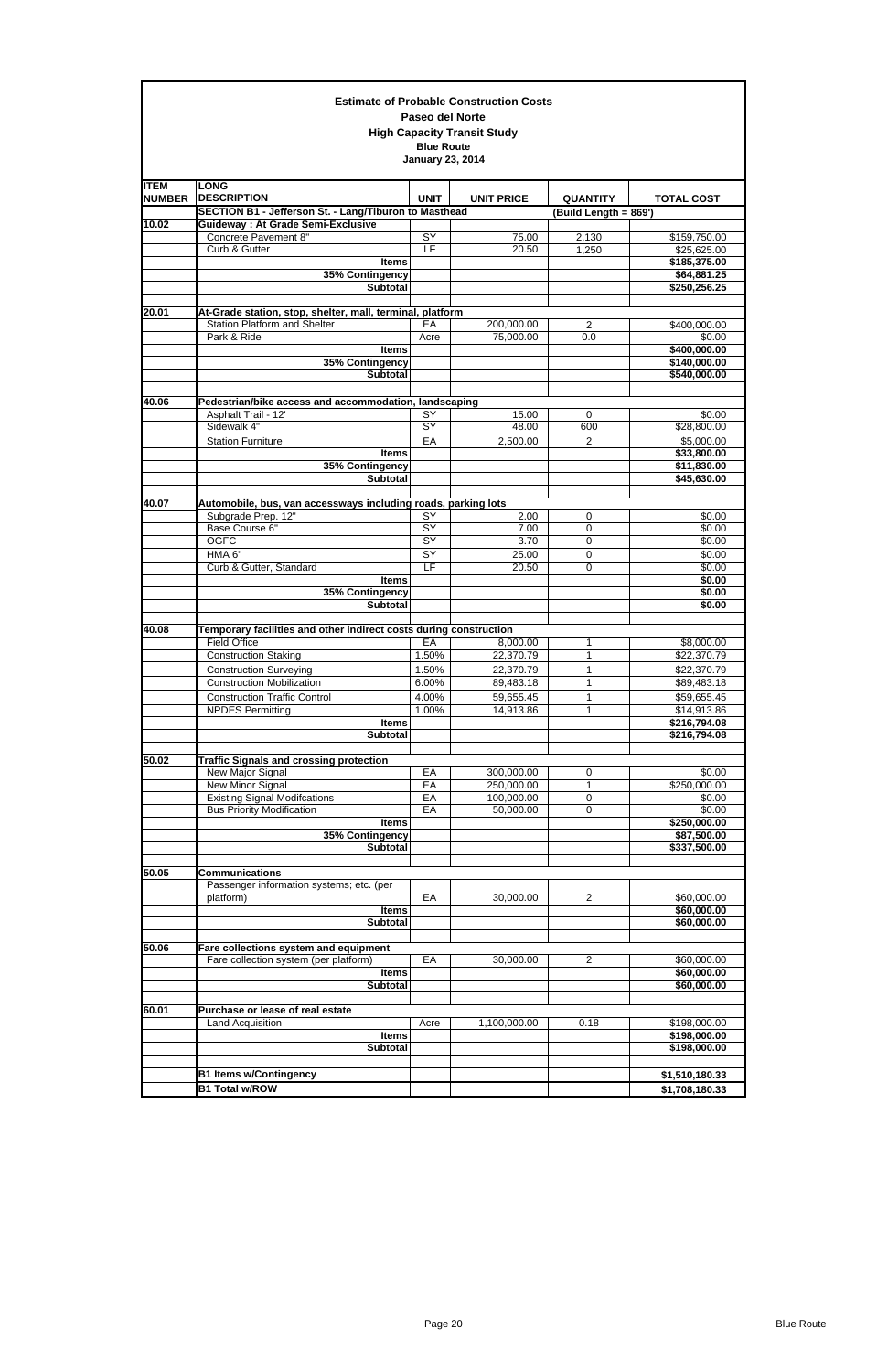| <b>ITEM</b><br><b>NUMBER</b> | <b>LONG</b><br><b>DESCRIPTION</b>                                                                | <b>UNIT</b>     | <b>UNIT PRICE</b>       | <b>QUANTITY</b>       | <b>TOTAL COST</b>            |
|------------------------------|--------------------------------------------------------------------------------------------------|-----------------|-------------------------|-----------------------|------------------------------|
|                              |                                                                                                  |                 |                         |                       |                              |
|                              | <b>SECTION B2 - Jefferson St. - Masthead to Ellison</b>                                          |                 |                         | (Build Length = 580') |                              |
| 10.02                        | <b>Guideway: At Grade Semi-Exclusive</b><br>Concrete Pavement 8"                                 | SY              | 75.00                   | 1,420                 | \$106,500.00                 |
|                              | Curb & Gutter                                                                                    | E               | 20.50                   | 1,050                 | \$21,525.00                  |
|                              | <b>Items</b>                                                                                     |                 |                         |                       | \$128,025.00                 |
|                              | 35% Contingency                                                                                  |                 |                         |                       | \$44,808.75                  |
|                              | <b>Subtotal</b>                                                                                  |                 |                         |                       | \$172,833.75                 |
|                              |                                                                                                  |                 |                         |                       |                              |
| 20.01                        | At-Grade station, stop, shelter, mall, terminal, platform<br><b>Station Platform and Shelter</b> |                 |                         |                       |                              |
|                              | Park & Ride                                                                                      | EA<br>Acre      | 200,000.00<br>75,000.00 | 2<br>0.0              | \$400,000.00<br>\$0.00       |
|                              | <b>Items</b>                                                                                     |                 |                         |                       | \$400,000.00                 |
|                              | 35% Contingency                                                                                  |                 |                         |                       | \$140,000.00                 |
|                              | <b>Subtotal</b>                                                                                  |                 |                         |                       | \$540,000.00                 |
|                              |                                                                                                  |                 |                         |                       |                              |
| 40.06                        | Pedestrian/bike access and accommodation, landscaping                                            |                 |                         |                       |                              |
|                              | Asphalt Trail - 12'                                                                              | SY              | 15.00                   | 0                     | \$0.00                       |
|                              | Sidewalk 4"                                                                                      | $\overline{SY}$ | 48.00                   | 600                   | \$28,800.00                  |
|                              | <b>Station Furniture</b>                                                                         | EA              | 2,500.00                | $\mathbf 0$           | \$0.00                       |
|                              | <b>Items</b>                                                                                     |                 |                         |                       | \$28,800.00                  |
|                              | 35% Contingency                                                                                  |                 |                         |                       | \$10,080.00                  |
|                              | <b>Subtotal</b>                                                                                  |                 |                         |                       | \$38,880.00                  |
| 40.07                        | Automobile, bus, van accessways including roads, parking lots                                    |                 |                         |                       |                              |
|                              | Subgrade Prep. 12"                                                                               | $\overline{SY}$ | 2.00                    | $\mathbf 0$           | \$0.00                       |
|                              | Base Course 6"                                                                                   | $\overline{SY}$ | 7.00                    | $\mathbf 0$           | \$0.00                       |
|                              | <b>OGFC</b>                                                                                      | SY              | 3.70                    | $\mathbf 0$           | \$0.00                       |
|                              | HMA 6"                                                                                           | SY              | 25.00                   | 0                     | \$0.00                       |
|                              | Curb & Gutter, Standard                                                                          | LF              | 20.50                   | $\mathbf 0$           | \$0.00                       |
|                              | <b>Items</b>                                                                                     |                 |                         |                       | \$0.00                       |
|                              | 35% Contingency                                                                                  |                 |                         |                       | \$0.00                       |
|                              | <b>Subtotal</b>                                                                                  |                 |                         |                       | \$0.00                       |
| 40.08                        | Temporary facilities and other indirect costs during construction                                |                 |                         |                       |                              |
|                              | <b>Field Office</b>                                                                              | EA              | 8,000.00                | 1                     | \$8,000.00                   |
|                              | <b>Construction Staking</b>                                                                      | 1.50%           | 22,098.21               | 1                     | \$22,098.21                  |
|                              | <b>Construction Surveying</b>                                                                    | 1.50%           | 22,098.21               | 1                     | \$22,098.21                  |
|                              | <b>Construction Mobilization</b>                                                                 | 6.00%           | 88,392.83               | 1                     | \$88,392.83                  |
|                              | <b>Construction Traffic Control</b>                                                              | 4.00%           | 58,928.55               | 1                     | \$58,928.55                  |
|                              | <b>NPDES Permitting</b>                                                                          | 1.00%           | 14,132.14               | 1                     | \$14,132.14                  |
|                              | <b>Items</b><br>Subtotal                                                                         |                 |                         |                       | \$213,649.93<br>\$213,649.93 |
|                              |                                                                                                  |                 |                         |                       |                              |
| 50.02                        | <b>Traffic Signals and crossing protection</b>                                                   |                 |                         |                       |                              |
|                              | New Major Signal                                                                                 | EA              | 300,000.00              | 0                     | \$0.00                       |
|                              | New Minor Signal                                                                                 | EA              | 250,000.00              | 1                     | \$250,000.00                 |
|                              | <b>Existing Signal Modifcations</b>                                                              | EA              | 100,000.00              | 0                     | \$0.00                       |
|                              | <b>Bus Priority Modification</b>                                                                 | EA              | 50,000.00               | $\mathbf 0$           | \$0.00                       |
|                              | <b>Items</b>                                                                                     |                 |                         |                       | \$250,000.00                 |
|                              | 35% Contingency<br><b>Subtotal</b>                                                               |                 |                         |                       | \$87,500.00                  |
|                              |                                                                                                  |                 |                         |                       | \$337,500.00                 |
| 50.05                        | <b>Communications</b>                                                                            |                 |                         |                       |                              |
|                              | Passenger information systems; etc. (per                                                         |                 |                         |                       |                              |
|                              | platform)                                                                                        | EA              | 30,000.00               | $\overline{2}$        | \$60,000.00                  |
|                              | <b>Items</b>                                                                                     |                 |                         |                       | \$60,000.00                  |
|                              | Subtotal                                                                                         |                 |                         |                       | \$60,000.00                  |
|                              |                                                                                                  |                 |                         |                       |                              |
| 50.06                        | Fare collections system and equipment                                                            |                 |                         |                       |                              |
|                              | Fare collection system (per platform)                                                            | EA              | 30,000.00               | $\overline{c}$        | \$60,000.00                  |
|                              | <b>Items</b>                                                                                     |                 |                         |                       | \$60,000.00                  |
|                              | <b>Subtotal</b>                                                                                  |                 |                         |                       | \$60,000.00                  |
| 60.01                        | Purchase or lease of real estate                                                                 |                 |                         |                       |                              |
|                              | Land Acquisition                                                                                 | Acre            | 1,100,000.00            | 0.24                  | \$264,000.00                 |
|                              | <b>Items</b>                                                                                     |                 |                         |                       | \$264,000.00                 |
|                              | <b>Subtotal</b>                                                                                  |                 |                         |                       | \$264,000.00                 |
|                              |                                                                                                  |                 |                         |                       |                              |
|                              | <b>B2 Items w/Contingency</b>                                                                    |                 |                         |                       | \$1,422,863.68               |
|                              | <b>B2 Total w/ROW</b>                                                                            |                 |                         |                       | \$1,686,863.68               |

|  | . |
|--|---|
|  |   |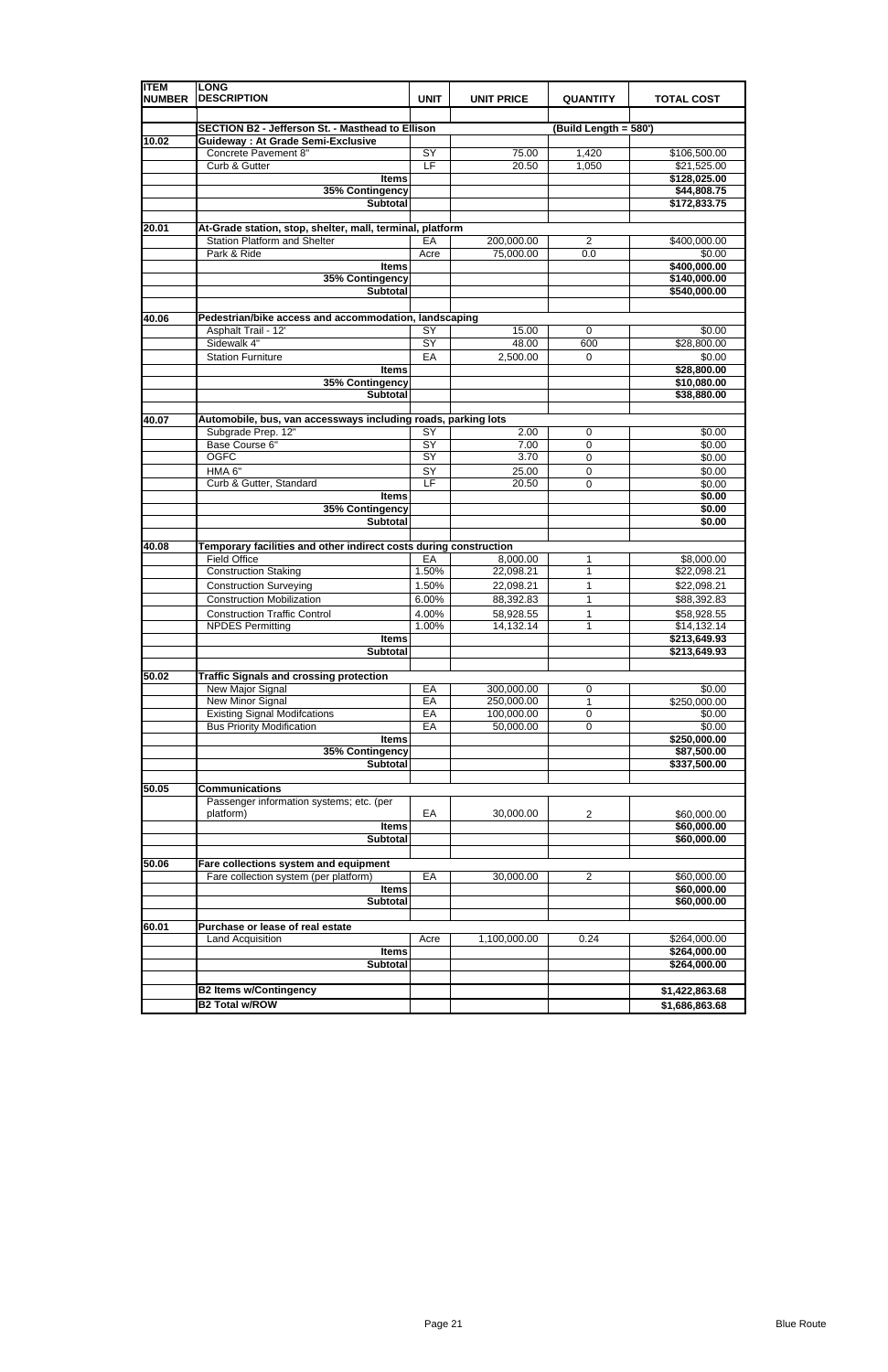| <b>ITEM</b><br><b>NUMBER</b> | <b>LONG</b><br><b>DESCRIPTION</b>                                 | <b>UNIT</b>     | <b>UNIT PRICE</b>       | <b>QUANTITY</b>       | <b>TOTAL COST</b>            |
|------------------------------|-------------------------------------------------------------------|-----------------|-------------------------|-----------------------|------------------------------|
|                              |                                                                   |                 |                         |                       |                              |
|                              | <b>SECTION B3 - Jefferson St. - Ellison to Osuna</b>              |                 |                         | (Build Length = 470') |                              |
| 10.02                        | <b>Guideway: At Grade Semi-Exclusive</b><br>Concrete Pavement 8"  | SY              | 75.00                   | 1,150                 | \$86,250.00                  |
|                              | Curb & Gutter                                                     | E               | 20.50                   | 850                   | \$17,425.00                  |
|                              | <b>Items</b>                                                      |                 |                         |                       | \$103,675.00                 |
|                              | 35% Contingency                                                   |                 |                         |                       | \$36,286.25                  |
|                              | <b>Subtotal</b>                                                   |                 |                         |                       | \$139,961.25                 |
|                              |                                                                   |                 |                         |                       |                              |
| 20.01                        | At-Grade station, stop, shelter, mall, terminal, platform         |                 |                         |                       |                              |
|                              | <b>Station Platform and Shelter</b><br>Park & Ride                | EA              | 200,000.00<br>75,000.00 | 2<br>0.0              | \$400,000.00<br>\$0.00       |
|                              | <b>Items</b>                                                      | Acre            |                         |                       | \$400,000.00                 |
|                              | 35% Contingency                                                   |                 |                         |                       | \$140,000.00                 |
|                              | <b>Subtotal</b>                                                   |                 |                         |                       | \$540,000.00                 |
|                              |                                                                   |                 |                         |                       |                              |
| 40.06                        | Pedestrian/bike access and accommodation, landscaping             |                 |                         |                       |                              |
|                              | Asphalt Trail - 12'                                               | SY              | 15.00                   | $\mathbf 0$           | \$0.00                       |
|                              | Sidewalk 4"                                                       | $\overline{SY}$ | 48.00                   | 470                   | \$22,560.00                  |
|                              | <b>Station Furniture</b>                                          | EA              | 2,500.00                | $\overline{c}$        | \$5,000.00                   |
|                              | <b>Items</b>                                                      |                 |                         |                       | \$27,560.00                  |
|                              | 35% Contingency                                                   |                 |                         |                       | \$9,646.00                   |
|                              | <b>Subtotal</b>                                                   |                 |                         |                       | \$37,206.00                  |
| 40.07                        | Automobile, bus, van accessways including roads, parking lots     |                 |                         |                       |                              |
|                              | Subgrade Prep. 12"                                                | $\overline{SY}$ | 2.00                    | $\mathbf 0$           | \$0.00                       |
|                              | Base Course 6"                                                    | $\overline{SY}$ | 7.00                    | $\mathbf 0$           | \$0.00                       |
|                              | <b>OGFC</b>                                                       | SY              | 3.70                    | $\mathbf 0$           | \$0.00                       |
|                              | HMA 6"                                                            | SY              | 25.00                   | $\Omega$              | \$0.00                       |
|                              | Curb & Gutter, Standard                                           | LF              | 20.50                   | 100                   | \$2,050.00                   |
|                              | <b>Items</b>                                                      |                 |                         |                       | \$2,050.00                   |
|                              | 35% Contingency                                                   |                 |                         |                       | \$717.50                     |
|                              | <b>Subtotal</b>                                                   |                 |                         |                       | \$2,767.50                   |
| 40.08                        | Temporary facilities and other indirect costs during construction |                 |                         |                       |                              |
|                              | <b>Field Office</b>                                               | EA              | 8,000.00                | 1                     | \$8,000.00                   |
|                              | <b>Construction Staking</b>                                       | 1.50%           | 22,139.02               | 1                     | \$22,139.02                  |
|                              | <b>Construction Surveying</b>                                     | 1.50%           | 22,139.02               | 1                     | \$22,139.02                  |
|                              | <b>Construction Mobilization</b>                                  | 6.00%           | 88,556.09               | 1                     | \$88,556.09                  |
|                              | <b>Construction Traffic Control</b>                               | 8.00%           | 118,074.78              | 1                     | \$118,074.78                 |
|                              | <b>NPDES Permitting</b><br><b>Items</b>                           | 1.00%           | 14,759.35               | 1                     | \$14,759.35<br>\$273,668.26  |
|                              | Subtotal                                                          |                 |                         |                       | \$273,668.26                 |
|                              |                                                                   |                 |                         |                       |                              |
| 50.02                        | <b>Traffic Signals and crossing protection</b>                    |                 |                         |                       |                              |
|                              | New Major Signal                                                  | EA              | 300,000.00              | 1                     | \$300,000.00                 |
|                              | <b>New Minor Signal</b>                                           | EA              | 250,000.00              | $\mathbf 0$           | \$0.00                       |
|                              | <b>Existing Signal Modifcations</b>                               | EA              | 150,000.00              | 0                     | \$0.00                       |
|                              | <b>Bus Priority Modification</b>                                  | EA              | 50,000.00               | $\mathbf 0$           | \$0.00                       |
|                              | <b>Items</b>                                                      |                 |                         |                       | \$300,000.00                 |
|                              | 35% Contingency<br><b>Subtotal</b>                                |                 |                         |                       | \$105,000.00<br>\$405,000.00 |
|                              |                                                                   |                 |                         |                       |                              |
| 50.05                        | <b>Communications</b>                                             |                 |                         |                       |                              |
|                              | Passenger information systems; etc. (per                          |                 |                         |                       |                              |
|                              | platform)                                                         | EA              | 30,000.00               | $\overline{c}$        | \$60,000.00                  |
|                              | <b>Items</b>                                                      |                 |                         |                       | \$60,000.00                  |
|                              | Subtotal                                                          |                 |                         |                       | \$60,000.00                  |
|                              |                                                                   |                 |                         |                       |                              |
| 50.06                        | Fare collections system and equipment                             |                 |                         |                       |                              |
|                              | Fare collection system (per platform)                             | EA              | 30,000.00               | $\overline{c}$        | \$60,000.00                  |
|                              | <b>Items</b>                                                      |                 |                         |                       | \$60,000.00                  |
|                              | <b>Subtotal</b>                                                   |                 |                         |                       | \$60,000.00                  |
| 60.01                        | Purchase or lease of real estate                                  |                 |                         |                       |                              |
|                              | Land Acquisition                                                  | Acre            | 1,100,000.00            | 0.21                  | \$231,000.00                 |
|                              | <b>Items</b>                                                      |                 |                         |                       | \$231,000.00                 |
|                              | <b>Subtotal</b>                                                   |                 |                         |                       | \$231,000.00                 |
|                              |                                                                   |                 |                         |                       |                              |
|                              | <b>B3 Items w/Contingency</b>                                     |                 |                         |                       | \$1,518,603.01               |
|                              | <b>B3 Total w/ROW</b>                                             |                 |                         |                       | \$1,749,603.01               |

|--|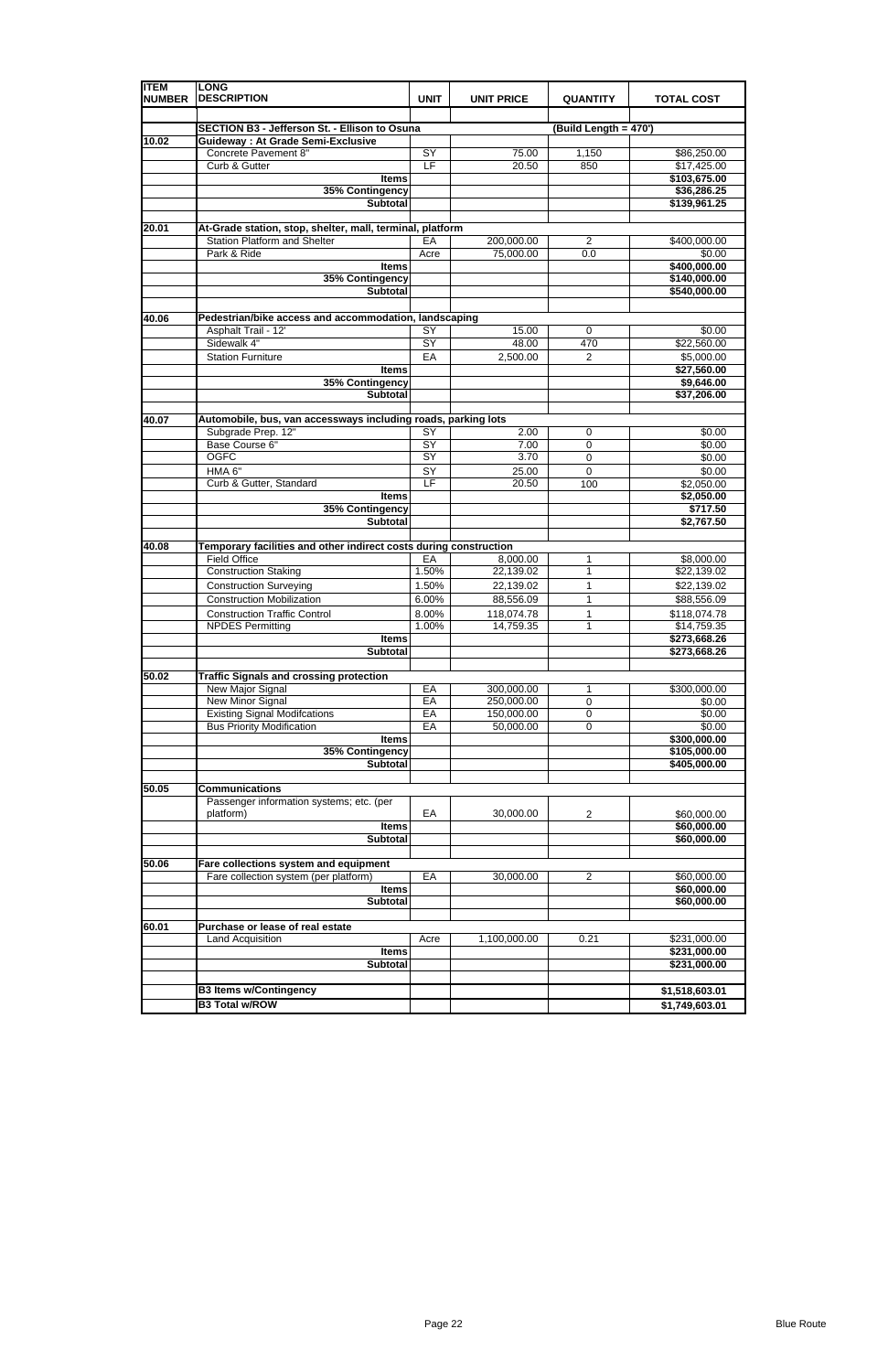| <b>ITEM</b><br><b>NUMBER</b> | <b>LONG</b><br><b>DESCRIPTION</b>                                                                | <b>UNIT</b>           | <b>UNIT PRICE</b>       | <b>QUANTITY</b>       | <b>TOTAL COST</b>                            |
|------------------------------|--------------------------------------------------------------------------------------------------|-----------------------|-------------------------|-----------------------|----------------------------------------------|
|                              | SECTION B4 - Jefferson St. - Osuna to I-25                                                       |                       |                         |                       |                                              |
| 10.02                        | <b>Guideway: At Grade Semi-Exclusive</b>                                                         |                       |                         | (Build Length = 785') |                                              |
|                              | Concrete Pavement 8"<br>Curb & Gutter                                                            | SY<br>E               | 75.00<br>20.50          | 1,920<br>800          | \$144,000.00<br>\$16,400.00<br>\$160,400.00  |
|                              | <b>Items</b><br>35% Contingency                                                                  |                       |                         |                       | \$56,140.00                                  |
|                              | <b>Subtotal</b>                                                                                  |                       |                         |                       | \$216,540.00                                 |
|                              |                                                                                                  |                       |                         |                       |                                              |
| 20.01                        | At-Grade station, stop, shelter, mall, terminal, platform<br><b>Station Platform and Shelter</b> | EA                    | 200,000.00              | 2                     | \$400,000.00                                 |
|                              | Park & Ride                                                                                      | Acre                  | 75,000.00               | 0.0                   | \$0.00                                       |
|                              | <b>Items</b><br>35% Contingency<br><b>Subtotal</b>                                               |                       |                         |                       | \$400,000.00<br>\$140,000.00<br>\$540,000.00 |
|                              |                                                                                                  |                       |                         |                       |                                              |
| 40.06                        | Pedestrian/bike access and accommodation, landscaping<br>Asphalt Trail - 12'<br>Sidewalk 4"      | SY                    | 15.00                   | $\mathbf 0$           | \$0.00                                       |
|                              |                                                                                                  | $\overline{SY}$<br>EA | 48.00                   | 270                   | \$12,960.00                                  |
|                              | <b>Station Furniture</b><br><b>Items</b>                                                         |                       | 2,500.00                | $\mathbf 0$           | \$0.00<br>\$12,960.00                        |
|                              | 35% Contingency                                                                                  |                       |                         |                       | \$4,536.00                                   |
|                              | <b>Subtotal</b>                                                                                  |                       |                         |                       | \$17,496.00                                  |
| 40.07                        | Automobile, bus, van accessways including roads, parking lots                                    |                       |                         |                       |                                              |
|                              | Subgrade Prep. 12"                                                                               | $\overline{SY}$       | 2.00                    | $\mathbf 0$           | \$0.00                                       |
|                              | Base Course 6"                                                                                   | $\overline{SY}$       | 7.00                    | $\mathbf 0$           | \$0.00                                       |
|                              | <b>OGFC</b>                                                                                      | SY                    | 3.70                    | $\mathbf 0$           | \$0.00                                       |
|                              | HMA 6"<br>Curb & Gutter, Standard                                                                | SY<br>LF              | 25.00<br>20.50          | 0<br>$\mathbf 0$      | \$0.00<br>\$0.00                             |
|                              | <b>Items</b>                                                                                     |                       |                         |                       | \$0.00                                       |
|                              | 35% Contingency                                                                                  |                       |                         |                       | \$0.00                                       |
|                              | <b>Subtotal</b>                                                                                  |                       |                         |                       | \$0.00                                       |
| 40.08                        | Temporary facilities and other indirect costs during construction                                |                       |                         |                       |                                              |
|                              | <b>Field Office</b>                                                                              | EA                    | 8,000.00                | 1                     | \$8,000.00                                   |
|                              | <b>Construction Staking</b>                                                                      | 1.50%                 | 20,618.04               | 1                     | \$20,618.04                                  |
|                              | <b>Construction Surveying</b>                                                                    | 1.50%                 | 20,618.04               | 1                     | \$20,618.04                                  |
|                              | <b>Construction Mobilization</b>                                                                 | 6.00%                 | 82,472.16               | 1                     | \$82,472.16                                  |
|                              | <b>Construction Traffic Control</b><br><b>NPDES Permitting</b>                                   | 8.00%<br>1.00%        | 109,962.88<br>13,745.36 | 1<br>1                | \$109,962.88                                 |
|                              | <b>Items</b><br>Subtotal                                                                         |                       |                         |                       | \$13,745.36<br>\$255,416.48<br>\$255,416.48  |
| 50.02                        | <b>Traffic Signals and crossing protection</b>                                                   |                       |                         |                       |                                              |
|                              | New Major Signal                                                                                 | EA                    | 300,000.00              | 0                     | \$0.00                                       |
|                              | <b>New Minor Signal</b>                                                                          | EA                    | 250,000.00              | 1                     | \$250,000.00                                 |
|                              | <b>Existing Signal Modifcations</b>                                                              | EA                    | 150,000.00              | 0                     | \$0.00                                       |
|                              | <b>Bus Priority Modification</b>                                                                 | EA                    | 50,000.00               | $\mathbf 0$           | \$0.00                                       |
|                              | <b>Items</b><br>35% Contingency                                                                  |                       |                         |                       | \$250,000.00<br>\$87,500.00                  |
|                              | <b>Subtotal</b>                                                                                  |                       |                         |                       | \$337,500.00                                 |
|                              |                                                                                                  |                       |                         |                       |                                              |
| 50.05                        | <b>Communications</b>                                                                            |                       |                         |                       |                                              |
|                              | Passenger information systems; etc. (per                                                         | EA                    |                         |                       |                                              |
|                              | platform)<br><b>Items</b>                                                                        |                       | 30,000.00               | $\overline{c}$        | \$60,000.00<br>\$60,000.00                   |
|                              | Subtotal                                                                                         |                       |                         |                       | \$60,000.00                                  |
|                              |                                                                                                  |                       |                         |                       |                                              |
| 50.06                        | Fare collections system and equipment                                                            |                       |                         |                       |                                              |
|                              | Fare collection system (per platform)                                                            | EA                    | 30,000.00               | $\overline{2}$        | \$60,000.00                                  |
|                              | <b>Items</b>                                                                                     |                       |                         |                       | \$60,000.00                                  |
|                              | <b>Subtotal</b>                                                                                  |                       |                         |                       | \$60,000.00                                  |
| 60.01                        | Purchase or lease of real estate                                                                 |                       |                         |                       |                                              |
|                              | Land Acquisition                                                                                 | Acre                  | 1,100,000.00            | 0.13                  | \$143,000.00                                 |
|                              | <b>Items</b>                                                                                     |                       |                         |                       | \$143,000.00                                 |
|                              | <b>Subtotal</b>                                                                                  |                       |                         |                       | \$143,000.00                                 |
|                              |                                                                                                  |                       |                         |                       |                                              |
|                              | <b>B4 Items w/Contingency</b>                                                                    |                       |                         |                       | \$1,486,952.48                               |
|                              | <b>B4 Total w/ROW</b>                                                                            |                       |                         |                       | \$1,629,952.48                               |
|                              |                                                                                                  |                       |                         |                       |                                              |
|                              | <b>Blue Route Total Items</b>                                                                    |                       |                         |                       | \$5,938,599.49                               |
|                              | <b>Blue Route Total Items w/ROW</b>                                                              |                       |                         |                       | \$6,774,599.49                               |